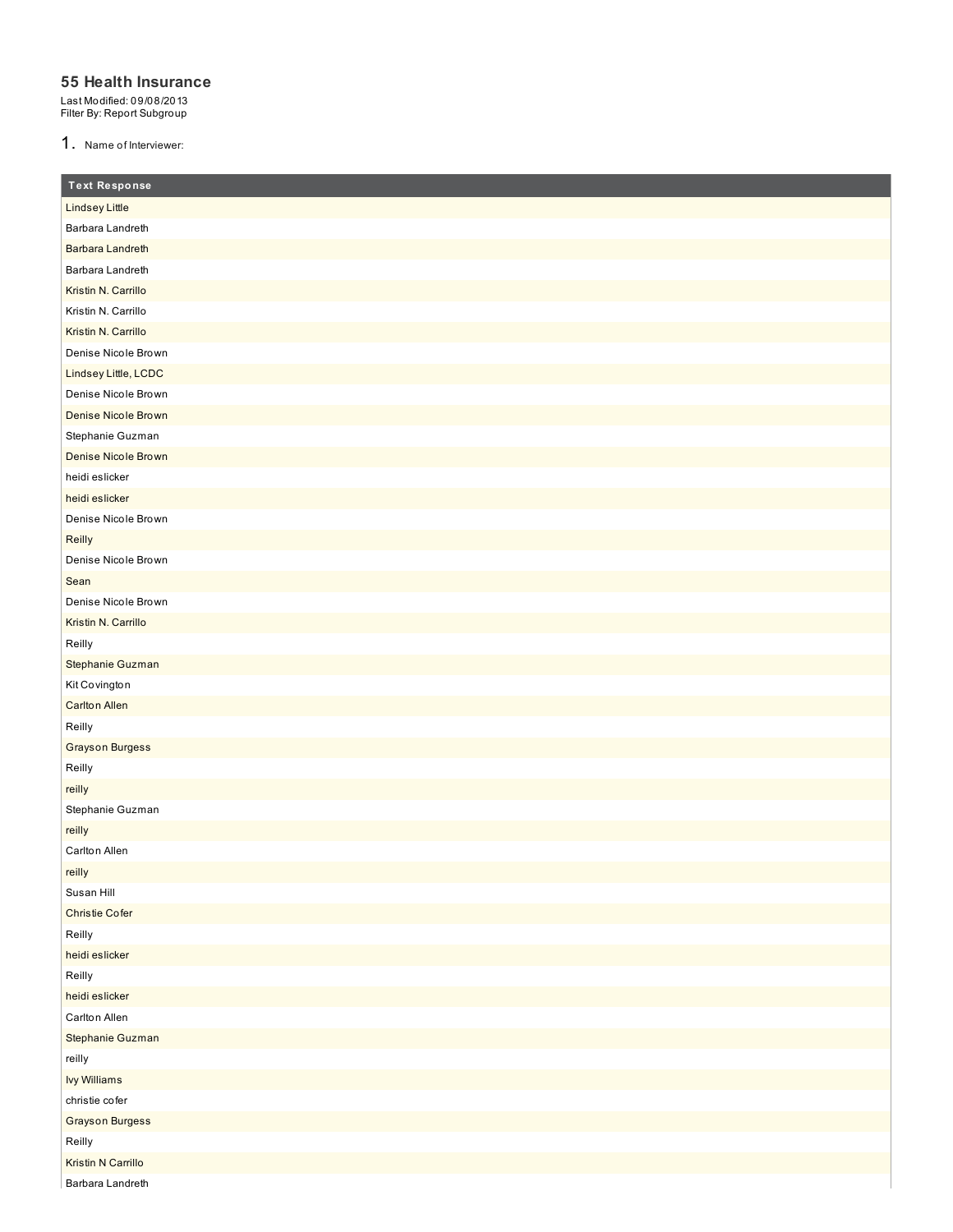| <b>Total Responses</b>                         | 88    |
|------------------------------------------------|-------|
| Statistic                                      | Value |
|                                                |       |
| Denise Nicole Brown                            |       |
| Denise Nicole Brown                            |       |
| Lisa Fleck                                     |       |
| Reilly<br>Denise Nicole Brown                  |       |
| Reilly                                         |       |
| Stephanie Guzman                               |       |
| Denise Nicole Brown                            |       |
| Denise Nicole Brown                            |       |
| Denise Nicole Brown                            |       |
| Barbara Landreth                               |       |
| Barbara Landreth                               |       |
| Barbara Landreth                               |       |
|                                                |       |
| <b>Carlton Allen</b>                           |       |
| heidi eslicker                                 |       |
| heidi eslicker                                 |       |
| Terri O'Sullivan                               |       |
| Stephanie Guzman                               |       |
| jessica barkell                                |       |
| Kristin N. Carrillo                            |       |
| Kristin N. Carrillo                            |       |
| Stephanie Guzman<br>Kristin N. Carrillo        |       |
|                                                |       |
| <b>Denise Nicole Brown</b>                     |       |
| Reilly                                         |       |
| reilly                                         |       |
| Jessica Barkell                                |       |
| Kristin N. Carrillo                            |       |
| Kristin N. Carrillo                            |       |
| Kristin N. Carrillo<br>Kristin N. Carrillo     |       |
| Denise Nicole Brown                            |       |
|                                                |       |
| Denise Nicole Brown<br>Kristin N. Carrillo     |       |
|                                                |       |
| <b>Barbara Landreth</b><br>Kristin N. Carrillo |       |
| Fletcher                                       |       |
| Kristin N Carrillo                             |       |
| Barbara Landreth                               |       |
| <b>Kristin N Carrillo</b>                      |       |
|                                                |       |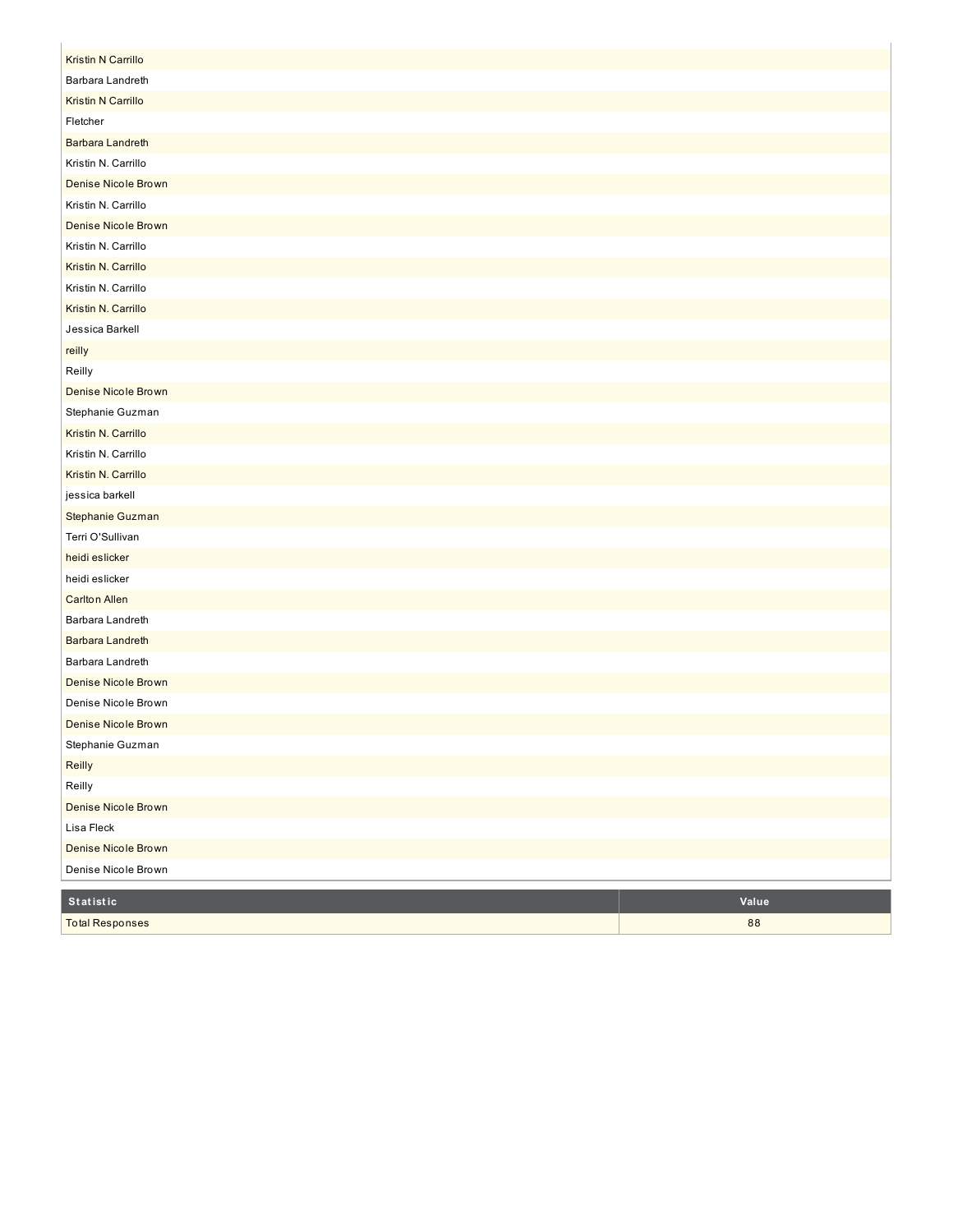2. My name is (name of interviewer), and I am a/an (student, volunteer, staff member) at (name of institution/facility). I am inviting you to participate in a research study. Involvement in the study is voluntary, so you may choose to participate or not. I am going to explain the study to you. Please feel free to ask any questions that you may have about the research; I will be happy to explain anything in greater detail. I am interested in learning more about your family's resources and needs. You will be asked to answer survey questions that include education, employment, housing, healthcare, and other basic needs. This will take approximately 30 - 45 minutes of your time. All information will be kept anonymous. This means that your name will not appear anywhere and no one except me will know about your specific answers. The benefit of this research is that you will be helping the East Texas Human Needs Network to better understand our community needs, the resources available, and the services that are still needed. This information will help us to work together to address services that are needed the most. There are no risks to you for participating in this study, and no penalty for not participating. If you do not wish to continue, you have the right to stop, at any time.Before we begin, I want to make sure that you understand the information I have told you about this project and your rights. Please tell me in your own words what you understand about this project and your rights as a participant. (if they are unsure or unclear about any elements of information, tell them again, and ask again that they tell you what they understand.)Now that you understand the study, are you willing to help me with this survey?

**Already complet ed. Where?**

|        | Answer                    | <b>Bar</b> | Response |      |
|--------|---------------------------|------------|----------|------|
|        | <b>Yes</b>                |            | 135      | 100% |
| ∽<br>w | No                        |            |          | 0%   |
| 6      | Already completed. Where? |            | U        | 0%   |
|        | Total                     |            | 135      |      |

| _____                     |       |
|---------------------------|-------|
| Statistic                 | Value |
| Min Value                 | 4     |
| Max Value                 | 4     |
| Mean                      | 4.00  |
| Variance                  | 0.00  |
| <b>Standard Deviation</b> | 0.00  |
| <b>Total Responses</b>    | 135   |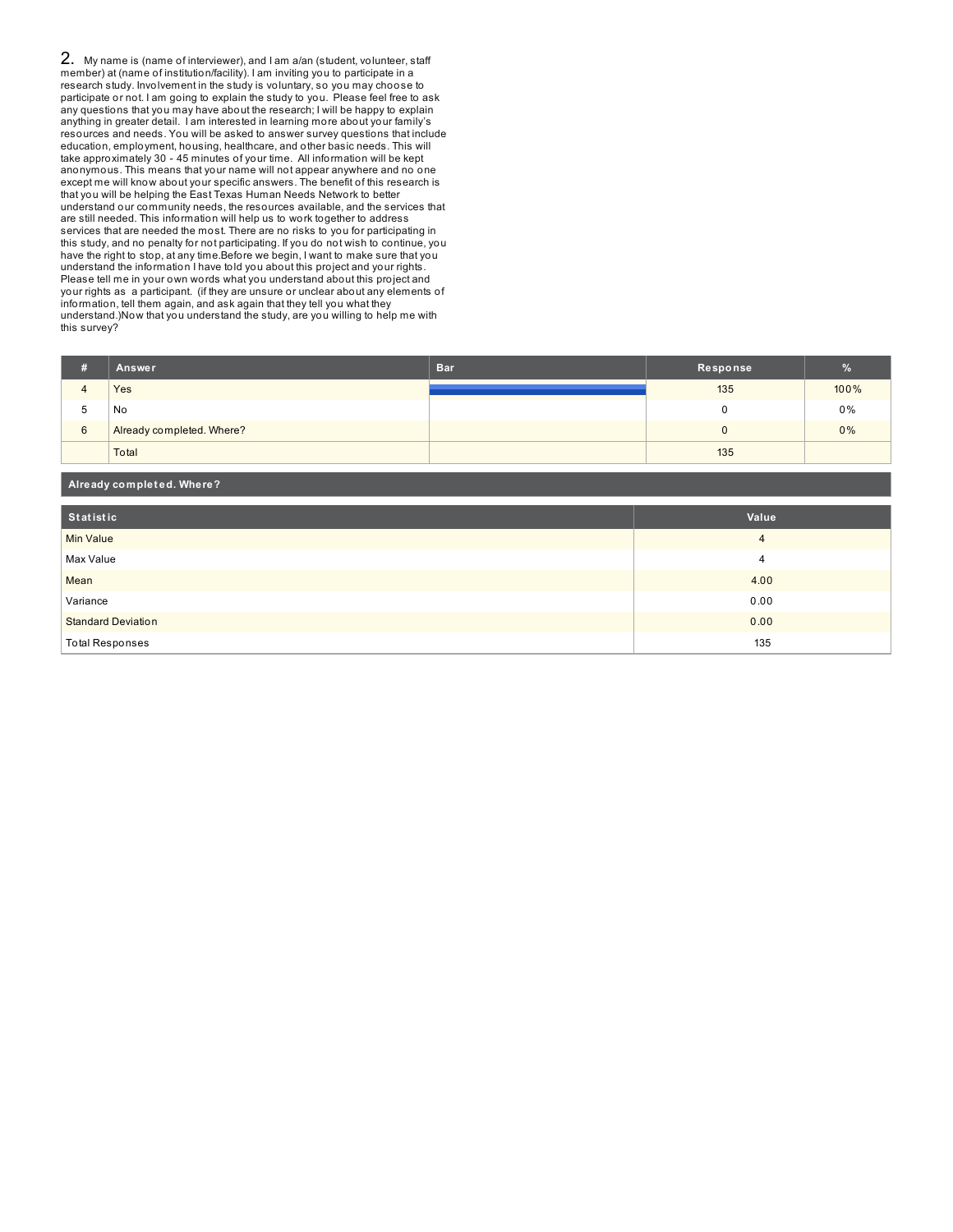# 3. Today's date?

| <b>Text Response</b> |
|----------------------|
| 06/19/13             |
| 06/19/13             |
| 06/19/13             |
| 06/19/13             |
| 06/19/13             |
| 06/19/13             |
| 06/19/13             |
| 06/19/13             |
| 06/19/13             |
| 06/19/13             |
| 06/19/13             |
| 06/19/13             |
| 06/20/13             |
| 06/20/13             |
| 06/20/13             |
| 06/20/13             |
| 06/21/13             |
| 06/21/13             |
| 06/21/13             |
| 06/21/13             |
| 06/21/13             |
| 06/21/13             |
| 06/21/13             |
| 06/21/13             |
| 06/21/19             |
| 06/24/13             |
| 06/24/13             |
| 06/24/13             |
| 06/25/13             |
| 06/25/13             |
| 06/25/13             |
| 06/25/13             |
| 06/25/13             |
| 06/25/13             |
| 06/25/13             |
| 06/26/13             |
| 06/26/13             |
| 06/26/13             |
| 06/26/13             |
| 06/26/13             |
| 06/27/13             |
| 06/27/13             |
| 06/27/13             |
| 06/27/13             |
| 06/27/13             |
| 06/28/13             |
| 06/29/13             |
| 06/29/13             |
| 06/29/13             |
| 07/01/13             |
| 07/01/13             |
| 07/01/13             |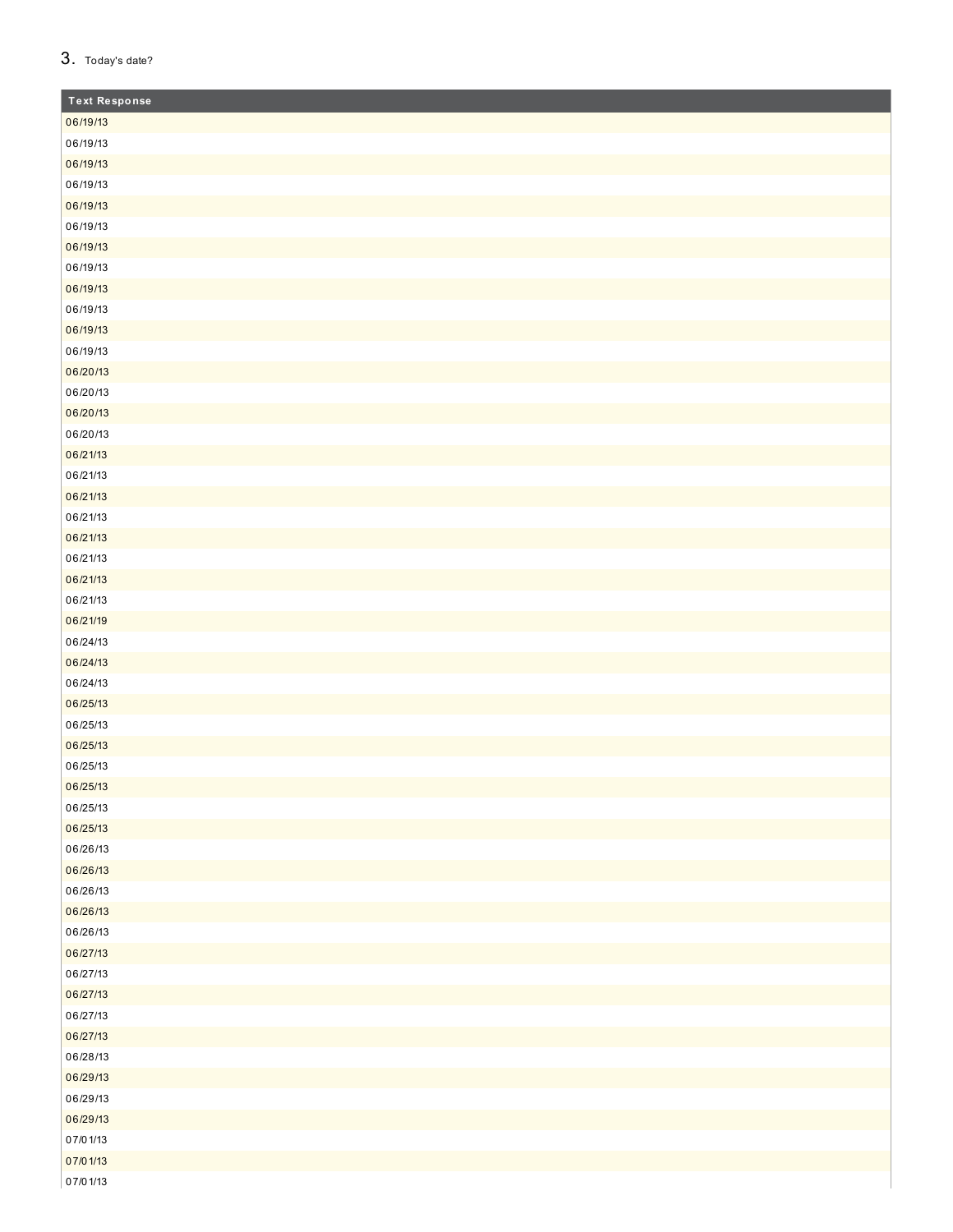| 07/01/13                                                            |       |
|---------------------------------------------------------------------|-------|
| 07/02/13                                                            |       |
| 07/02/13                                                            |       |
| 07/03/13                                                            |       |
| 07/03/13                                                            |       |
| 07/03/13                                                            |       |
| 07/03/13                                                            |       |
| 07/04/13                                                            |       |
| 07/11/13                                                            |       |
| 07/05/13                                                            |       |
| 07/05/13                                                            |       |
| 07/05/13                                                            |       |
| 07/06/13                                                            |       |
| 07/08/13                                                            |       |
| 07/08/13                                                            |       |
| 07/08/13                                                            |       |
| 07/09/13                                                            |       |
| 07/09/13                                                            |       |
| 07/09/13                                                            |       |
| 07/09/13                                                            |       |
| 07/09/13                                                            |       |
| 07/09/13                                                            |       |
| 07/10/13                                                            |       |
| 07/10/13                                                            |       |
| 07/10/13                                                            |       |
| 07/10/13                                                            |       |
| 07/10/13                                                            |       |
| 07/10/13                                                            |       |
| 07/10/13                                                            |       |
| 07/10/13                                                            |       |
| 07/11/13                                                            |       |
| 07/11/13                                                            |       |
| 07/11/13                                                            |       |
| 07/11/13                                                            |       |
| 07/11/13                                                            |       |
| 07/11/13                                                            |       |
| 07/12/13                                                            |       |
| 07/12/13                                                            |       |
| 07/13/13                                                            |       |
| 07/12/13<br>07/12/13                                                |       |
| 07/13/13                                                            |       |
|                                                                     |       |
| 07/13/13<br>07/13/13                                                |       |
| 07/13/13                                                            |       |
| 07/13/13                                                            |       |
| 07/13/13                                                            |       |
| 07/13/13                                                            |       |
| This table has more than 100 rows. Click here to view all responses |       |
|                                                                     |       |
| Statistic                                                           | Value |
| <b>Total Responses</b>                                              | 135   |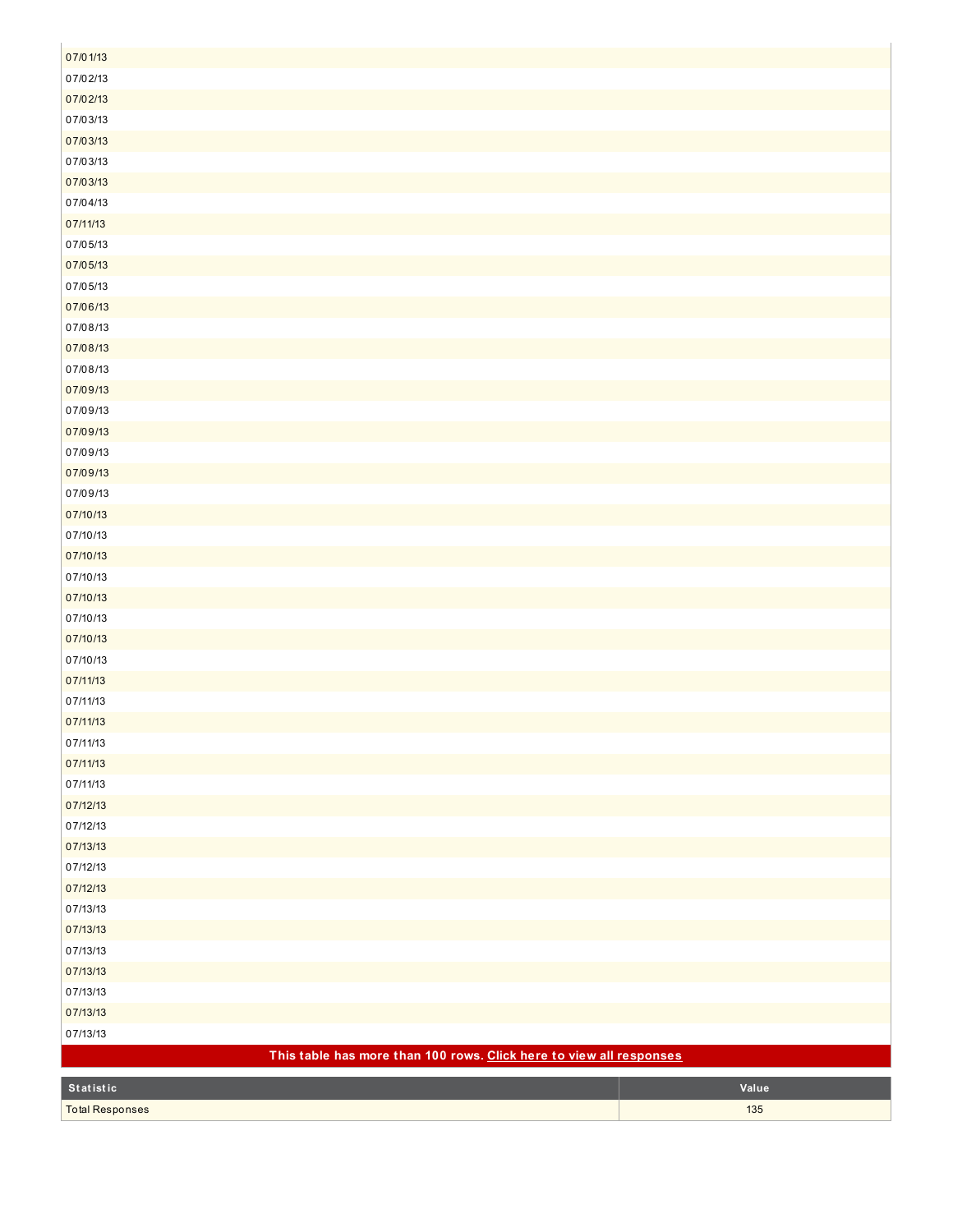# 4. Location of interview:

| #               | Answer                            | <b>Bar</b> | Response        | %     |
|-----------------|-----------------------------------|------------|-----------------|-------|
| $\mathbf{1}$    | Allegiance Home Health            |            | $\mathbf{0}$    | $0\%$ |
| $\overline{2}$  | Andrews Center                    |            | 15              | 11%   |
| 3               | <b>ETCADA</b>                     |            | $5\phantom{.0}$ | 4%    |
| 4               | <b>ETCIL</b>                      |            | $\mathbf 0$     | 0%    |
| $5\phantom{.0}$ | <b>ETMC</b>                       |            | $\overline{2}$  | $1\%$ |
| 6               | Gateway to Hope                   |            | 28              | 21%   |
| $7\overline{ }$ | <b>Literacy Council of Tyler</b>  |            | 27              | 20%   |
| 8               | Mission Tyler / Hunger for Love   |            | 14              | 10%   |
| 9               | <b>New Creation Foundation</b>    |            | $\mathbf{1}$    | $1\%$ |
| 10              | PATH                              |            | 20              | 15%   |
| 11              | <b>Salvation Army</b>             |            | $\mathbf{0}$    | 0%    |
| 12              | <b>Total Healthcare Center</b>    |            | $\mathbf 0$     | 0%    |
| 13              | <b>UT Health Northeast</b>        |            | 10              | 7%    |
| 14              | Veterans and Community Roundtable |            | $\mathbf 0$     | $0\%$ |
| 15              | Other                             |            | 13              | 10%   |
|                 | Total                             |            | 135             |       |

Other

East Texas Crisis Center

| East Texas Crisis Center |
|--------------------------|
| <b>ETCC</b>              |
| <b>ETCC</b>              |
| <b>ETCC</b>              |
| <b>ETCC</b>              |
| <b>ETCC</b>              |
| <b>ETCC</b>              |
| <b>ETCC</b>              |
| Veteran's Home on Pegues |
| <b>ETCC</b>              |
| <b>ETCC</b>              |
| <b>ETCC</b>              |

| Statistic                 | Value |
|---------------------------|-------|
| <b>Min Value</b>          | ◠     |
| Max Value                 | 15    |
| Mean                      | 7.84  |
| Variance                  | 13.33 |
| <b>Standard Deviation</b> | 3.65  |
| <b>Total Responses</b>    | 135   |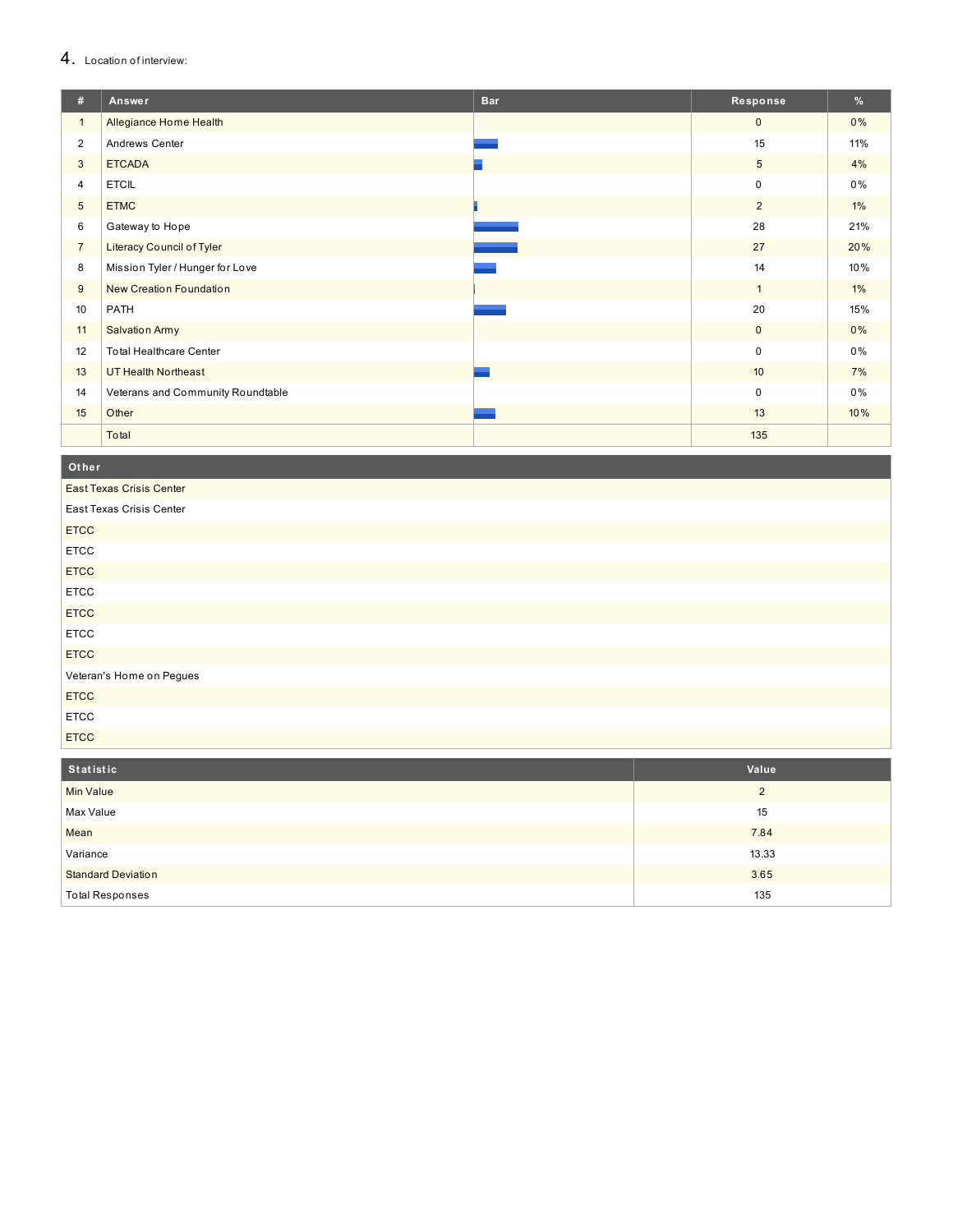# 5. What is your age?

| <b>Text Response</b> |  |
|----------------------|--|
| $35\,$               |  |
| ${\bf 29}$           |  |
| 33                   |  |
| $31$                 |  |
| 27                   |  |
| $37\,$               |  |
| 26                   |  |
| ${\bf 46}$           |  |
| $27\,$               |  |
| $43\,$               |  |
| 34                   |  |
| $25\,$               |  |
| 48                   |  |
| $38\,$               |  |
| 29                   |  |
| $51\,$               |  |
| $23\,$               |  |
| ${\bf 26}$           |  |
| 36                   |  |
| $\bf 41$             |  |
| 59                   |  |
| ${\bf 24}$           |  |
| $27\,$               |  |
| $39\,$               |  |
| 33                   |  |
| ${\bf 51}$<br>52     |  |
| $30\,$               |  |
| 19                   |  |
| $42\,$               |  |
| 33                   |  |
| 36                   |  |
| $27\,$               |  |
| $47\,$               |  |
| $21$                 |  |
| $\bf 45$             |  |
| 24                   |  |
| 35                   |  |
| $40\,$               |  |
| 55                   |  |
| 48                   |  |
| $38\,$               |  |
| 41                   |  |
| 54                   |  |
| 49                   |  |
| $40\,$               |  |
| 53                   |  |
| $60\,$               |  |
| 53                   |  |
| ${\bf 51}$           |  |
| 35                   |  |
| 37                   |  |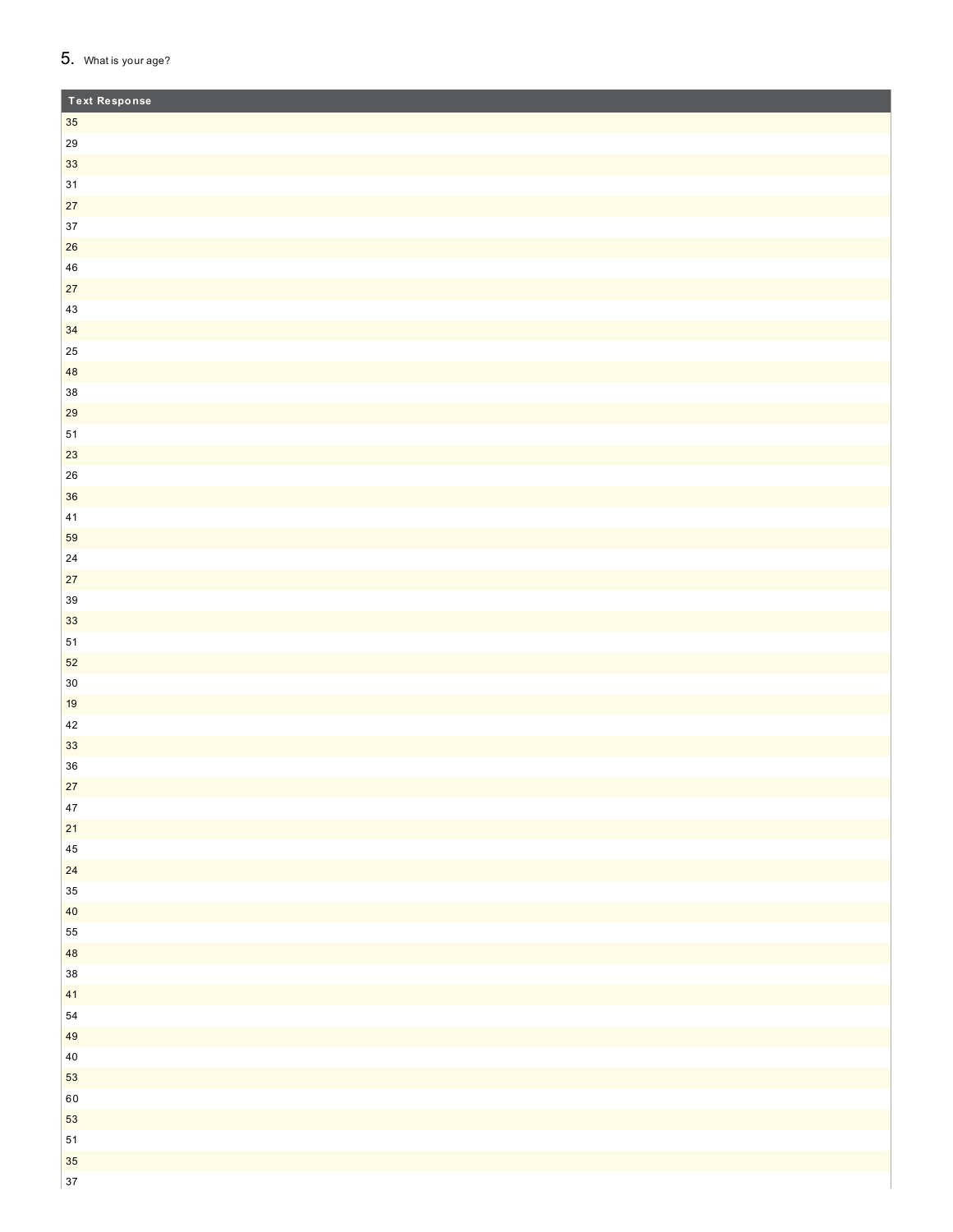| $22\,$                                                              |       |
|---------------------------------------------------------------------|-------|
| $50\,$                                                              |       |
| $21$                                                                |       |
| ${\bf 28}$                                                          |       |
| 49                                                                  |       |
|                                                                     |       |
| 55                                                                  |       |
| $33\,$                                                              |       |
| 56                                                                  |       |
| $34\,$                                                              |       |
| $32\,$                                                              |       |
| ${\bf 26}$                                                          |       |
| $50\,$                                                              |       |
| $57\,$                                                              |       |
| 58                                                                  |       |
| $42\,$                                                              |       |
| $42\,$                                                              |       |
| 49                                                                  |       |
| $38\,$                                                              |       |
| $71$                                                                |       |
| 53                                                                  |       |
| $23\,$                                                              |       |
| 69                                                                  |       |
| $37\,$                                                              |       |
| $41$                                                                |       |
| 58                                                                  |       |
| $\bf 44$                                                            |       |
| 49                                                                  |       |
| $51$                                                                |       |
| $20\,$                                                              |       |
| 53                                                                  |       |
| $35\,$                                                              |       |
| 49                                                                  |       |
| 55                                                                  |       |
| 22                                                                  |       |
| 68                                                                  |       |
| 42                                                                  |       |
| 61                                                                  |       |
| $47\,$                                                              |       |
| $33\,$                                                              |       |
| $29\,$                                                              |       |
| 29                                                                  |       |
| $32\,$                                                              |       |
|                                                                     |       |
| 58                                                                  |       |
| ${\bf 57}$                                                          |       |
| $23\,$                                                              |       |
| 56                                                                  |       |
| 53                                                                  |       |
| 58                                                                  |       |
| This table has more than 100 rows. Click here to view all responses |       |
| Statistic                                                           | Value |
| <b>Total Responses</b>                                              | 135   |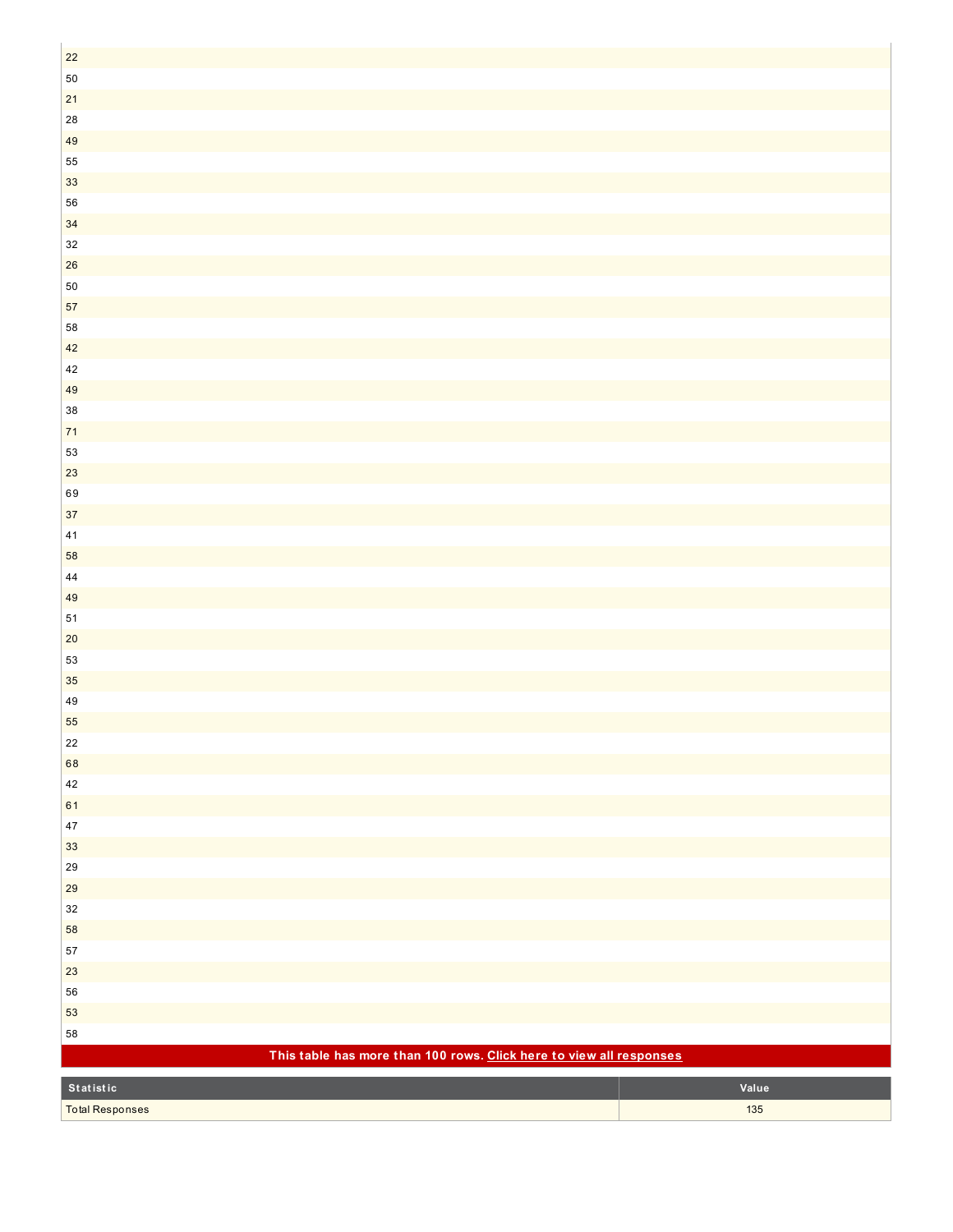# 6. How far did you go in School?

| #               | Answer                     | <b>Bar</b> | Response       | %     |
|-----------------|----------------------------|------------|----------------|-------|
| $\mathbf{1}$    | 8th grade or less          |            | 11             | 8%    |
| $\overline{2}$  | Associate's Degree         |            | 8              | 6%    |
| 3               | <b>Bachelor's Degree</b>   |            | $\overline{7}$ | 5%    |
| $\overline{4}$  | Did not attend school      |            | 0              | $0\%$ |
| $5\phantom{.0}$ | Doctoral Degree            |            | 0              | $0\%$ |
| 6               | GED                        |            | 15             | 11%   |
| $\overline{7}$  | <b>High School Diploma</b> |            | 40             | 30%   |
| 8               | Master's Degree            |            | $\overline{2}$ | 1%    |
| 9               | Other?                     |            | $\overline{2}$ | $1\%$ |
| 10              | Professional Certification |            | $\mathbf 0$    | $0\%$ |
| 11              | Some College               |            | 19             | 14%   |
| 12              | Some High School           |            | 30             | 22%   |
| 13              | <b>Trade School</b>        |            | 1              | $1\%$ |
|                 | Total                      |            | 135            |       |

### **Ot her?**

Certified Nurse/Med Aide, Certified Phlebotomy

graduated and 2 years of nursing LVN

| Statistic                 | Value |
|---------------------------|-------|
| <b>Min Value</b>          |       |
| Max Value                 | 13    |
| Mean                      | 7.66  |
| Variance                  | 13.17 |
| <b>Standard Deviation</b> | 3.63  |
| <b>Total Responses</b>    | 135   |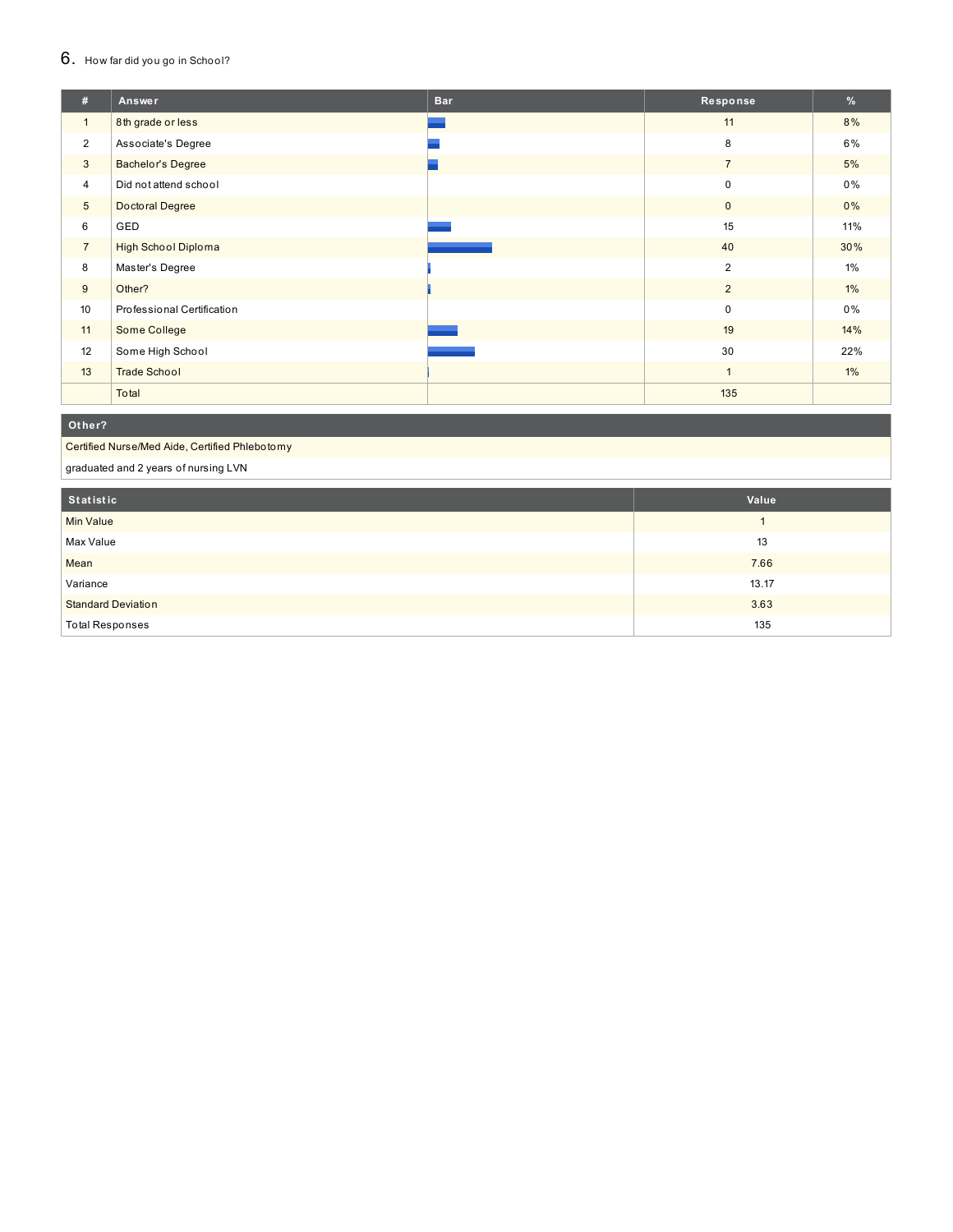# 7. <sup>I</sup> am going to read you <sup>a</sup> list of agencies in our community. Please tell me if each one is providing you and your family with help?

I

| #              | Answer                                   | <b>Bar</b> | Response       | $\frac{9}{6}$ |
|----------------|------------------------------------------|------------|----------------|---------------|
| $\mathbf{1}$   | <b>Andrew's Center</b>                   |            | 35             | 27%           |
| $\overline{2}$ | Benevolence Center (East Erwin Church)   |            | 14             | 11%           |
| 3              | <b>Bethesda Clinic</b>                   |            | 30             | 23%           |
| 4              | Community Health Clinic (Glenwood)       |            | 12             | 9%            |
| 5              | <b>Cornerstone Assistance Network</b>    |            | $\overline{2}$ | 2%            |
| 6              | East Texas Center for Independent Living |            | $\overline{c}$ | 2%            |
| $\overline{7}$ | <b>East Texas Crisis Center</b>          |            | 18             | 14%           |
| 8              | Goodwill                                 |            | 21             | 16%           |
| 9              | <b>Literacy Council</b>                  |            | 13             | 10%           |
| 10             | Loaves & Fishes (Christ Episcopal)       |            | 14             | 11%           |
| 11             | <b>Meals on Wheels</b>                   |            | 10             | 8%            |
| 12             | <b>Parents Services</b>                  |            | 3              | 2%            |
| 13             | <b>PATH</b>                              |            | 65             | 49%           |
| 14             | Salvation Army                           |            | 45             | 34%           |
| 15             | St. Paul Children's Foundation           |            | 25             | 19%           |
| 16             | St. Vincent de Paul (Cathedral)          |            | 27             | 20%           |
| 17             | <b>Tyler AIDS Services</b>               |            | $\overline{2}$ | 2%            |
| 18             | <b>Transportation Agency</b>             |            | 21             | 16%           |
| 19             | Other (please specify)                   |            | 17             | 13%           |
| 20             | <b>NONE</b>                              |            | 12             | 9%            |

| <b>Transportation Agency</b>                   | Other (please specify)                                               |
|------------------------------------------------|----------------------------------------------------------------------|
|                                                | <b>DARS</b>                                                          |
|                                                | medicare                                                             |
|                                                | Literacy council of tyler                                            |
|                                                | etcada                                                               |
|                                                | etcada                                                               |
|                                                | Mission Tyler                                                        |
|                                                | First Baptist Church                                                 |
|                                                | Aldridge center                                                      |
|                                                | <b>UT Health Northeast</b>                                           |
|                                                | Noonday Community Center                                             |
| bus                                            | crc county rehab center                                              |
|                                                | Home Health Care                                                     |
|                                                | Gateway to Hope                                                      |
|                                                | The VA                                                               |
| Medicaid transportation through Andrews center | Ut tyler family practice                                             |
|                                                | food stamps                                                          |
|                                                | used to go to Bethesda clinic, they are unable to accept her anymore |
| <b>JARC</b>                                    |                                                                      |
| <b>Bus Pass</b>                                |                                                                      |
| Andrew's Center Transportation                 |                                                                      |
| Andrew's Center Transportation                 |                                                                      |
| Andrew's Center Transportation                 |                                                                      |
| Andrew's Center Transportation                 |                                                                      |
| Salvation Army                                 |                                                                      |
| Jarc                                           |                                                                      |
| <b>Tyler Transit</b>                           |                                                                      |
| <b>Andrew's Center</b>                         |                                                                      |
| judis carrier service                          |                                                                      |
| <b>Bus</b>                                     |                                                                      |
|                                                |                                                                      |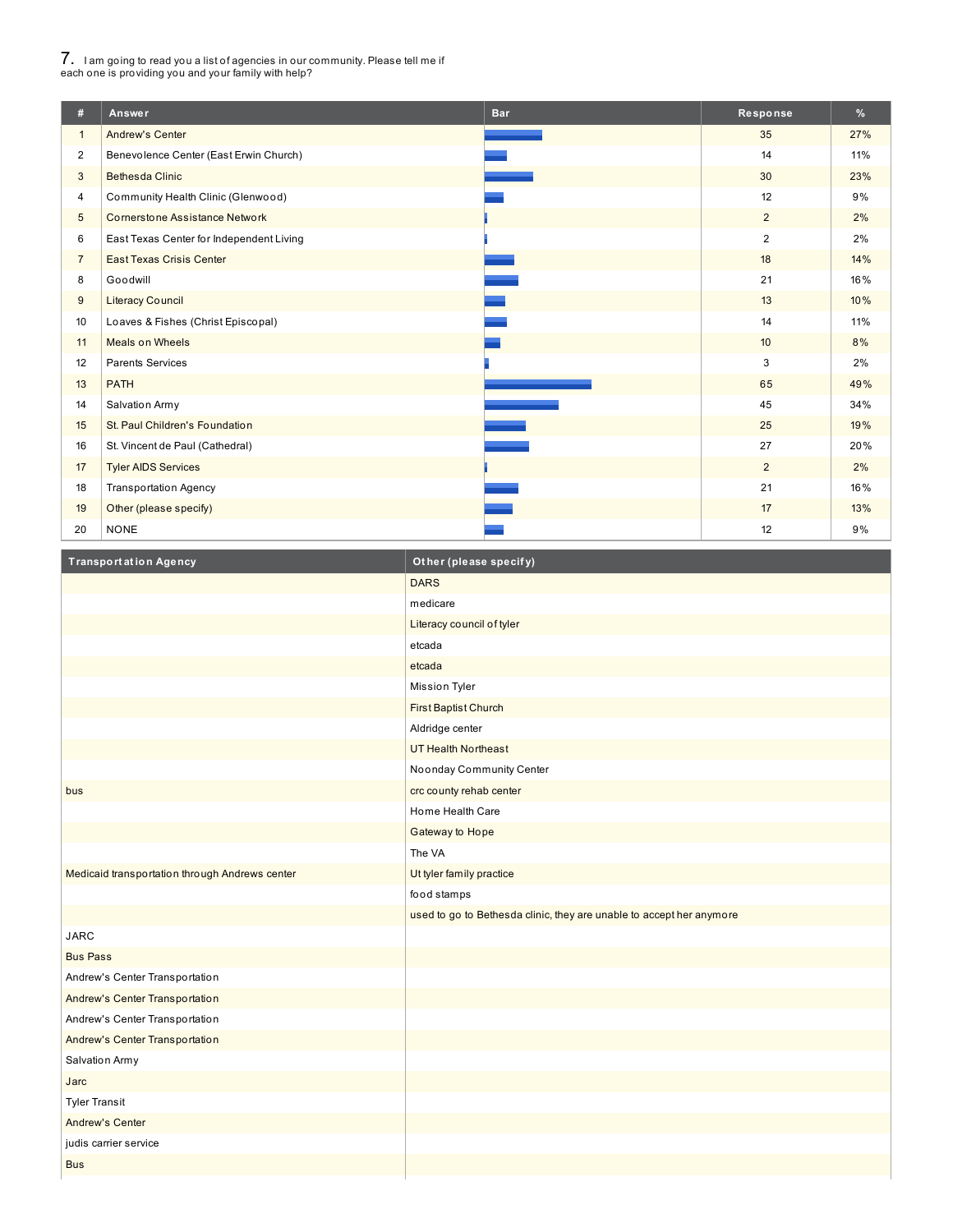| Tyler transit              |  |
|----------------------------|--|
| <b>Tyler Transit</b>       |  |
| Tyler Transit, cab         |  |
| <b>Tyler Transit</b>       |  |
| <b>Tyler Transit</b>       |  |
| <b>Bus System</b>          |  |
| JDS Medical Transportation |  |

| Statistic              | Value |
|------------------------|-------|
| <b>Min Value</b>       |       |
| Max Value              | 20    |
| <b>Total Responses</b> | 132   |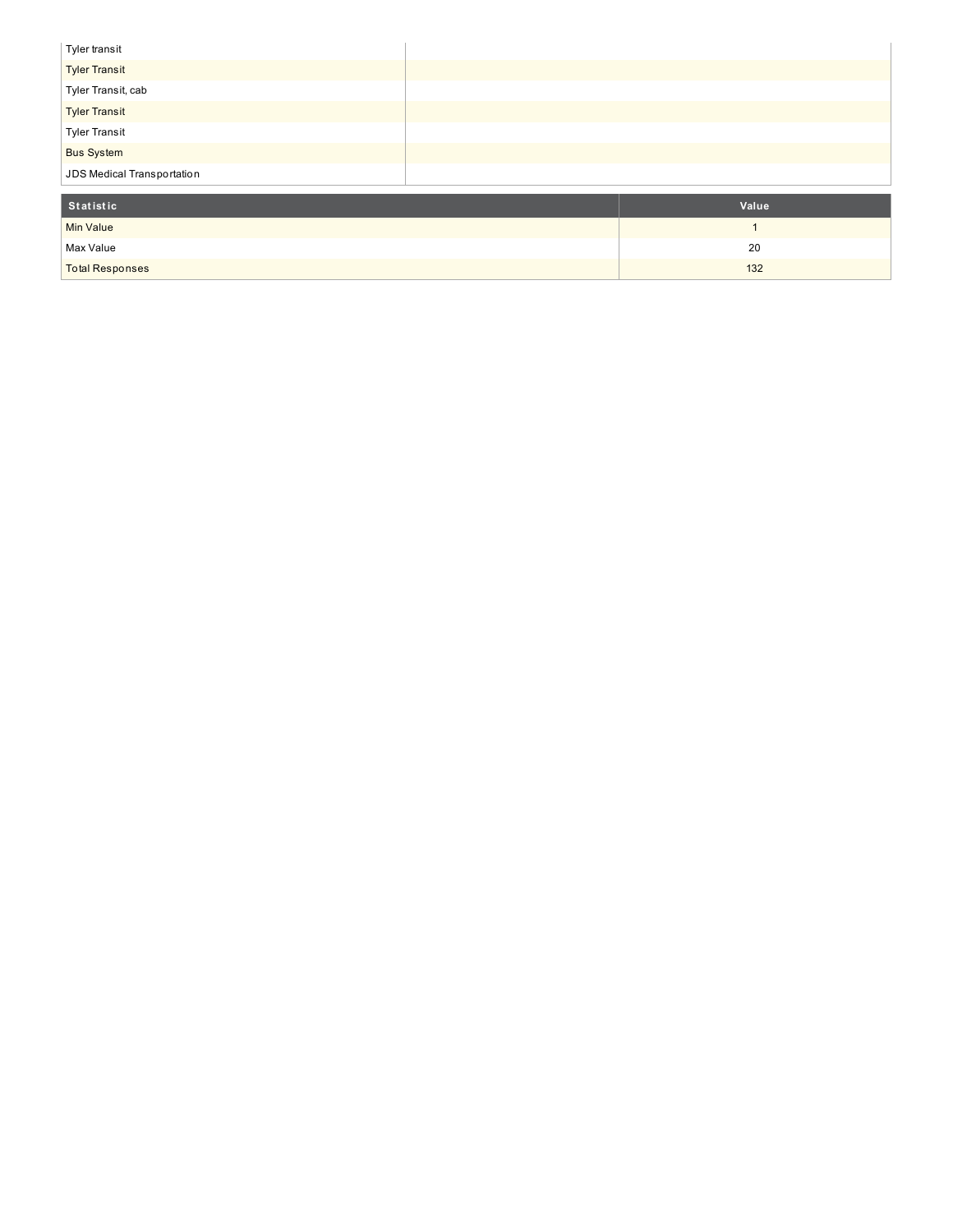### 8. Are you able to work?

| #                         | <b>Answer</b> | <b>Bar</b> | Response |                | $\frac{9}{6}$ |
|---------------------------|---------------|------------|----------|----------------|---------------|
| $\mathbf{1}$              | Yes           |            |          | 105            | 78%           |
| 2                         | No            |            |          | 30             | 22%           |
|                           | Total         |            |          | 135            |               |
|                           |               |            |          |                |               |
| Statistic                 |               |            |          | Value          |               |
| <b>Min Value</b>          |               |            |          |                |               |
| Max Value                 |               |            |          | $\overline{2}$ |               |
| Mean                      |               | 1.22       |          |                |               |
| Variance                  |               |            | 0.17     |                |               |
| <b>Standard Deviation</b> |               |            | 0.42     |                |               |
| <b>Total Responses</b>    |               |            |          | 135            |               |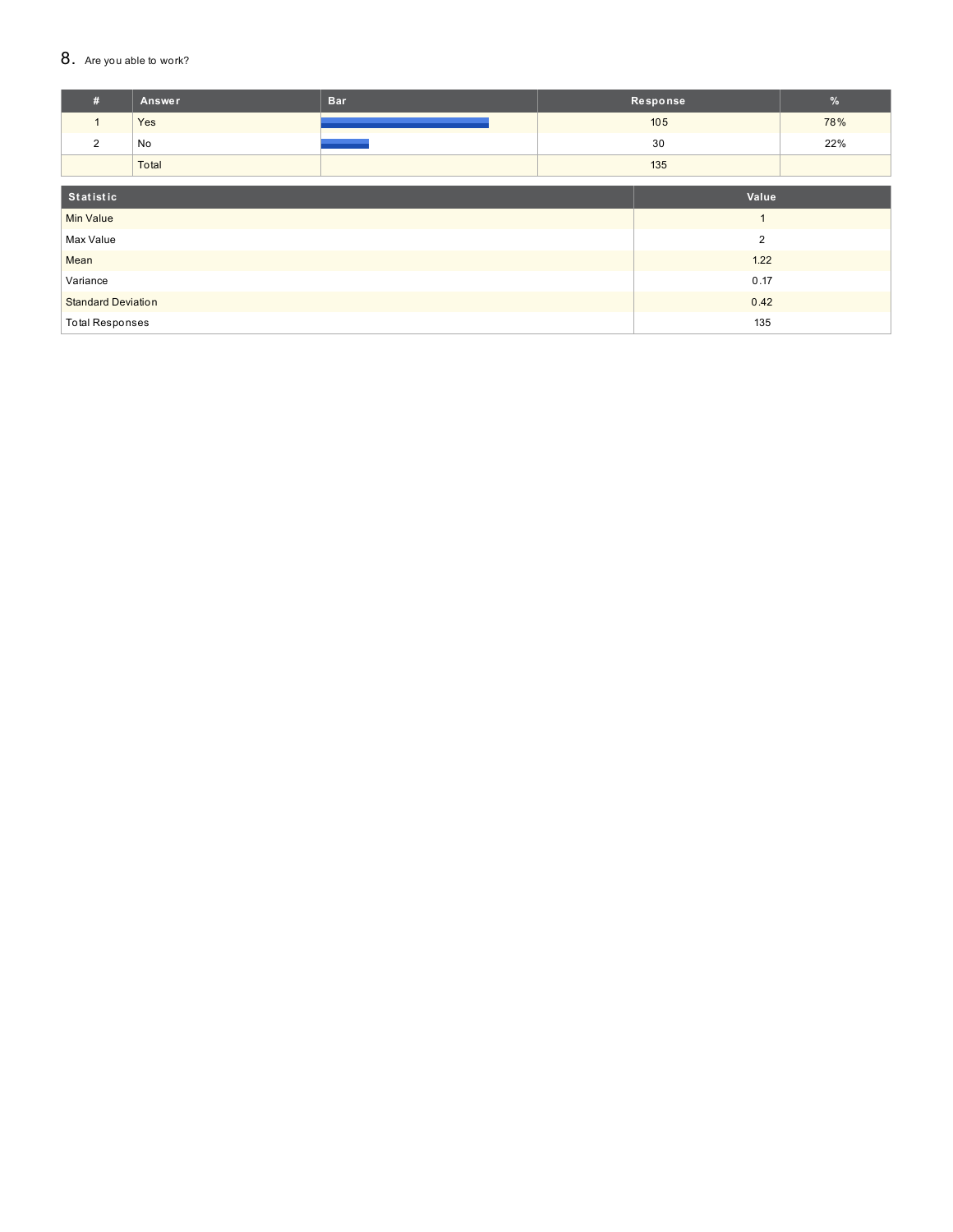#### $9.$  What is your employment status?

| #               | Answer               | <b>Bar</b> | Response | $\frac{9}{6}$ |
|-----------------|----------------------|------------|----------|---------------|
|                 | Full time            |            | 20       | 19%           |
| 2               | Part time            |            | 28       | 27%           |
| 3               | Seasonal             |            |          | 1%            |
| $\overline{4}$  | Unemployed           |            | 55       | 52%           |
| $5\phantom{.0}$ | Not working, retired |            |          | 1%            |
|                 | Total                |            | 105      |               |
| Statistic       | Value                |            |          |               |

| <b>Min Value</b>          |      |
|---------------------------|------|
| Max Value                 |      |
| Mean                      | 2.90 |
| Variance                  | 1.59 |
| <b>Standard Deviation</b> | 1.26 |
| <b>Total Responses</b>    | 105  |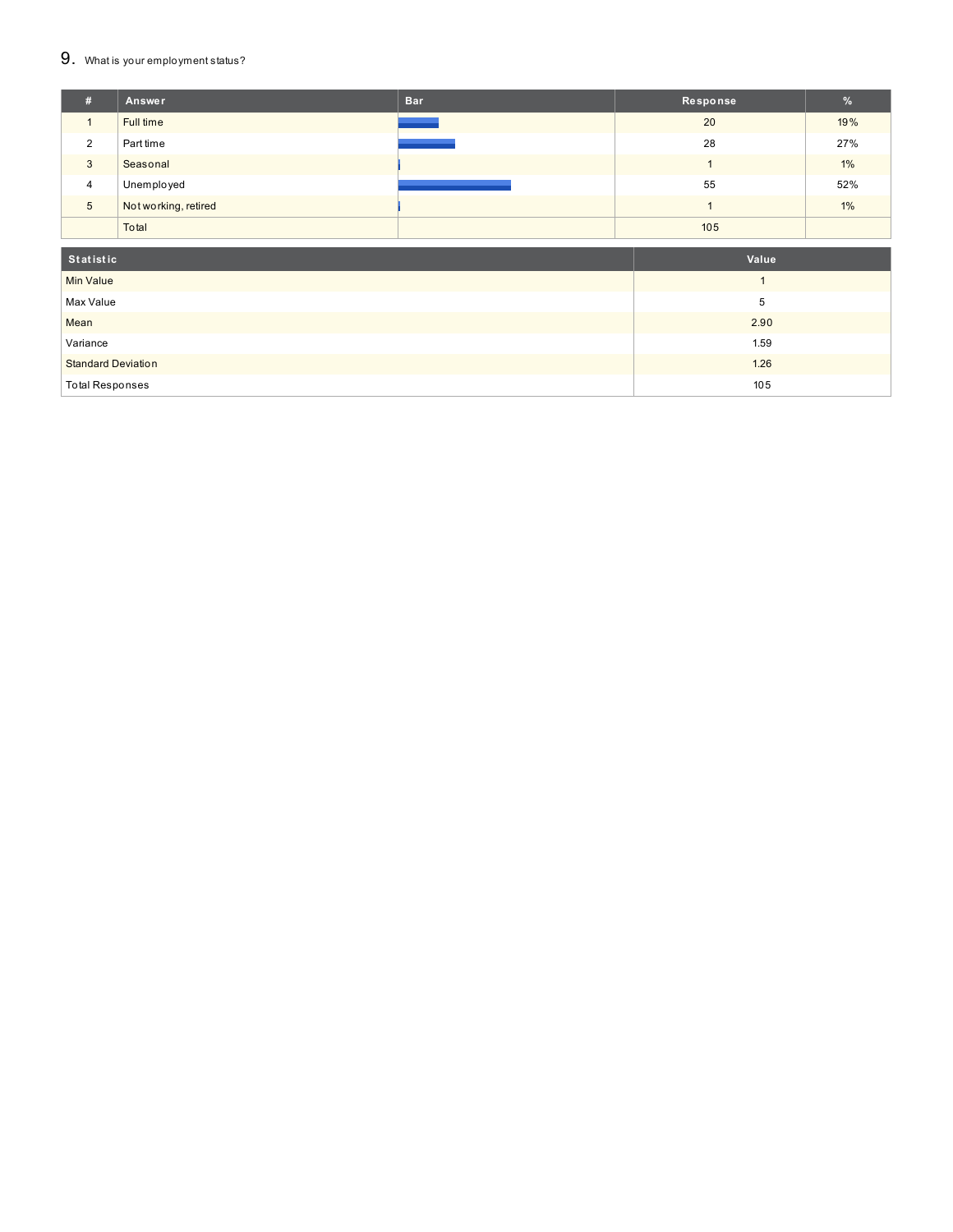### 10. Are you satisfied with your job?

| #                           | Answer | <b>Bar</b> | Response |       | %   |
|-----------------------------|--------|------------|----------|-------|-----|
| $\mathbf{1}$                | Yes    |            |          | 33    | 67% |
| $\overline{2}$              | No     |            |          | 16    | 33% |
|                             | Total  |            |          | 49    |     |
|                             |        |            |          |       |     |
| Statistic                   |        |            |          | Value |     |
| <b>Min Value</b>            |        |            |          |       |     |
| $\overline{2}$<br>Max Value |        |            |          |       |     |
| Mean                        |        | 1.33       |          |       |     |
| Variance                    |        |            | 0.22     |       |     |
| <b>Standard Deviation</b>   |        |            | 0.47     |       |     |
| <b>Total Responses</b>      |        |            |          | 49    |     |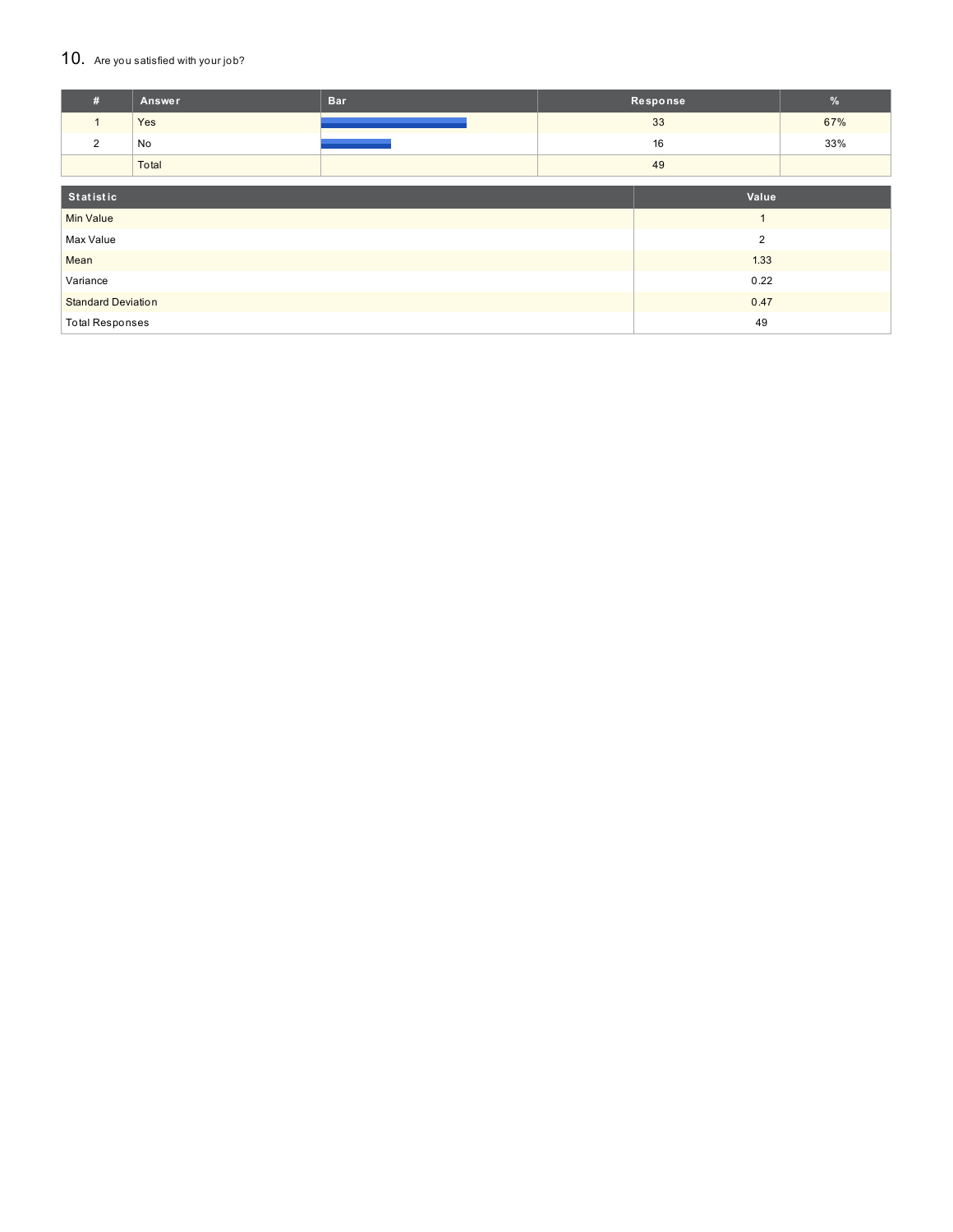# 11. Are you currently looking for work?

| #                         | Answer         | <b>Bar</b> | Response |                | $\%$ |
|---------------------------|----------------|------------|----------|----------------|------|
| $\mathbf{1}$              | Yes            |            |          | 42             | 75%  |
| $\overline{2}$            | No             |            |          | 14             | 25%  |
|                           | Total          |            |          | 56             |      |
| Statistic                 |                |            |          | Value          |      |
| <b>Min Value</b>          |                |            |          | $\overline{A}$ |      |
| Max Value                 | $\overline{2}$ |            |          |                |      |
| Mean                      |                |            | 1.25     |                |      |
| Variance                  |                |            | 0.19     |                |      |
| <b>Standard Deviation</b> |                |            | 0.44     |                |      |
| <b>Total Responses</b>    |                |            | 56       |                |      |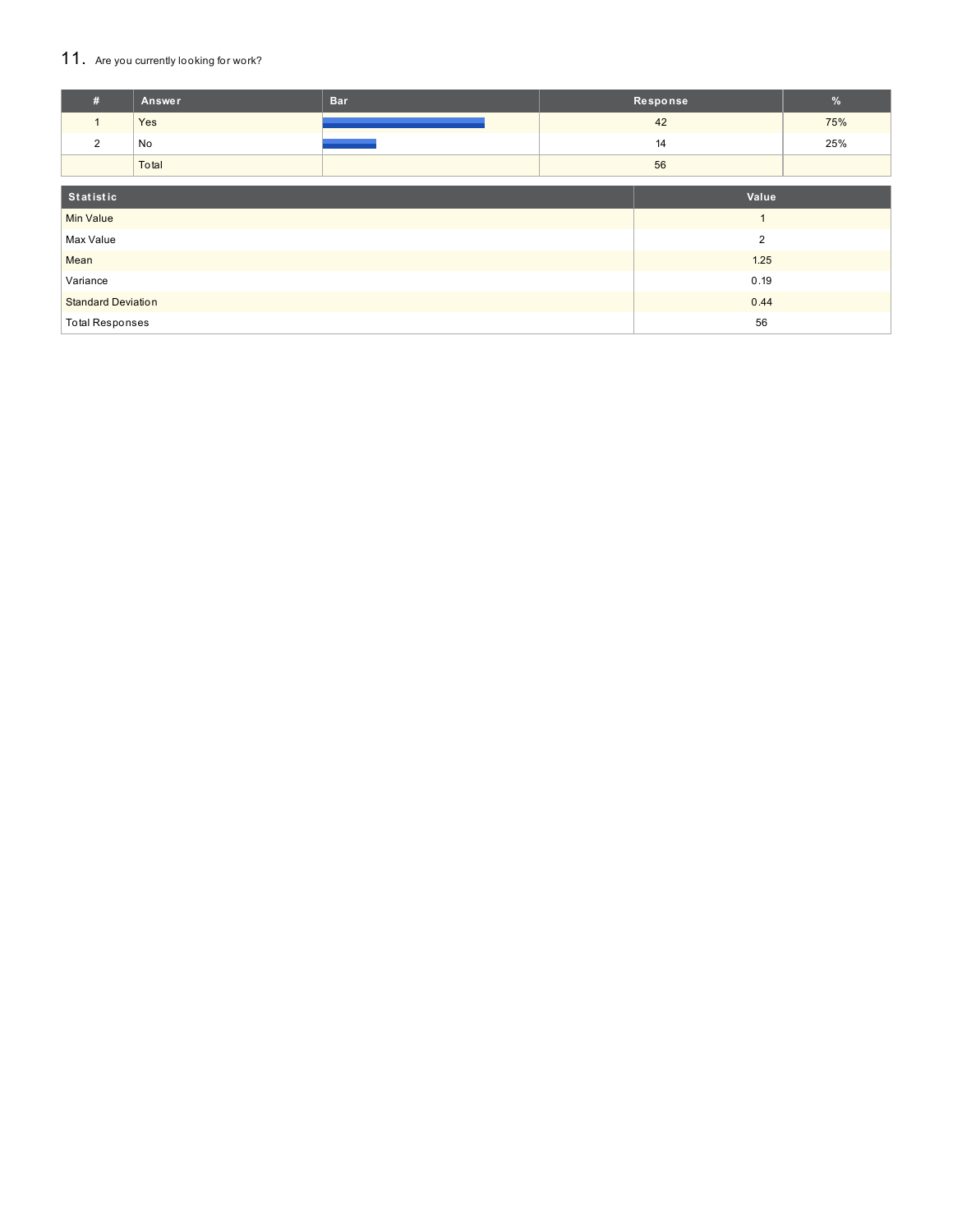**12.** If you are unemployed, please tell me about the reasons that you are unemployed. (Don't read the list, just check all that apply based on what they tell you. If legal difficulties are mentioned, ask if you can read a

| #              | Answer                                              | <b>Bar</b> | Response       | %   |
|----------------|-----------------------------------------------------|------------|----------------|-----|
| $\mathbf{1}$   | Attempting to flee domestic abuse or sexual assault |            | 5              | 9%  |
| $\overline{2}$ | Criminal Background                                 |            | 2              | 4%  |
| 3              | Criminal background: Misdemeanor                    |            | 2              | 4%  |
| 4              | Criminal background: felony                         |            | $\overline{4}$ | 7%  |
| 5              | Criminal background: deferred adjudication          |            | $\mathbf 0$    | 0%  |
| 6              | Criminal background: probation                      |            | $\mathbf 0$    | 0%  |
| $\overline{7}$ | Criminal background: awaiting outcome               |            | $\mathbf{0}$   | 0%  |
| 8              | Domestic violence/sexual assault victim             |            | 5              | 9%  |
| 9              | Drug/alcohol problem                                |            | $\overline{4}$ | 7%  |
| 10             | Lack childcare                                      |            | $\mathbf 0$    | 0%  |
| 11             | Lack permanent address                              |            | 5              | 9%  |
| 12             | Lack proper clothing                                |            | 5              | 9%  |
| 13             | Lack skills/education                               |            | 12             | 22% |
| 14             | Lack transportation                                 |            | 13             | 24% |
| 15             | Lack US documents                                   |            | $\mathbf{1}$   | 2%  |
| 16             | Language barrier                                    |            | 3              | 6%  |
| 17             | <b>Layoff or Downsizing</b>                         |            | 3              | 6%  |
| 18             | Learning/developmental disability                   |            | $\mathbf{1}$   | 2%  |
| 19             | Mental health problem                               |            | 5              | 9%  |
| 20             | Other health issues                                 |            | 3              | 6%  |
| 21             | Permanent physical disability                       |            | $\overline{2}$ | 4%  |
| 22             | Sexual orientation or gender identity               |            | $\overline{1}$ | 2%  |
| 23             | Temporary physical disability                       |            | $\mathbf{1}$   | 2%  |
| 24             | Unaccompanied youth                                 |            | $\mathbf 0$    | 0%  |
| 25             | Other (please specify)                              |            | 28             | 52% |

### **Ot her (please specif y)**

| Going to GED classes                                                  |
|-----------------------------------------------------------------------|
| vendio su negocio                                                     |
| age and lack of verifiable credentials                                |
| Laid Off                                                              |
| el horario de trabajo es el mismo del horario de la escuela de ingles |
| Nino necesita terapias                                                |
| economy                                                               |
| stay at home mom                                                      |
| looking for job                                                       |
| Applying but not being hired                                          |
| not able to find anything                                             |
| scheduling conflicts                                                  |
| Transportation                                                        |
| Looking for job                                                       |
| Unable to locate employment                                           |
| Full-time student                                                     |
| Looking for a job                                                     |
| Looking for job                                                       |
| Retired                                                               |
| Currently seeking employment                                          |
| looking for job                                                       |
| Employer passed away and she didn't look for a job after that         |
| <b>Health reasons</b>                                                 |
|                                                                       |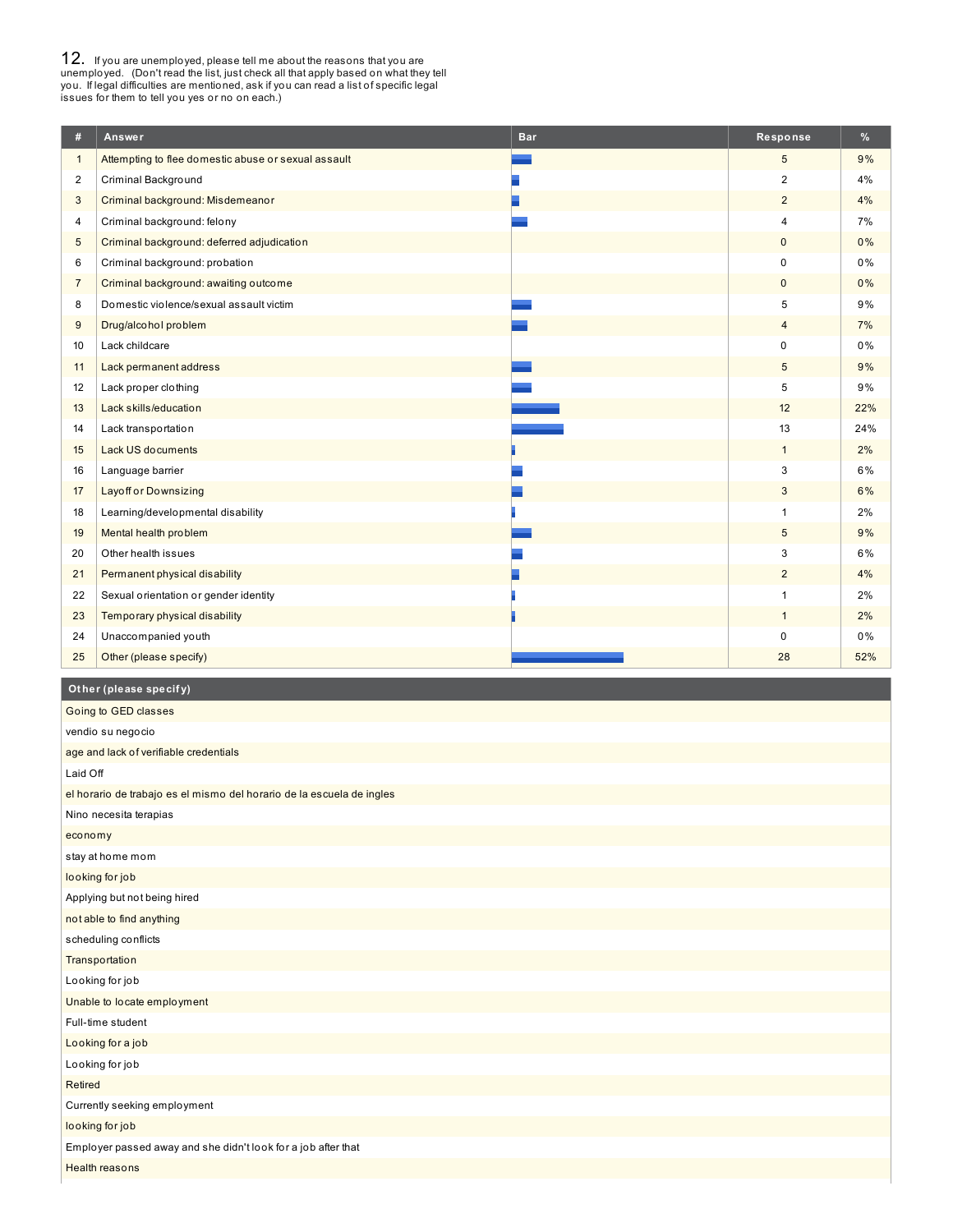Ex wife took my baby girl from me and I haven't been able to get myself back together since then.

| Statistic                                                                                              | Value |
|--------------------------------------------------------------------------------------------------------|-------|
| Residential discipleship program                                                                       |       |
| looking for job                                                                                        |       |
| lack of birth certificate                                                                              |       |
| single parent                                                                                          |       |
| LA WILE WONTHLY DADY GILL ITOTH THE AIRLY LITAVEH LIDEEH ADIE IN GELTHYSEII DACK INGELIEI SINCE INEIT. |       |

| _________              | ______ |
|------------------------|--------|
| Min Value              |        |
| Max Value              | 25     |
| <b>Total Responses</b> | 54     |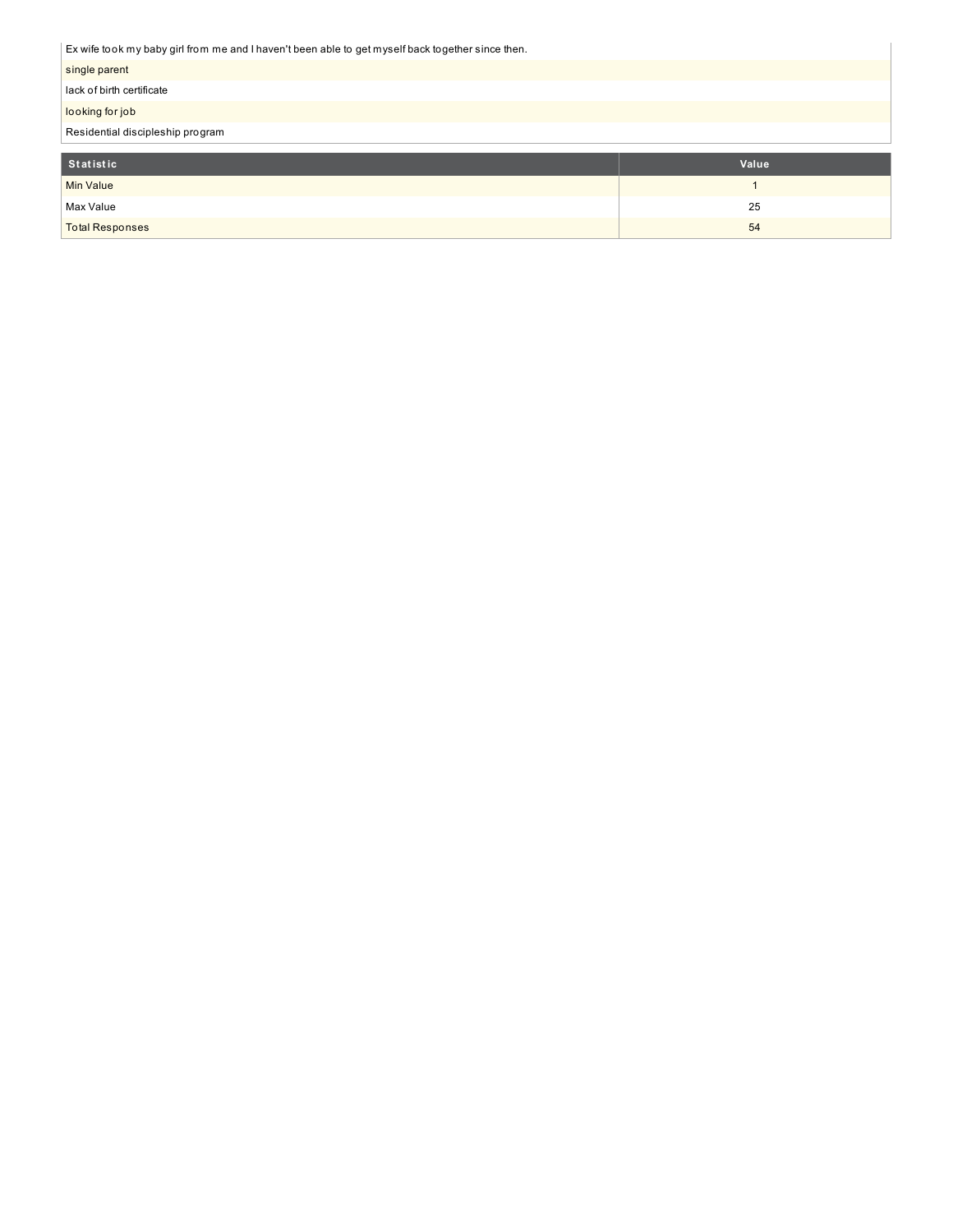# $13_\cdot$  Please tell me if you would like help with any of these job related<br>activities? (Read list and check all that apply)

| #                | Answer                     | <b>Bar</b> | Response | %   |
|------------------|----------------------------|------------|----------|-----|
| $\mathbf{1}$     | Career assessment          |            | 33       | 32% |
| $\overline{2}$   | Career/job training        |            | 59       | 58% |
| 3                | Job search strategies      |            | 51       | 50% |
| $\overline{4}$   | Job Interviewing skills    |            | 44       | 43% |
| $\sqrt{5}$       | Resume writing             |            | 51       | 50% |
| 6                | Career Information options |            | 54       | 53% |
| $\overline{7}$   | Work clothes               |            | 49       | 48% |
| 8                | None                       |            | 17       | 17% |
| <b>Statistic</b> |                            |            | Value    |     |

| otatistic              | value |
|------------------------|-------|
| <b>Min Value</b>       |       |
| Max Value              |       |
| <b>Total Responses</b> | 102   |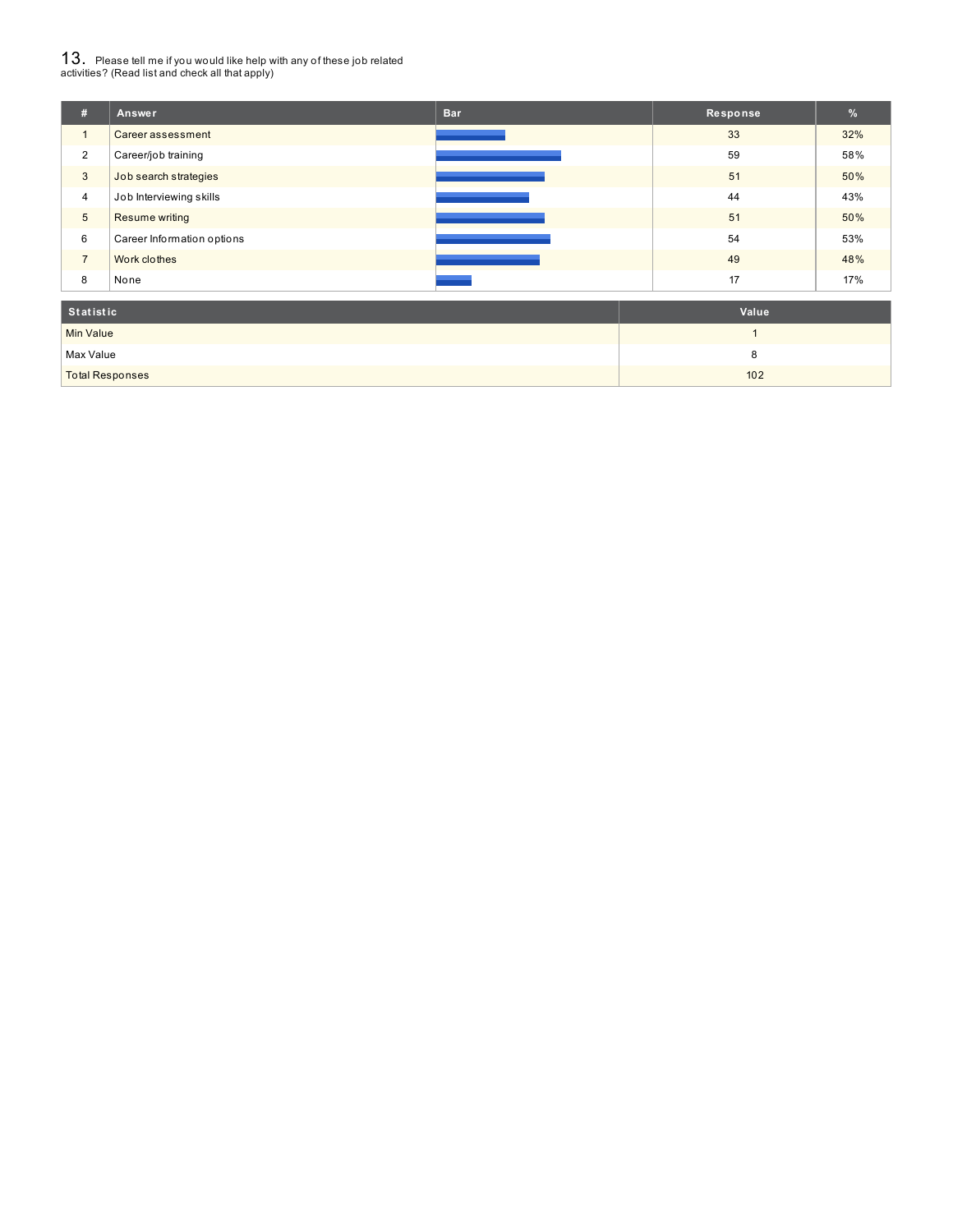### 14. Do you have reliable telephone access?

| #                         | <b>Answer</b> | <b>Bar</b>     |      | Response | %   |
|---------------------------|---------------|----------------|------|----------|-----|
| $\mathbf{1}$              | Yes           |                |      | 119      | 88% |
| 2                         | No            |                |      | 16       | 12% |
|                           | Total         |                |      | 135      |     |
|                           |               |                |      |          |     |
| Statistic                 |               |                |      | Value    |     |
| <b>Min Value</b>          |               |                |      |          |     |
| Max Value                 |               | $\overline{2}$ |      |          |     |
| Mean                      |               | 1.12           |      |          |     |
| Variance                  |               |                | 0.11 |          |     |
| <b>Standard Deviation</b> |               |                | 0.32 |          |     |
| <b>Total Responses</b>    |               |                | 135  |          |     |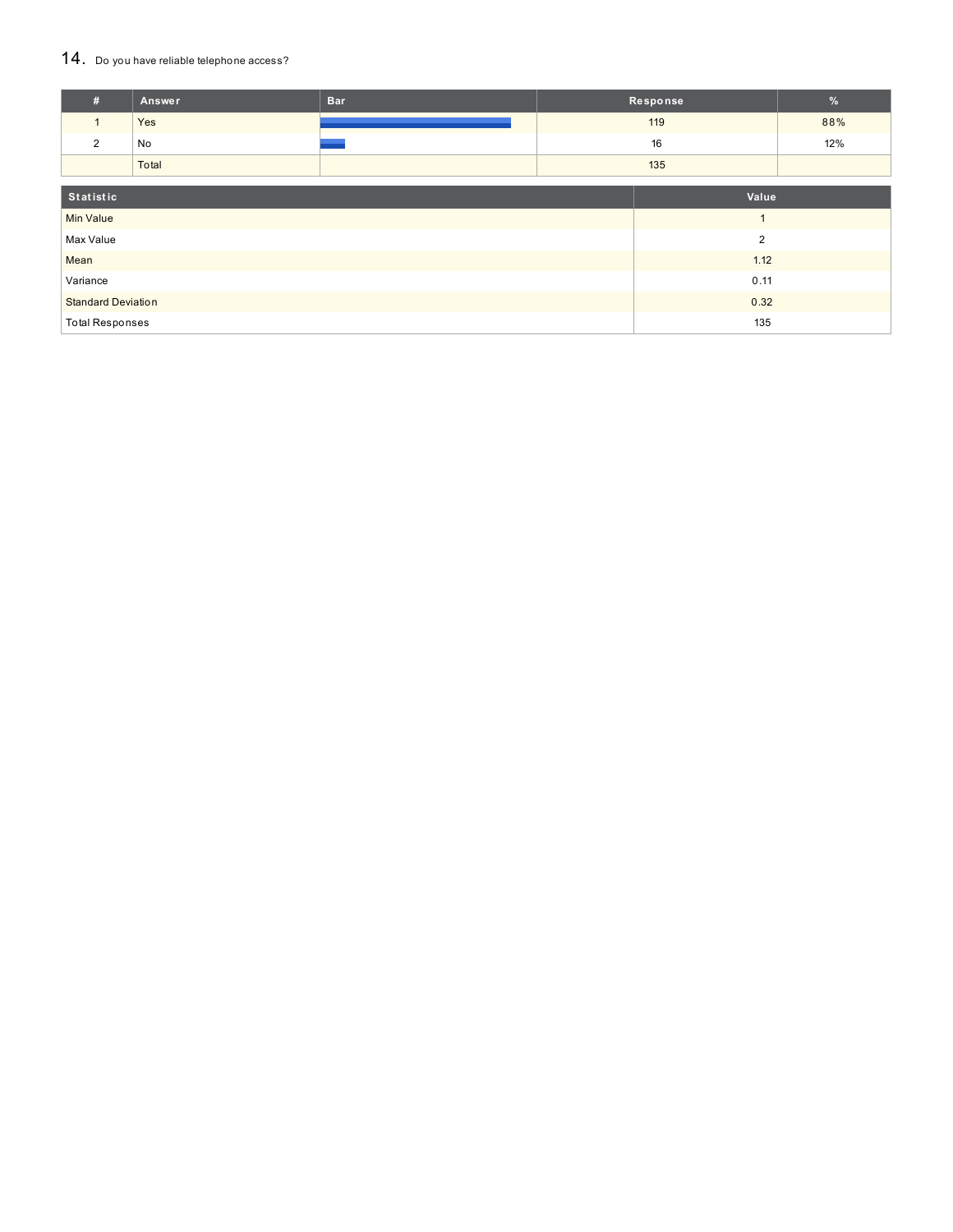### 15. Which kinds of telephones do you have? (Mark all that apply)

| #                      | Answer     | <b>Bar</b> | Response |       | $\frac{9}{6}$ |
|------------------------|------------|------------|----------|-------|---------------|
|                        | Home phone |            | 40       |       | 34%           |
| 2                      | Cell phone |            | 105      |       | 88%           |
| 3                      | Work phone |            | 12       |       | 10%           |
|                        |            |            |          |       |               |
| Statistic              |            |            |          | Value |               |
| Min Value              |            |            |          |       |               |
| Max Value              |            |            |          | 3     |               |
| <b>Total Responses</b> |            |            | 119      |       |               |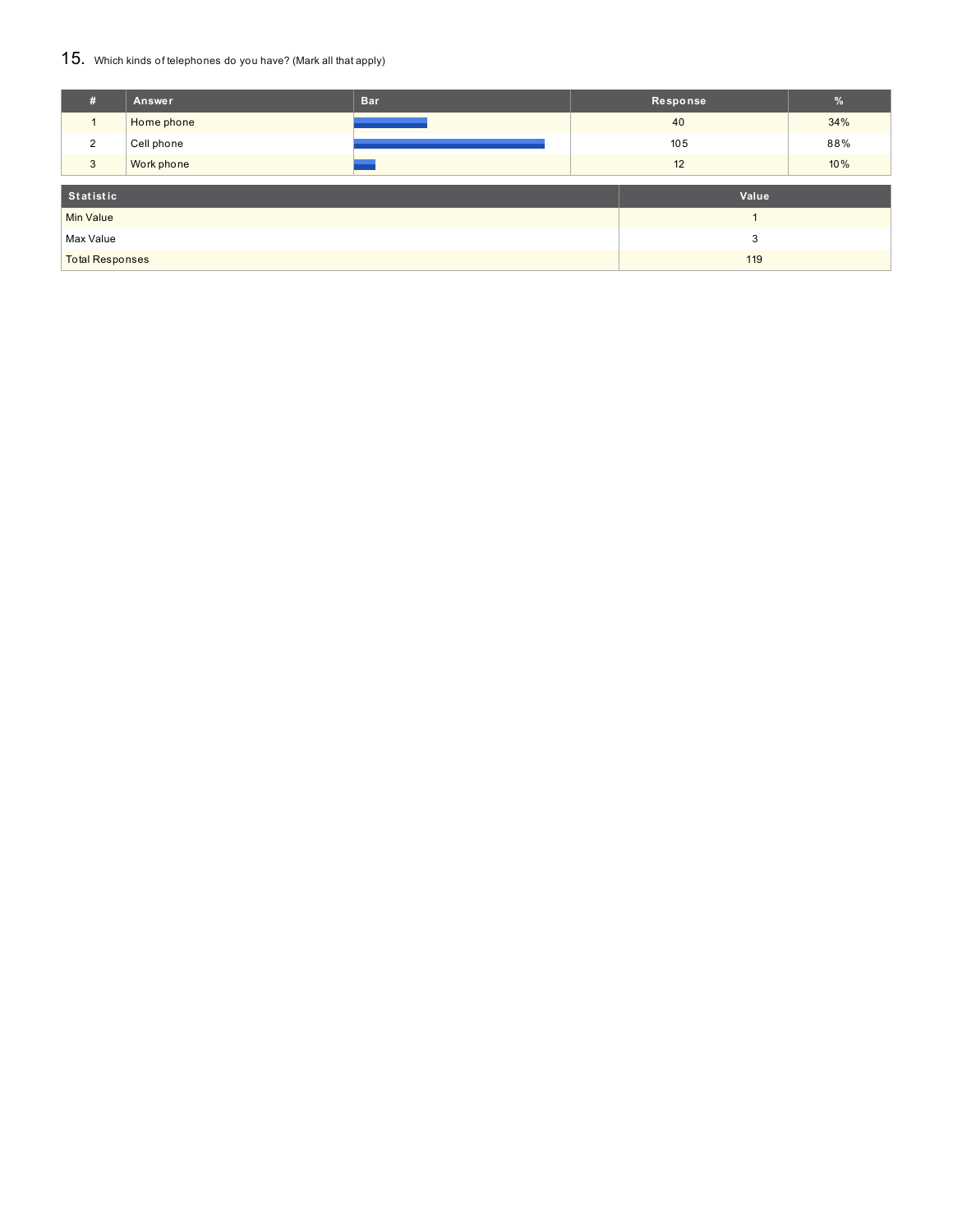### 16. Do you have access to the Internet?

| #                         | Answer | <b>Bar</b>     |      | Response | $\%$  |
|---------------------------|--------|----------------|------|----------|-------|
| $\mathbf{1}$              | Yes    |                |      | 92       | 68%   |
| 2                         | No     |                |      | 43       | 32%   |
|                           | Total  |                |      | 135      |       |
| Statistic                 |        |                |      |          | Value |
| <b>Min Value</b>          |        | $\overline{ }$ |      |          |       |
| Max Value                 |        | $\overline{2}$ |      |          |       |
| Mean                      |        | 1.32           |      |          |       |
| Variance                  |        |                | 0.22 |          |       |
| <b>Standard Deviation</b> |        |                | 0.47 |          |       |
| <b>Total Responses</b>    |        |                | 135  |          |       |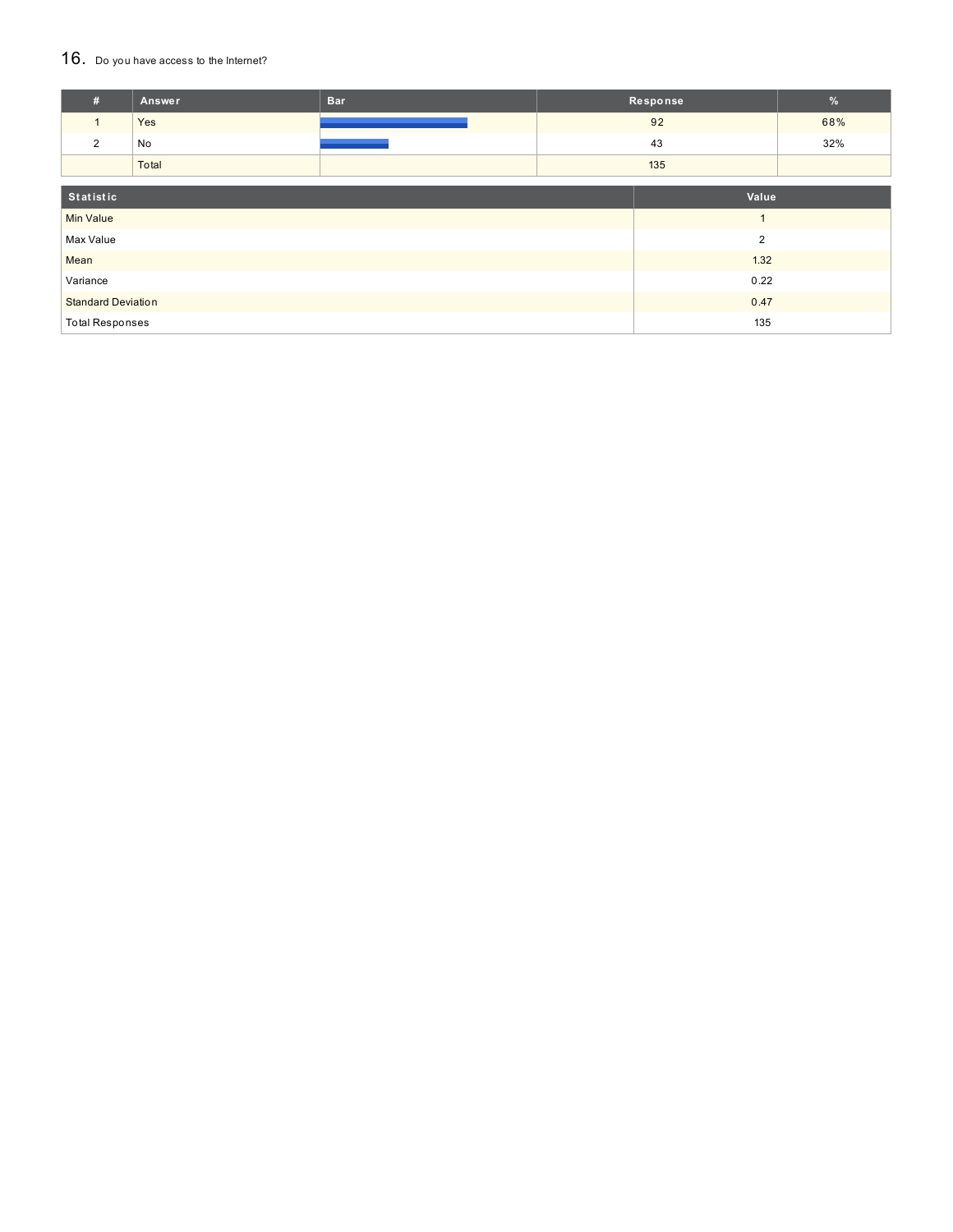# 17. Where do you usually check the internet? (Read List, check all that apply)

| #                  | Answer                    | <b>Bar</b> | Response | %   |
|--------------------|---------------------------|------------|----------|-----|
|                    | At home                   |            | 43       | 47% |
| $\mathcal{L}$<br>∠ | At work                   |            | 5        | 5%  |
| 3                  | At the library            |            | 15       | 16% |
| 4                  | At a friend's home        |            | З        | 3%  |
| $\sqrt{5}$         | At a family member's home |            |          | 8%  |
| 6                  | Other                     |            | 47       | 52% |

# **Other**

| <b>LCOT</b>                                        |
|----------------------------------------------------|
| On cell phone                                      |
| <b>FLCO</b>                                        |
| phone                                              |
| Literacy Council of Tyler                          |
| Cell Phone                                         |
| Gateway to Hope                                    |
| LCOT                                               |
| Texas workforce                                    |
| tyler literacy council                             |
| Gateway                                            |
| on cell phone                                      |
| On cell                                            |
| wireless cellular network                          |
| Gateway to Hope                                    |
| Gateway to Hope                                    |
| ETCC Computer Lab                                  |
| Gateway to Hope                                    |
| gateway to hope                                    |
| cell phone or mother-in-law's house in Lindale     |
| at school                                          |
| Gateway to Hope                                    |
| Gateway to Hope                                    |
| Texas Workforce Commission, Gateway to Hope        |
| Celular                                            |
| Gateway to hope                                    |
| UT Tyler                                           |
| Gateway to hope                                    |
| Gateway to hope                                    |
| ipod touch                                         |
| cell phone                                         |
| My cell phone or Gateway let's us for job searches |
| Cell phone                                         |
| Gateway to Hope                                    |
| Gateway                                            |
| Gateway to Hope                                    |
| On cell phone                                      |
| gateway to hope                                    |
| Gateway of Hope                                    |
| Gateway to Hope                                    |
| Gateway to Hope                                    |
| Gateway to Hope                                    |
| gateway to hope                                    |
| Gateway to Hope, Wireless Network                  |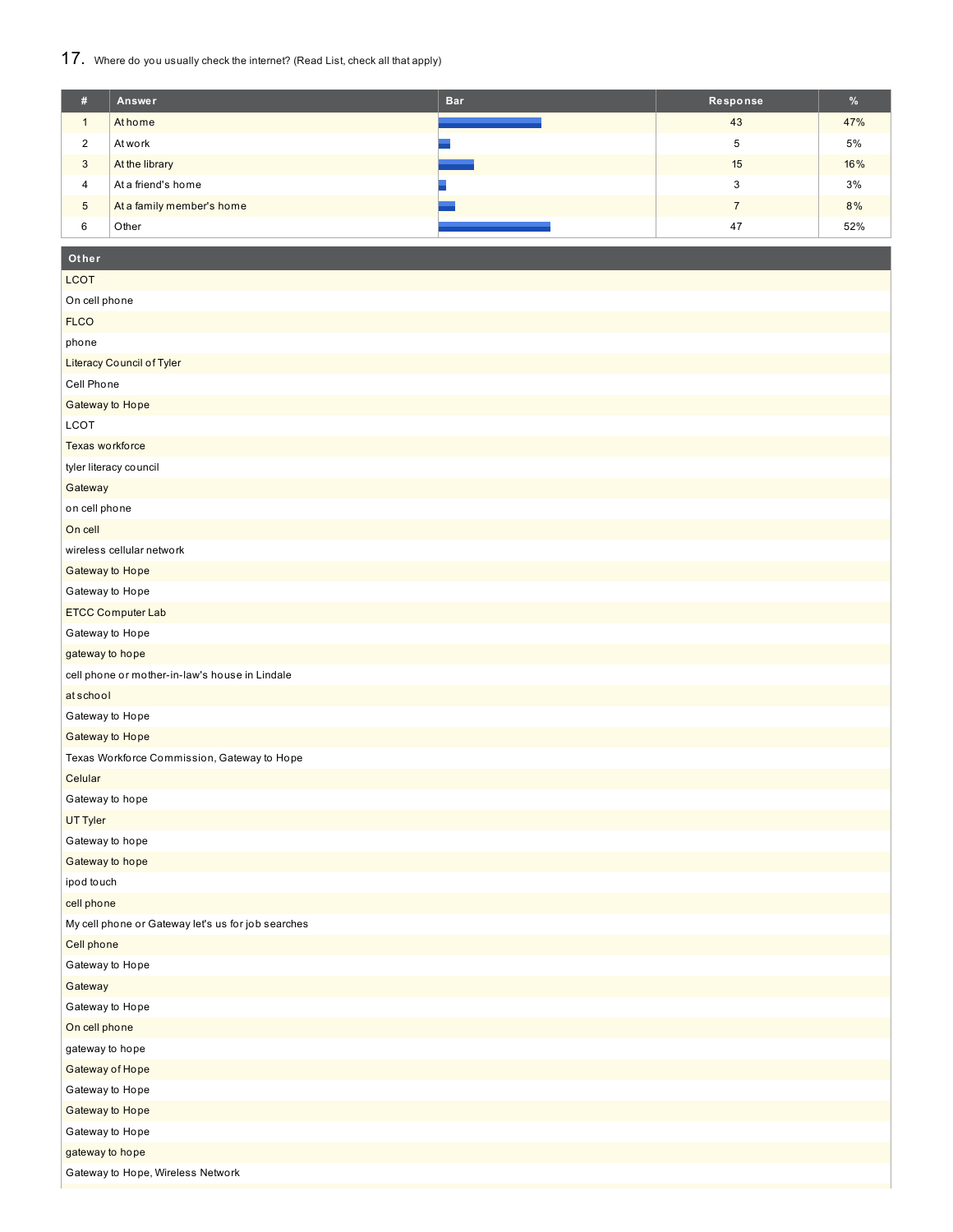| <b>Gateway to Hope</b> |       |  |  |  |
|------------------------|-------|--|--|--|
| Gateway to Hope        |       |  |  |  |
|                        |       |  |  |  |
| Statistic              | Value |  |  |  |
| <b>Min Value</b>       |       |  |  |  |
| Max Value              | 6     |  |  |  |
| <b>Total Responses</b> | 91    |  |  |  |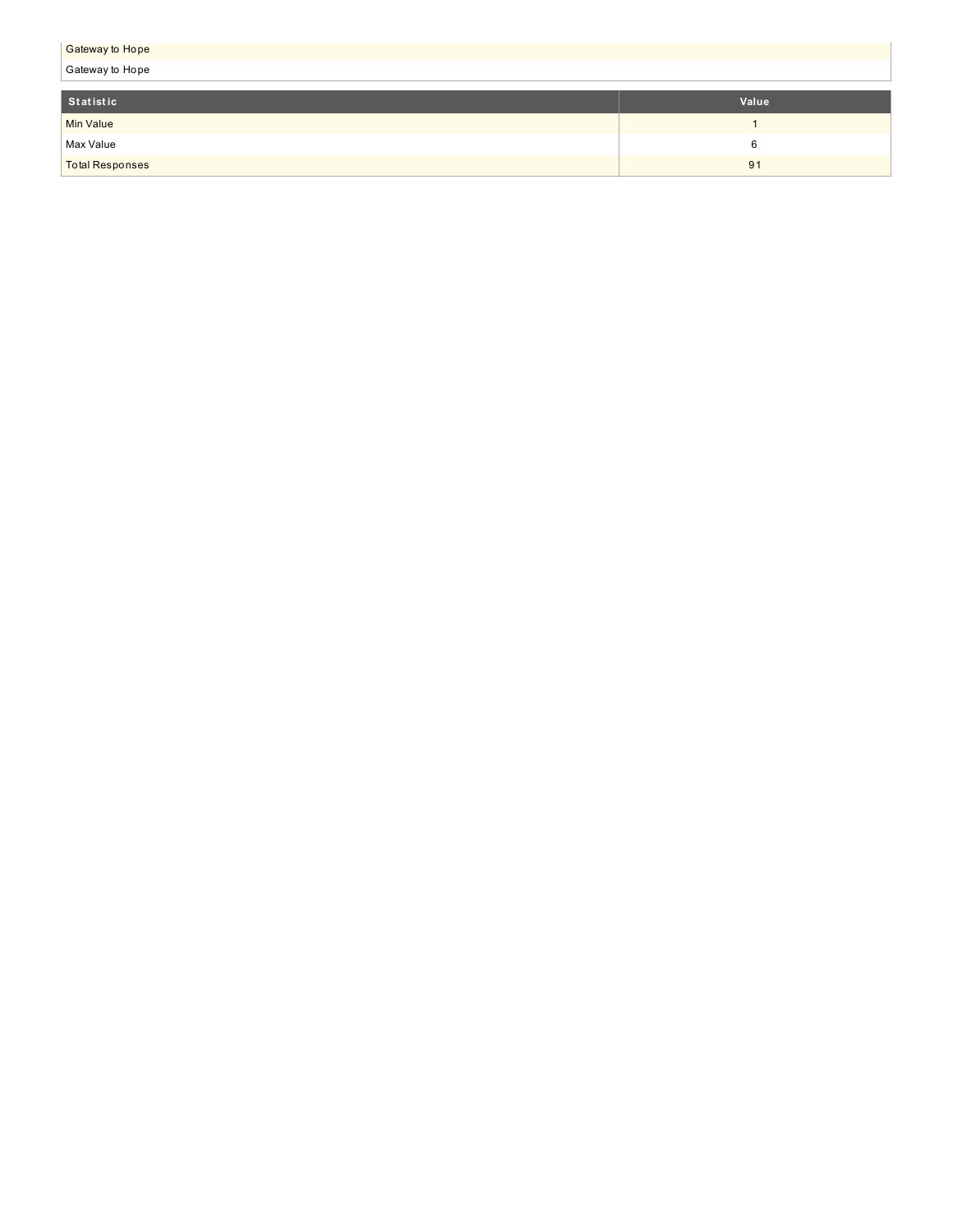### 18. What is your Zip code?

| <b>Text Response</b> |
|----------------------|
| 75702                |
| 75702                |
| 75705                |
| 75708                |
| 75702                |
| 75702                |
| 75706                |
| 75706                |
| 75702                |
| 75706                |
| 75703                |
| 75701                |
| 75701                |
| 75709                |
| 75711                |
| 75702                |
| 75704                |
| 75709                |
| 75706                |
| 75704                |
| 75701                |
| 75706                |
| 75708                |
| 75702                |
| 75704                |
| 75702                |
| 75708                |
| 75789                |
| 75702                |
| 75707                |
| 75702                |
| 75702                |
| 75701                |
| 75701                |
| 75704                |
| 75702                |
| 75706                |
| 75701                |
| 75702                |
| 75704                |
| 75701                |
| 75711                |
| 75701                |
| 75756                |
| 75707                |
| 75701                |
| 75702                |
| 75701                |
| 75711                |
| 75702                |
| 75702                |
| 75757                |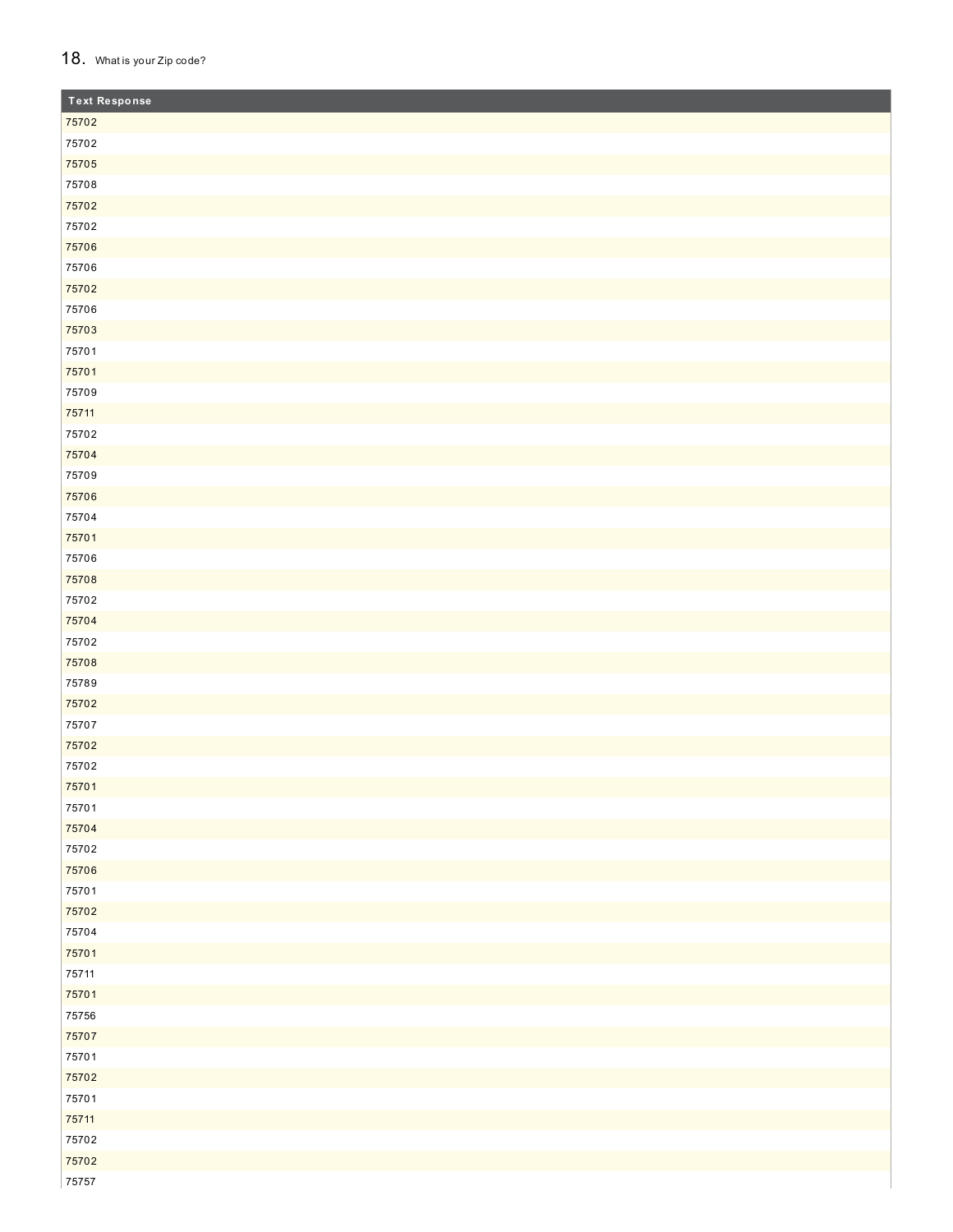| 75702                                                               |       |
|---------------------------------------------------------------------|-------|
| 75704                                                               |       |
| 75789                                                               |       |
| 75771                                                               |       |
| 75702                                                               |       |
| 75711                                                               |       |
| 75702                                                               |       |
| 75702                                                               |       |
| 75771                                                               |       |
| 75703                                                               |       |
| 75701                                                               |       |
| 75702                                                               |       |
| 75702                                                               |       |
| 75702                                                               |       |
| 75701                                                               |       |
| 75704                                                               |       |
| 75702                                                               |       |
| 75701                                                               |       |
| 75703                                                               |       |
| 75454                                                               |       |
| 75701                                                               |       |
| 75652                                                               |       |
| 75701                                                               |       |
| 75702                                                               |       |
| 75703                                                               |       |
| 75702                                                               |       |
| 75770                                                               |       |
| 75702                                                               |       |
| 75703                                                               |       |
| 75647                                                               |       |
| 75702                                                               |       |
| 75702                                                               |       |
| 75701                                                               |       |
| 75702                                                               |       |
| 75704                                                               |       |
| 75707                                                               |       |
| 75708                                                               |       |
| 75771                                                               |       |
| 75706                                                               |       |
| 75708                                                               |       |
| 75702                                                               |       |
| 75701                                                               |       |
| 75702                                                               |       |
| 75702                                                               |       |
| 75703                                                               |       |
| 75702                                                               |       |
| 75702                                                               |       |
| 74703                                                               |       |
| This table has more than 100 rows. Click here to view all responses |       |
| Statistic                                                           | Value |
| <b>Total Responses</b>                                              | 135   |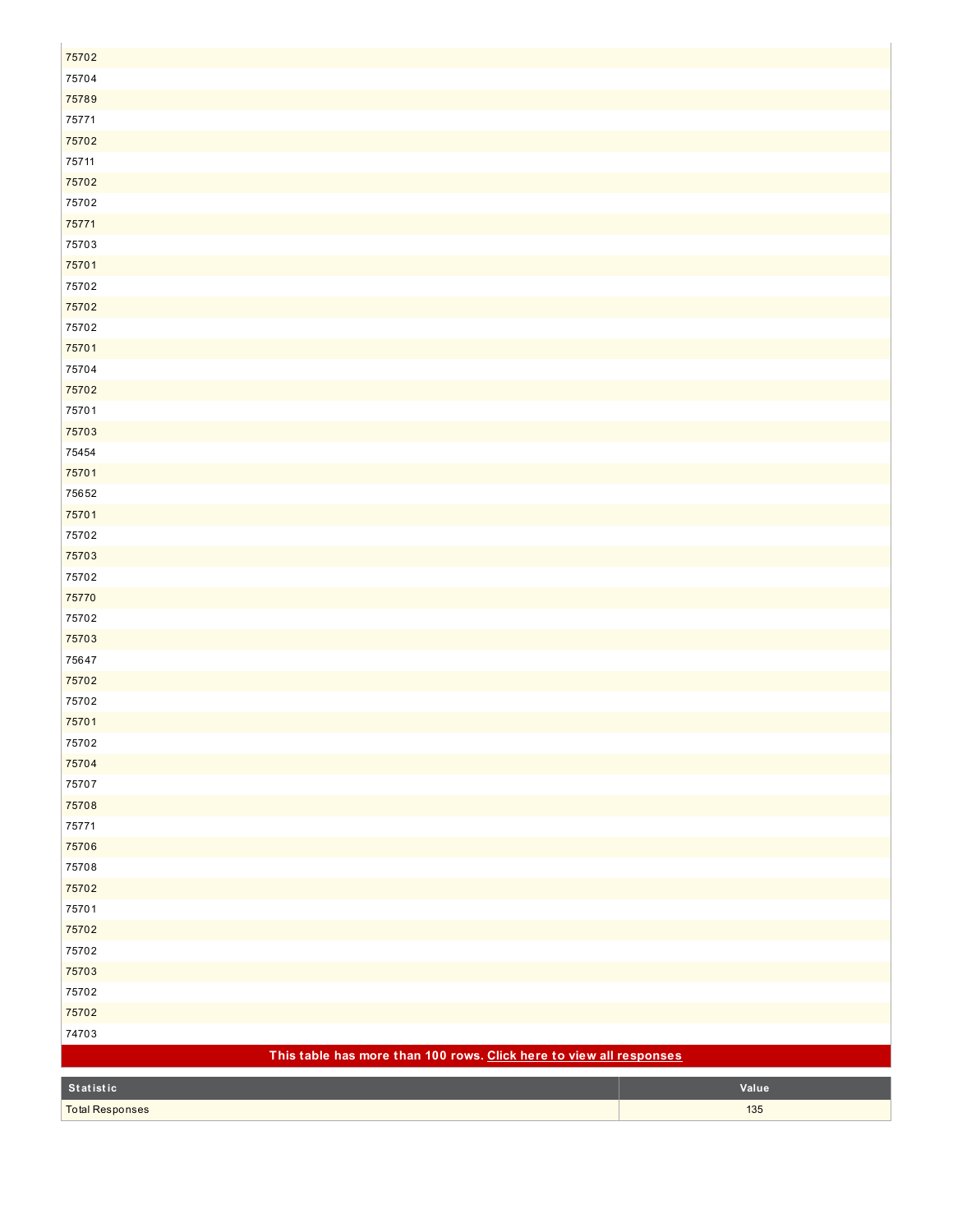# 19. In what town do you usually stay?

| #               | Answer                    | <b>Bar</b> | Response       | %     |
|-----------------|---------------------------|------------|----------------|-------|
| $\mathbf{1}$    | Arp                       |            | $\mathbf{0}$   | 0%    |
| $\overline{2}$  | <b>Bullard</b>            |            | $\mathbf{1}$   | $1\%$ |
| 3               | Chapel Hill               |            | $\mathbf{1}$   | $1\%$ |
| $\overline{4}$  | Flint                     |            | $\mathbf 0$    | 0%    |
| $5\phantom{.0}$ | Gladewater                |            | $\overline{1}$ | $1\%$ |
| 6               | Gresham                   |            | $\mathbf 0$    | 0%    |
| $\overline{7}$  | Lindale                   |            | $\mathbf{3}$   | 2%    |
| 8               | Mineola                   |            | $\mathsf 0$    | 0%    |
| 9               | Noonday                   |            | $\mathbf{0}$   | 0%    |
| 10              | Outside of Smith County   |            | $\mathbf{1}$   | $1\%$ |
| 11              | <b>Rural Smith County</b> |            | $\mathbf{0}$   | 0%    |
| 12              | Smith County              |            | $\mathbf{1}$   | $1\%$ |
| 13              | Troup                     |            | $\overline{2}$ | $1\%$ |
| 14              | Tyler                     |            | 114            | 84%   |
| 15              | Whitehouse                |            | $\overline{2}$ | $1\%$ |
| 16              | Winona                    |            | 1              | $1\%$ |
| 17              | Other                     |            | 8              | 6%    |
|                 | Total                     |            | 135            |       |

Other Brownsboro Melissa Laraue Overton Glenwood Chapel hill **Ben Wheeler** Alba

| Statistic                 | Value    |
|---------------------------|----------|
| <b>Min Value</b>          | $\Omega$ |
| Max Value                 | 17       |
| Mean                      | 13.76    |
| Variance                  | 4.37     |
| <b>Standard Deviation</b> | 2.09     |
| <b>Total Responses</b>    | 135      |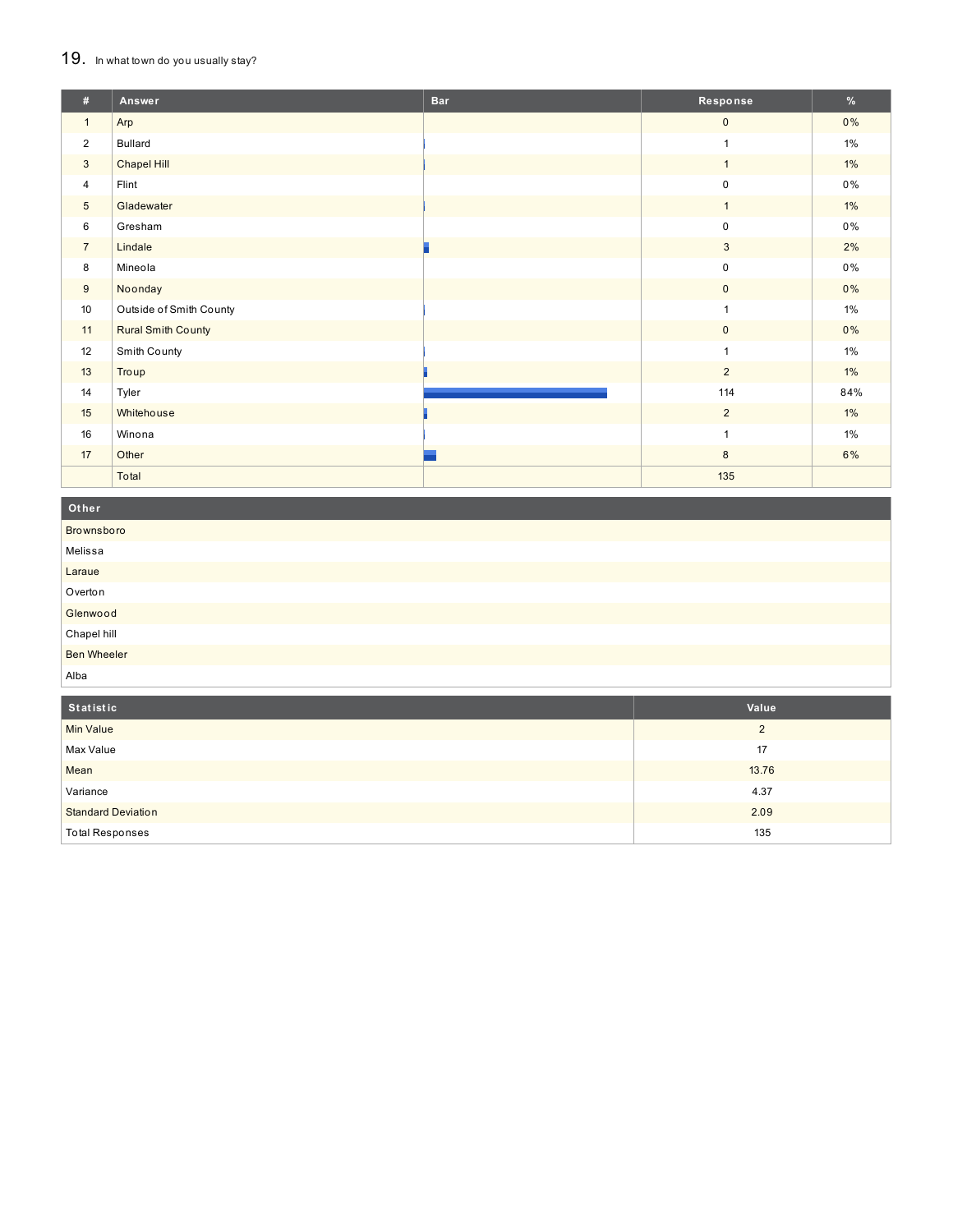# 20. What is your housing status?

| #              | Answer                                          | <b>Bar</b> | Response     | %   |
|----------------|-------------------------------------------------|------------|--------------|-----|
| 1              | Own                                             |            | 31           | 23% |
| 2              | Rent                                            |            | 42           | 31% |
| 3              | Staying with friends or family                  |            | 25           | 19% |
| $\overline{4}$ | Homeless-streets/car                            |            | 11           | 8%  |
| 5              | Homeless - shelter                              |            | 9            | 7%  |
| 6              | Homeless - transitional housing (HUD temporary) |            | 4            | 3%  |
| $\overline{7}$ | Hotel/motel                                     |            | $\mathbf{0}$ | 0%  |
| 8              | Nursing/long term care                          |            | 0            | 0%  |
| 9              | Assisted living                                 |            | $\mathbf{0}$ | 0%  |
| 10             | Group home                                      |            | 0            | 0%  |
| 12             | Halfway house                                   |            | $\mathbf{1}$ | 1%  |
| 11             | Other                                           |            | 11           | 8%  |
|                | Total                                           |            | 134          |     |

| Other                                                                                            |              |  |  |  |
|--------------------------------------------------------------------------------------------------|--------------|--|--|--|
| taking care of a property in exchange for rent                                                   |              |  |  |  |
| Salvation Army                                                                                   |              |  |  |  |
| renting to own                                                                                   |              |  |  |  |
| buying                                                                                           |              |  |  |  |
| homeless--stays in an empty storefront that has a/c and restroom at nighttime                    |              |  |  |  |
| renting from in-laws                                                                             |              |  |  |  |
| Relatives Own the home                                                                           |              |  |  |  |
| Tent                                                                                             |              |  |  |  |
| Tent                                                                                             |              |  |  |  |
| Received 3 day eviction notice.                                                                  |              |  |  |  |
| Family-owned home in which he lives alone (does not own it himself or live with other relatives) |              |  |  |  |
|                                                                                                  |              |  |  |  |
| Statistic                                                                                        | Value        |  |  |  |
| Min Value                                                                                        | $\mathbf{1}$ |  |  |  |
| Max Value                                                                                        | 12           |  |  |  |

| Mean                      | 3.25 |
|---------------------------|------|
| Variance                  | 7.71 |
| <b>Standard Deviation</b> | 2.78 |
| <b>Total Responses</b>    | 134  |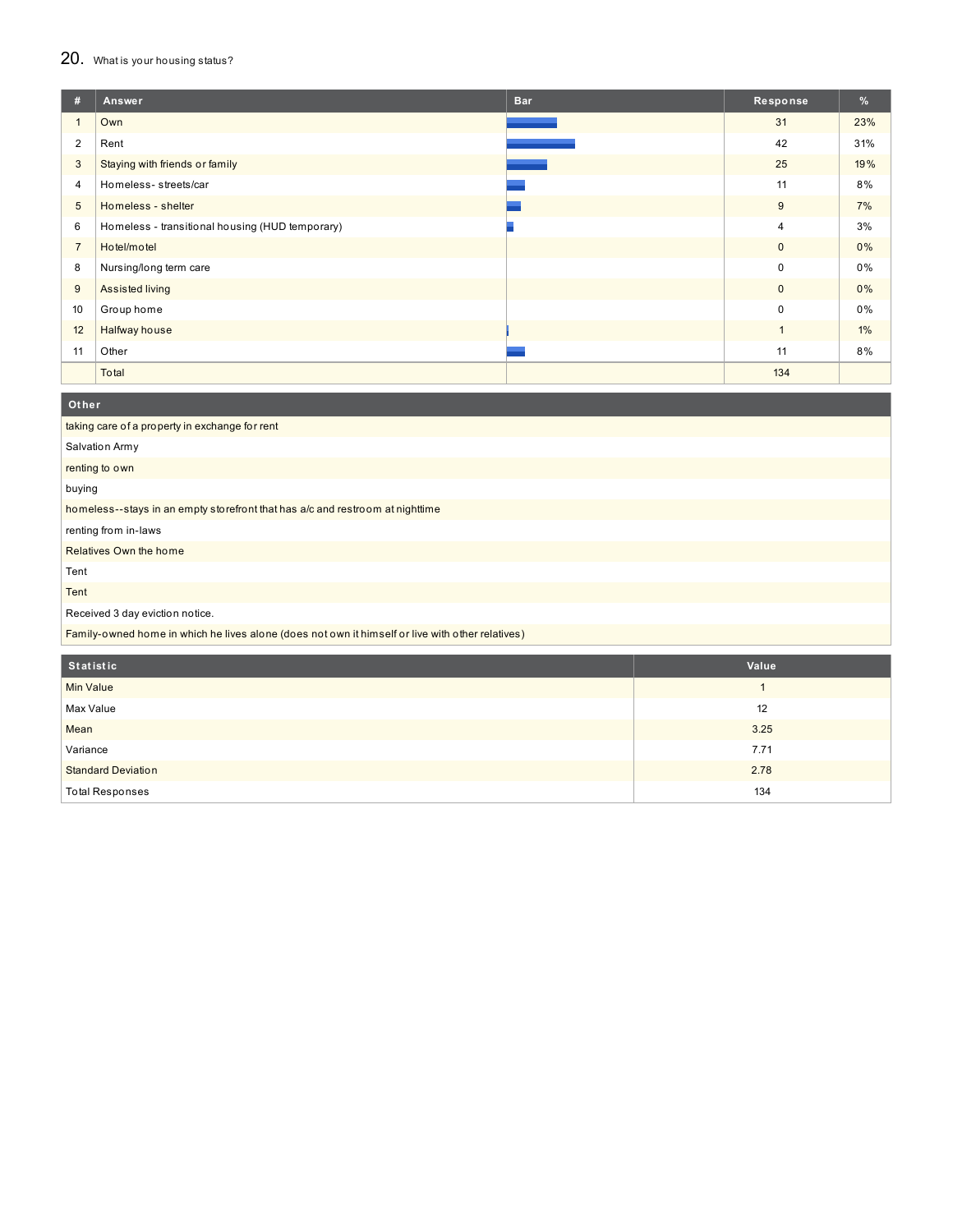# 21. Are you Hispanic or Latino

| #                         | Answer    | <b>Bar</b> |                | Response | $\%$ |
|---------------------------|-----------|------------|----------------|----------|------|
| $\mathbf{1}$              | Yes       |            |                | 30       | 23%  |
| $\overline{2}$            | No        |            |                | 101      | 77%  |
|                           | Total     |            |                | 131      |      |
|                           |           |            |                |          |      |
|                           | Statistic |            |                | Value    |      |
| <b>Min Value</b>          |           |            |                |          |      |
| Max Value                 |           |            | $\overline{2}$ |          |      |
| Mean                      |           | 1.77       |                |          |      |
| Variance                  |           | 0.18       |                |          |      |
| <b>Standard Deviation</b> |           |            | 0.42           |          |      |
| <b>Total Responses</b>    |           |            |                | 131      |      |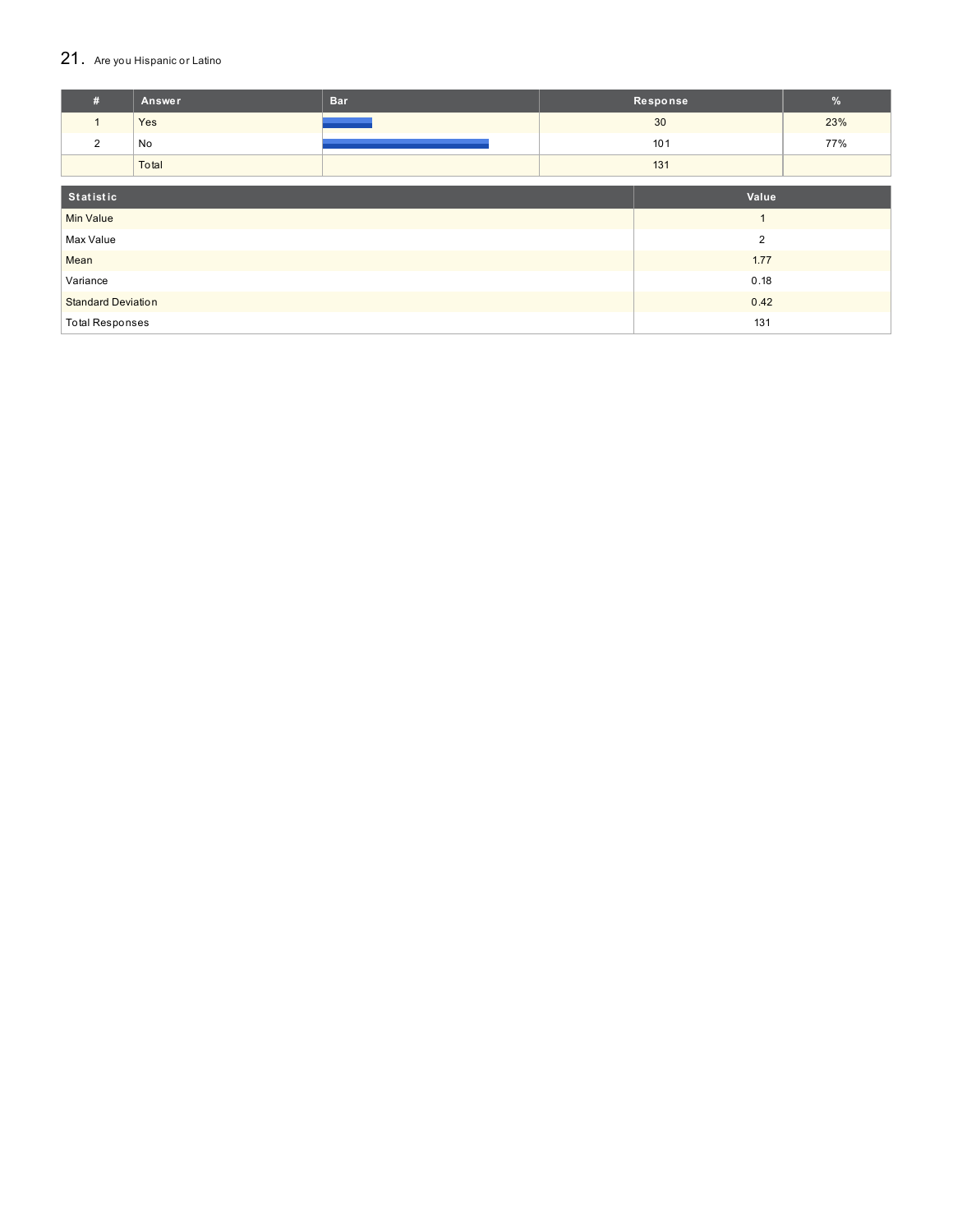# 22. What is your race

| #              | Answer                                                         | <b>Bar</b> | Response       | %     |  |
|----------------|----------------------------------------------------------------|------------|----------------|-------|--|
| $\mathbf{1}$   | American Indian or Alaska Native                               |            | $\mathbf 0$    | 0%    |  |
| $\overline{2}$ | Asian                                                          |            | $\mathbf{1}$   | $1\%$ |  |
| 3              | <b>Black or African American</b>                               |            | 38             | 28%   |  |
| $\overline{4}$ | Native Hawaiian or Other Pacific Islander                      |            | 2              | $1\%$ |  |
| 5              | White                                                          |            | 77             | 57%   |  |
| 6              | American Indian or Alaska Native and White                     |            | 5              | 4%    |  |
| $\overline{7}$ | Asian and White                                                |            | $\overline{2}$ | 1%    |  |
| 8              | Black or African American and White                            |            | $\mathbf{1}$   | $1\%$ |  |
| 9              | American Indian or Alaska Native and Black or African American |            | 2              | $1\%$ |  |
| 10             | Other Multiple race combinations greater than one percent      |            | $\overline{7}$ | 5%    |  |
|                | Total                                                          |            | 135            |       |  |
|                | Other Multiple race combinations greater than one percent      |            |                |       |  |
|                | Native American and African American                           |            |                |       |  |
| hispanic       |                                                                |            |                |       |  |
|                | half white half mexican                                        |            |                |       |  |
|                | hispanic and white                                             |            |                |       |  |
|                | Mexican born in texas                                          |            |                |       |  |
| hispanic       |                                                                |            |                |       |  |
| hispanic       |                                                                |            |                |       |  |
|                | <b>Statistic</b><br>Value                                      |            |                |       |  |
|                | <b>Min Value</b>                                               |            | $\overline{2}$ |       |  |
|                | Max Value                                                      |            | 10             |       |  |
| Mean           |                                                                |            | 4.81           |       |  |

2.89  $1.70$ 

135

**Standard Deviation Total Responses** 

Variance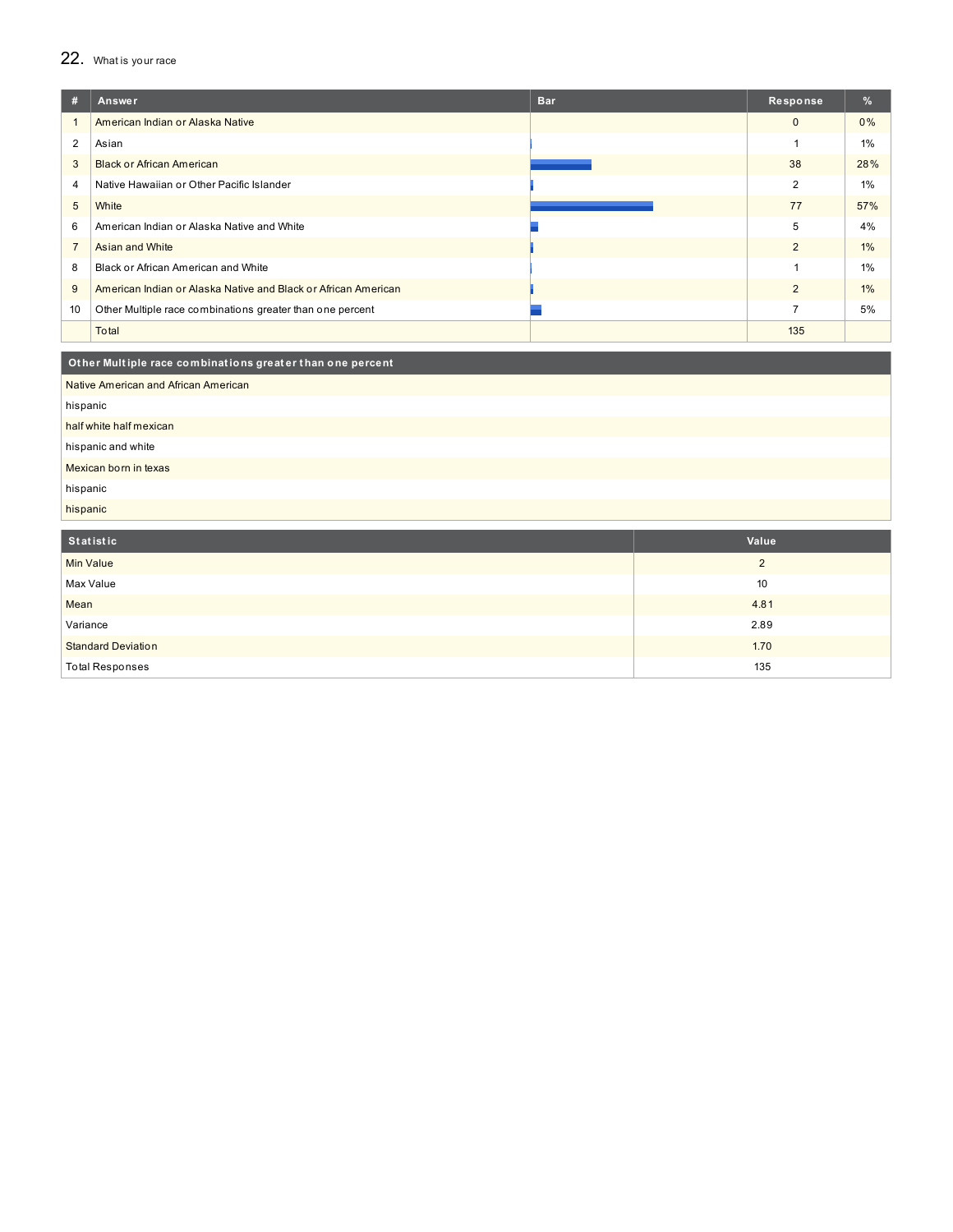# 23. What language do you speak at home?

| #           | Answer                     | <b>Bar</b> | Response        | %   |
|-------------|----------------------------|------------|-----------------|-----|
|             | English                    |            | 107             | 79% |
| $\sim$<br>∠ | Spanish                    |            | 10 <sup>°</sup> | 7%  |
| 4           | <b>Spanish and English</b> |            | 10              | 7%  |
| 3           | Other (please specify)     |            | 8               | 6%  |
|             | Total                      |            | 135             |     |

# **Ot her (please specif y)**

vietnamisse

# speaks a little spanish

English and sign language

| Statistic                 | Value |
|---------------------------|-------|
| <b>Min Value</b>          |       |
| Max Value                 |       |
| Mean                      | 1.41  |
| Variance                  | 0.81  |
| <b>Standard Deviation</b> | 0.90  |
| <b>Total Responses</b>    | 135   |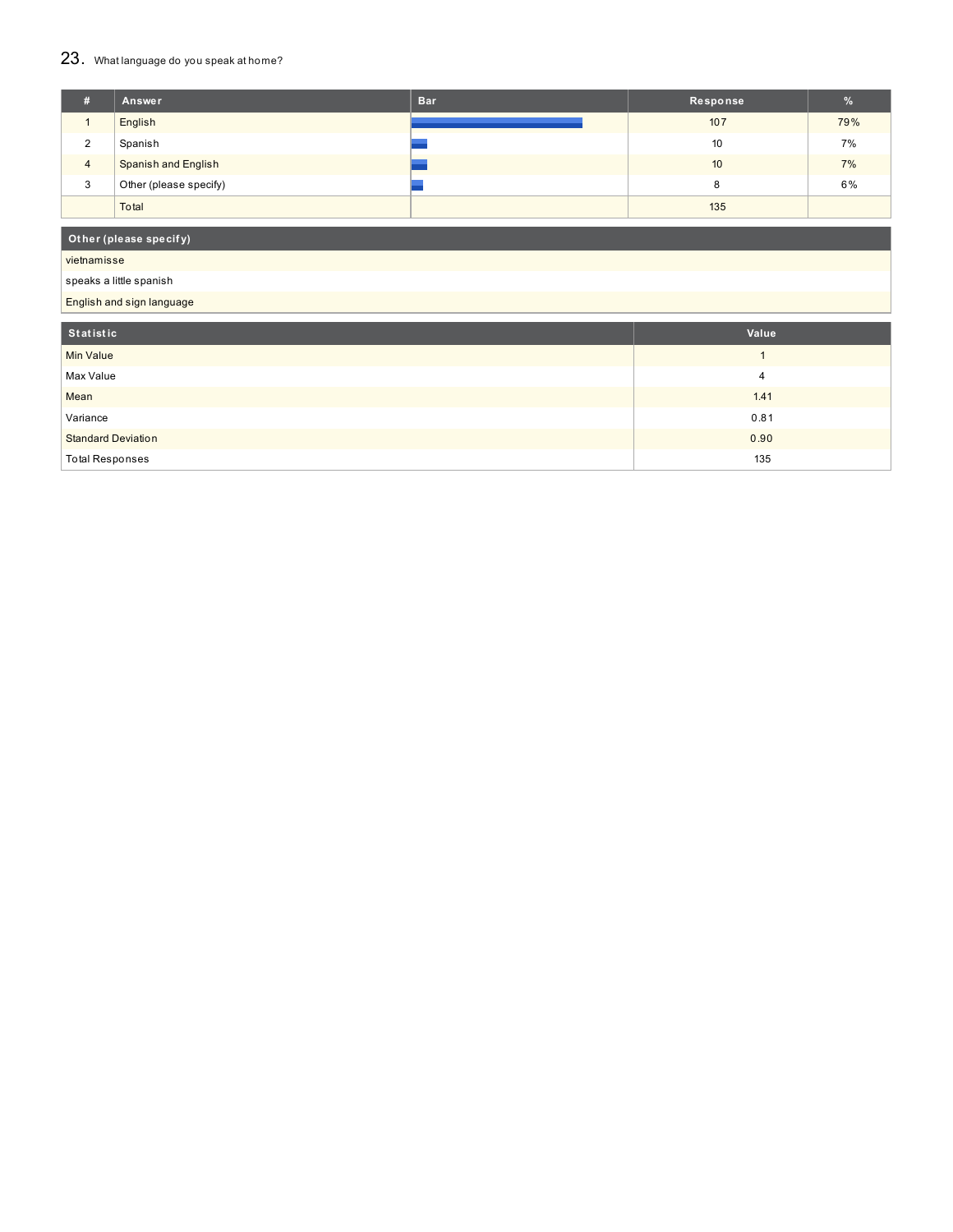#### $24.$  What is your marital status?

| #              | Answer                       | <b>Bar</b> | Response | $\frac{9}{6}$ |
|----------------|------------------------------|------------|----------|---------------|
|                | Single                       |            | 52       | 39%           |
| 2              | Married                      |            | 30       | 22%           |
| 3              | Widowed                      |            | -        | 5%            |
| $\overline{4}$ | Divorced                     |            | 24       | 18%           |
| 5              | Separated                    |            | 10       | 7%            |
| 6              | Living with romantic partner |            | 12       | 9%            |
|                | Total                        |            | 135      |               |

| Statistic                 | Value |
|---------------------------|-------|
| <b>Min Value</b>          |       |
| Max Value                 | 6     |
| Mean                      | 2.60  |
| Variance                  | 2.90  |
| <b>Standard Deviation</b> | 1.70  |
| <b>Total Responses</b>    | 135   |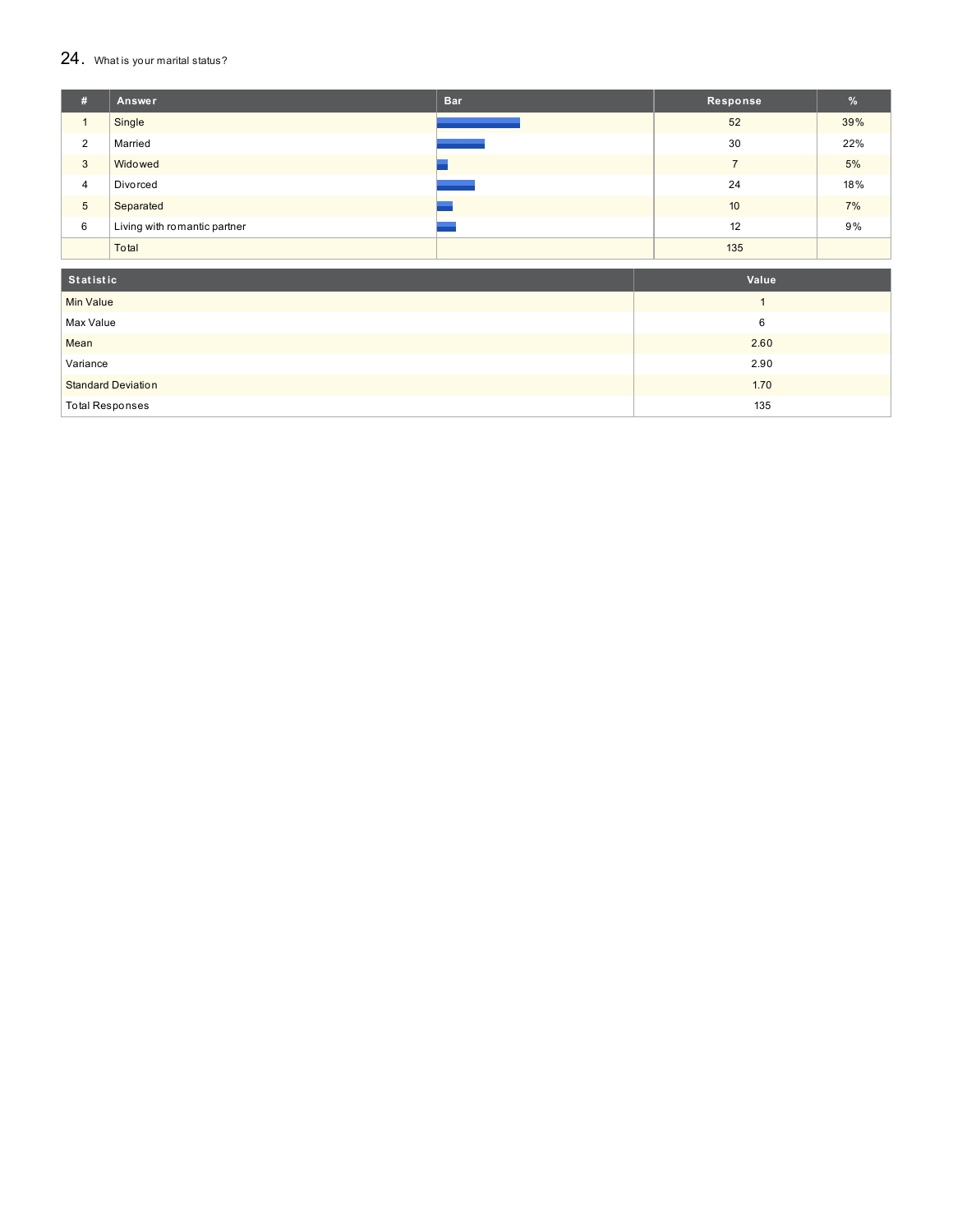# 25. Do you have minor children (under 18)?

| #                         | Answer | <b>Bar</b> |                | Response | $\%$ |
|---------------------------|--------|------------|----------------|----------|------|
| $\mathbf{1}$              | Yes    |            |                | 54       | 41%  |
| 2                         | No     |            |                | 79       | 59%  |
|                           | Total  |            |                | 133      |      |
| Statistic                 |        |            |                | Value    |      |
| <b>Min Value</b>          |        |            | $\overline{ }$ |          |      |
| Max Value                 |        |            | $\overline{2}$ |          |      |
| Mean                      |        | 1.59       |                |          |      |
| Variance                  |        |            | 0.24           |          |      |
| <b>Standard Deviation</b> |        |            | 0.49           |          |      |
| <b>Total Responses</b>    |        |            | 133            |          |      |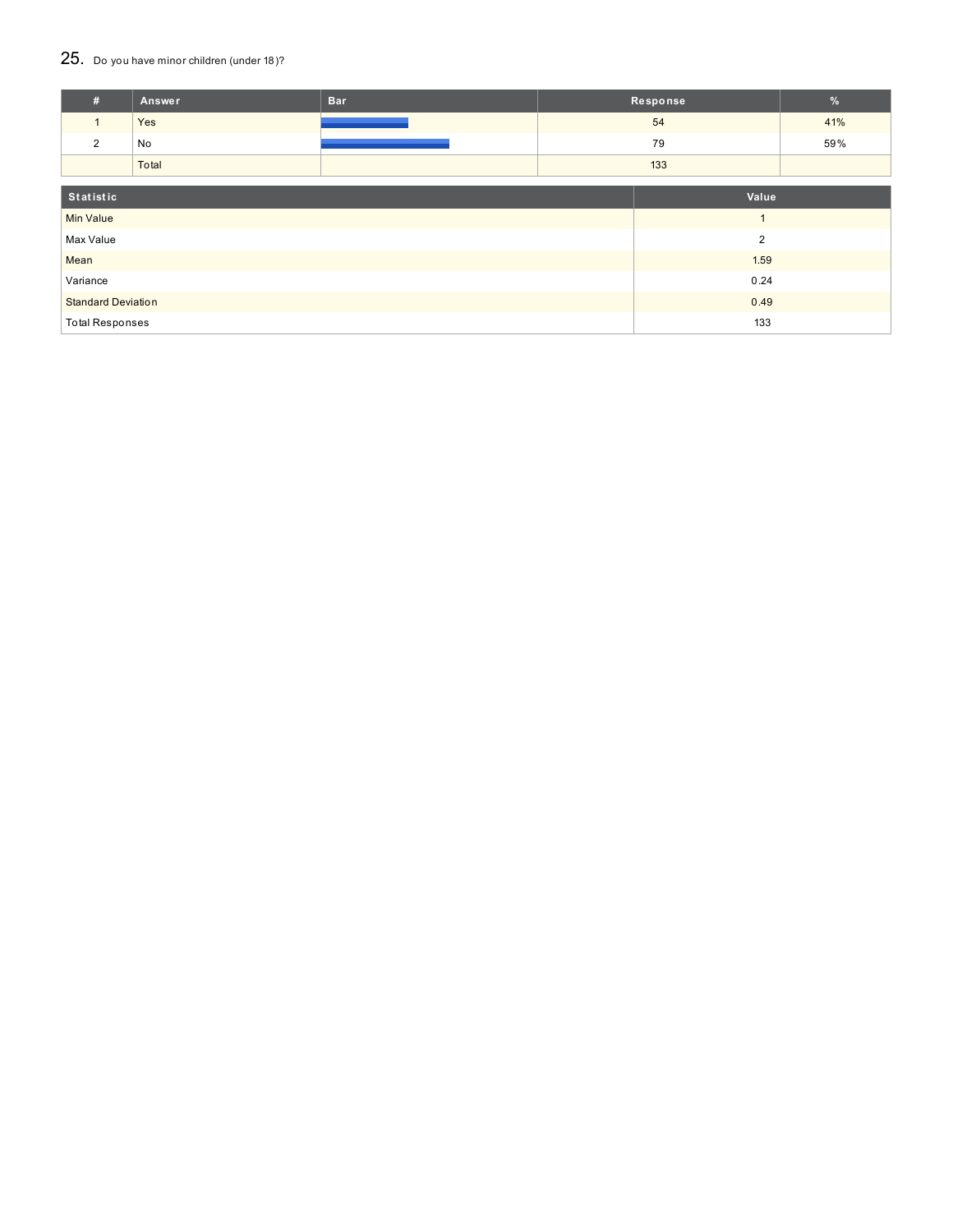# 26. Are you your child(ren)'s primary caretaker?

| #                         | Answer | <b>Bar</b> | Response       |      | $\%$ |
|---------------------------|--------|------------|----------------|------|------|
| $\mathbf{1}$              | Yes    |            | 36             |      | 64%  |
| 2                         | No     |            | 20             |      | 36%  |
|                           | Total  |            | 56             |      |      |
| Statistic                 |        |            | Value          |      |      |
| <b>Min Value</b>          |        |            | $\overline{ }$ |      |      |
| Max Value                 |        |            | $\overline{2}$ |      |      |
| Mean                      |        |            |                | 1.36 |      |
| Variance                  |        |            |                | 0.23 |      |
| <b>Standard Deviation</b> |        |            |                | 0.48 |      |
| <b>Total Responses</b>    |        |            |                | 56   |      |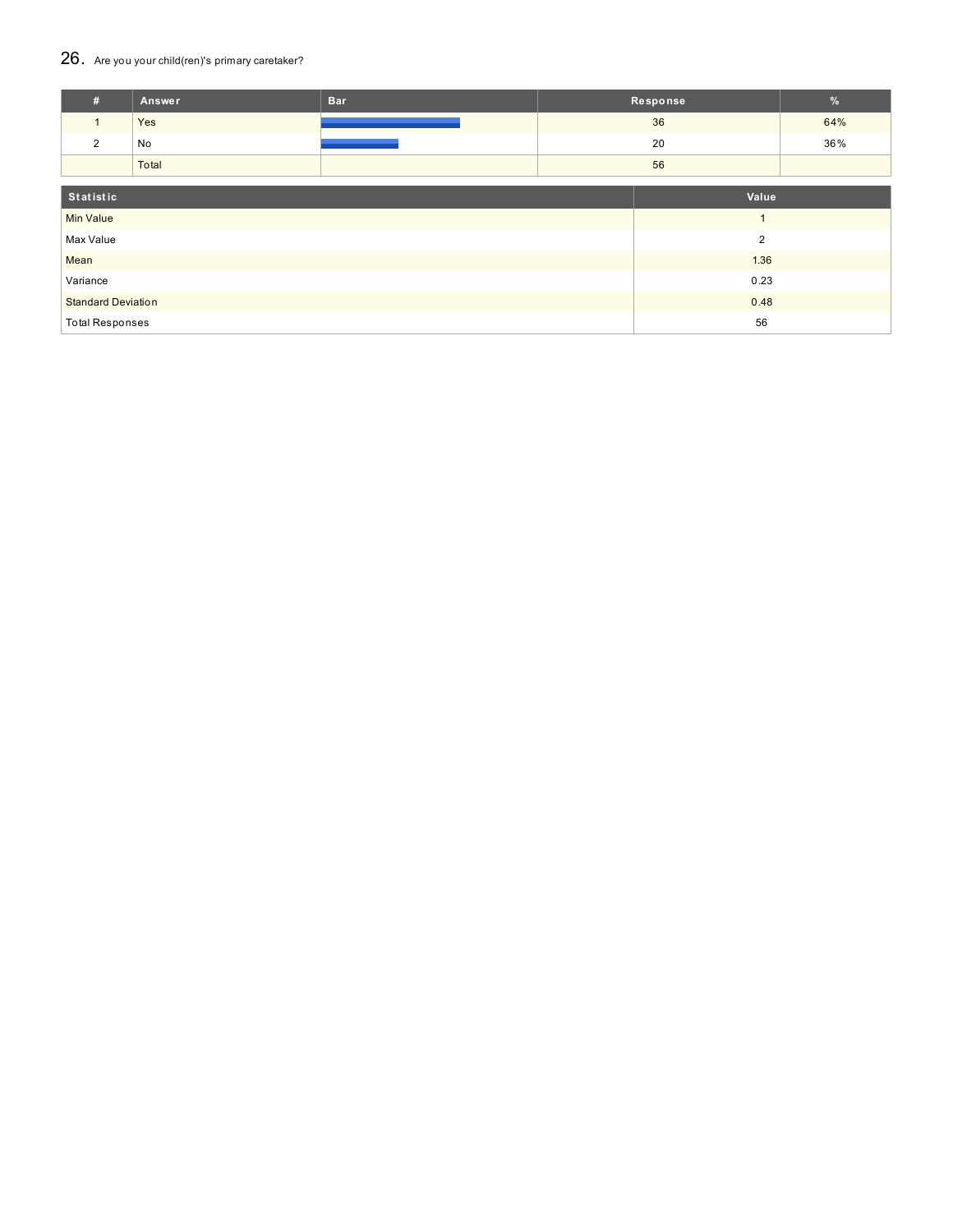27. If you have children or other dependents under your care: What is your family situation?

| #              | Answer                                                                    | <b>Bar</b> | Response     | %     |
|----------------|---------------------------------------------------------------------------|------------|--------------|-------|
|                | Single mom                                                                |            | 20           | 20%   |
| 2              | Single dad                                                                |            |              | $1\%$ |
| 3              | Two parents                                                               |            | 16           | 16%   |
| 4              | Raising own children and children of others                               |            |              | $1\%$ |
| 5              | Raising children of other family members (I am a grandparent, aunt, etc.) |            | 3            | 3%    |
| 6              | Raising someone else's children, not family                               |            | 0            | 0%    |
| $\overline{7}$ | Foster parents                                                            |            | $\mathbf{0}$ | 0%    |
| 8              | Shared custody                                                            |            | 4            | 4%    |
| 9              | Other                                                                     |            | 20           | 20%   |
| 10             | No children                                                               |            | 35           | 35%   |
|                | Total                                                                     |            | 100          |       |

| Other                                                |
|------------------------------------------------------|
| n/a                                                  |
| children reside with their father                    |
| aunt takes care of children right now                |
| Adult children                                       |
| State Custody, Foster Home                           |
| not applicable                                       |
| in-laws have custody, but we have interaction rights |
| Incompetent- no access to son                        |
| One child with mom, one with CPS                     |
| older children                                       |
| mother has child                                     |
| Child lives with grandmother                         |
| with their mom                                       |
| No Minor Children                                    |
| > 20 years old                                       |

| Statistic                 | Value |
|---------------------------|-------|
| <b>Min Value</b>          |       |
| Max Value                 | 10    |
| Mean                      | 6.51  |
| Variance                  | 14.11 |
| <b>Standard Deviation</b> | 3.76  |
| <b>Total Responses</b>    | 100   |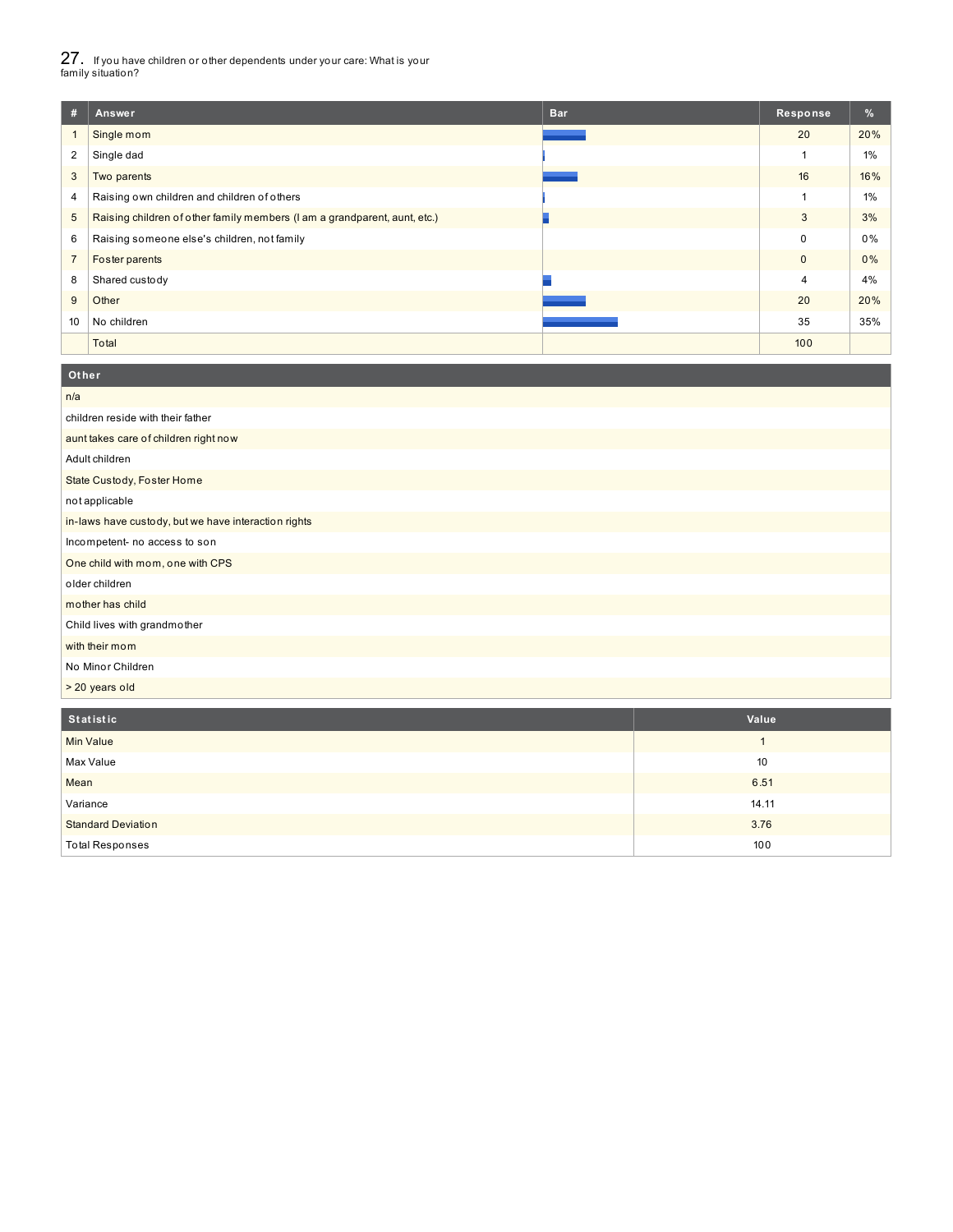# 28. Who provides your childcare? (or dependent care)? (Check all that apply)

| #              | <b>Bar</b><br>Answer                                  | Response       | $\frac{9}{6}$ |
|----------------|-------------------------------------------------------|----------------|---------------|
|                | Self                                                  | 28             | 57%           |
| $\overline{2}$ | Friends                                               | 6              | 12%           |
| 3              | Family                                                | 17             | 35%           |
| 4              | Church                                                | 0              | 0%            |
| 5              | Daycare                                               | 5              | 10%           |
| 6              | Have to leave children alone                          | 16             | 33%           |
| $\overline{7}$ | Before and/or after school on campus                  | $\overline{4}$ | 8%            |
| 8              | Other                                                 |                | 2%            |
| 9              | Children/dependents are old enough to stay home alone | $\mathbf{0}$   | 0%            |

**Ot her**

| Statistic              | Value |
|------------------------|-------|
| <b>Min Value</b>       |       |
| Max Value              |       |
| <b>Total Responses</b> | 49    |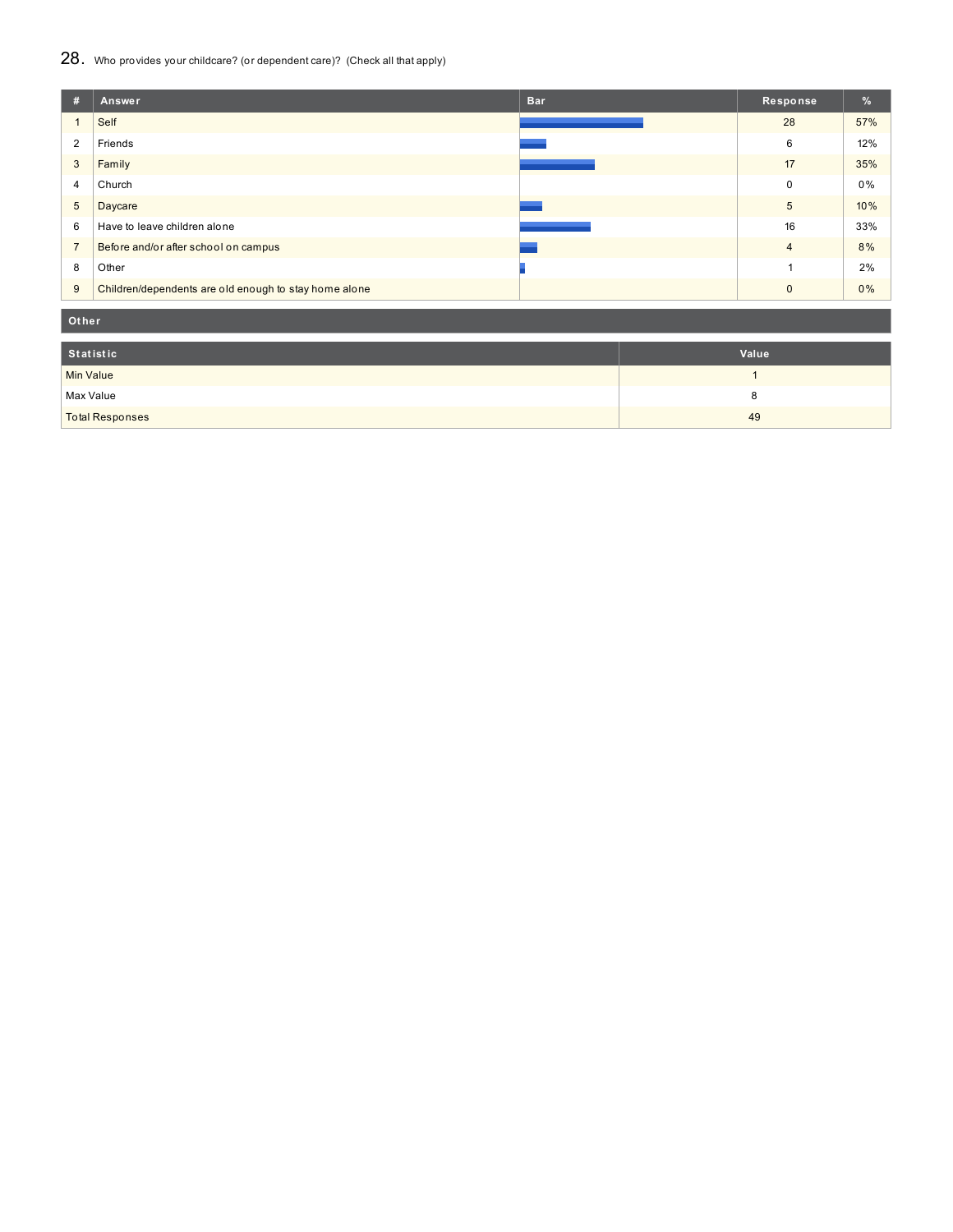# 29. Is your child (or dependent) care provider dependable?

| #                         | Answer | <b>Bar</b> | Response       |      | $\frac{9}{6}$ |
|---------------------------|--------|------------|----------------|------|---------------|
| $\mathbf{1}$              | Yes    |            | 19             |      | 70%           |
| 2                         | No     |            | 8              |      | 30%           |
|                           | Total  |            | 27             |      |               |
| Statistic                 |        |            | Value          |      |               |
| <b>Min Value</b>          |        |            | $\overline{A}$ |      |               |
| Max Value                 |        |            | $\overline{2}$ |      |               |
| Mean                      |        |            |                | 1.30 |               |
| Variance                  |        |            |                | 0.22 |               |
| <b>Standard Deviation</b> |        |            |                | 0.47 |               |
| <b>Total Responses</b>    |        |            |                | 27   |               |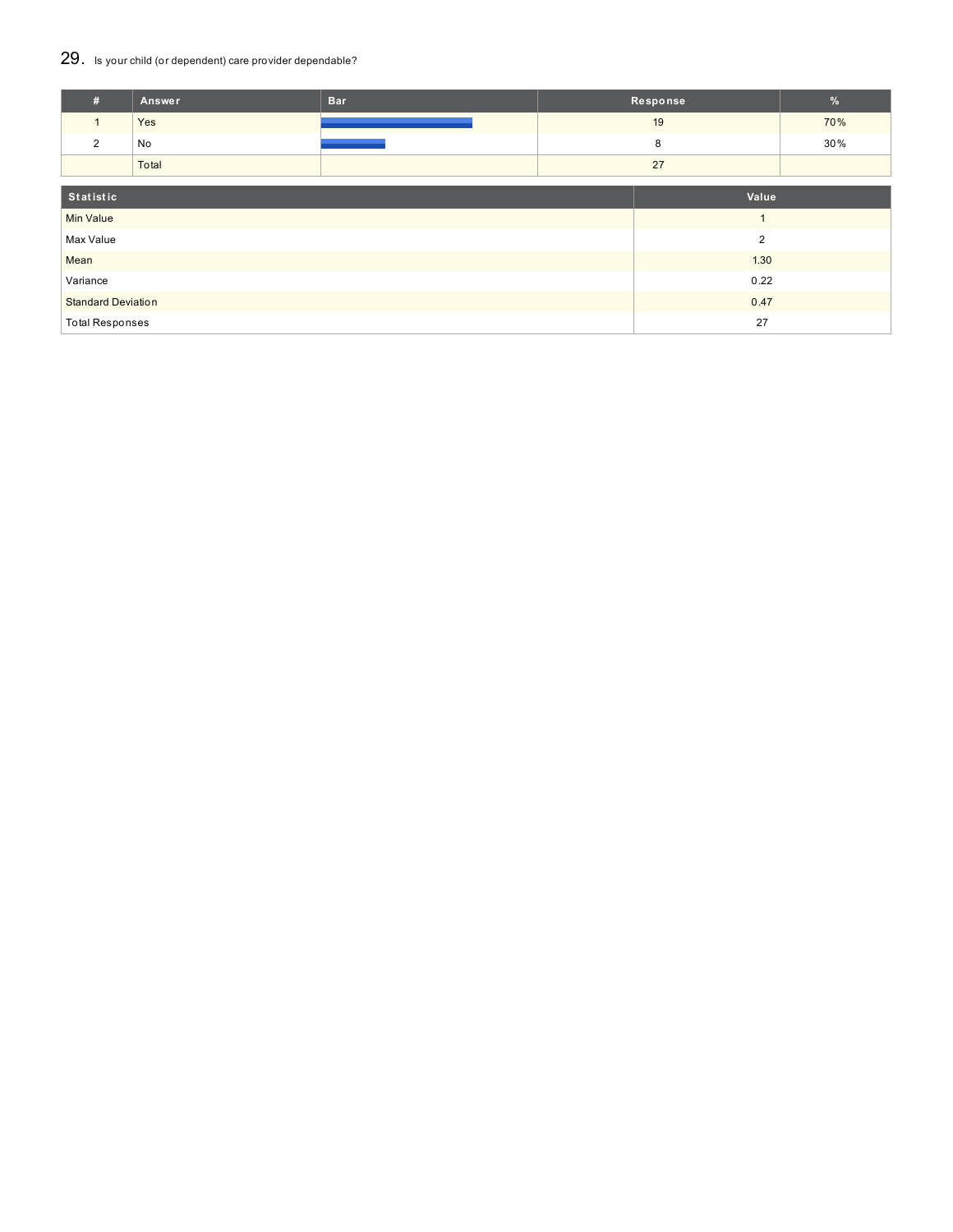## 30. Do you need different childcare (dependent care) help?

| #                         | Answer | <b>Bar</b> |  | Response       |     |
|---------------------------|--------|------------|--|----------------|-----|
| $\mathbf{1}$              | Yes    |            |  | 12             |     |
| 2                         | No     |            |  | 47             | 80% |
|                           | Total  |            |  | 59             |     |
|                           |        |            |  |                |     |
| Statistic                 |        |            |  | Value          |     |
| <b>Min Value</b>          |        |            |  | $\overline{ }$ |     |
| Max Value                 |        |            |  | $\overline{2}$ |     |
| Mean                      |        |            |  | 1.80           |     |
| Variance                  |        |            |  | 0.16           |     |
| <b>Standard Deviation</b> |        |            |  | 0.41           |     |
| <b>Total Responses</b>    |        |            |  | 59             |     |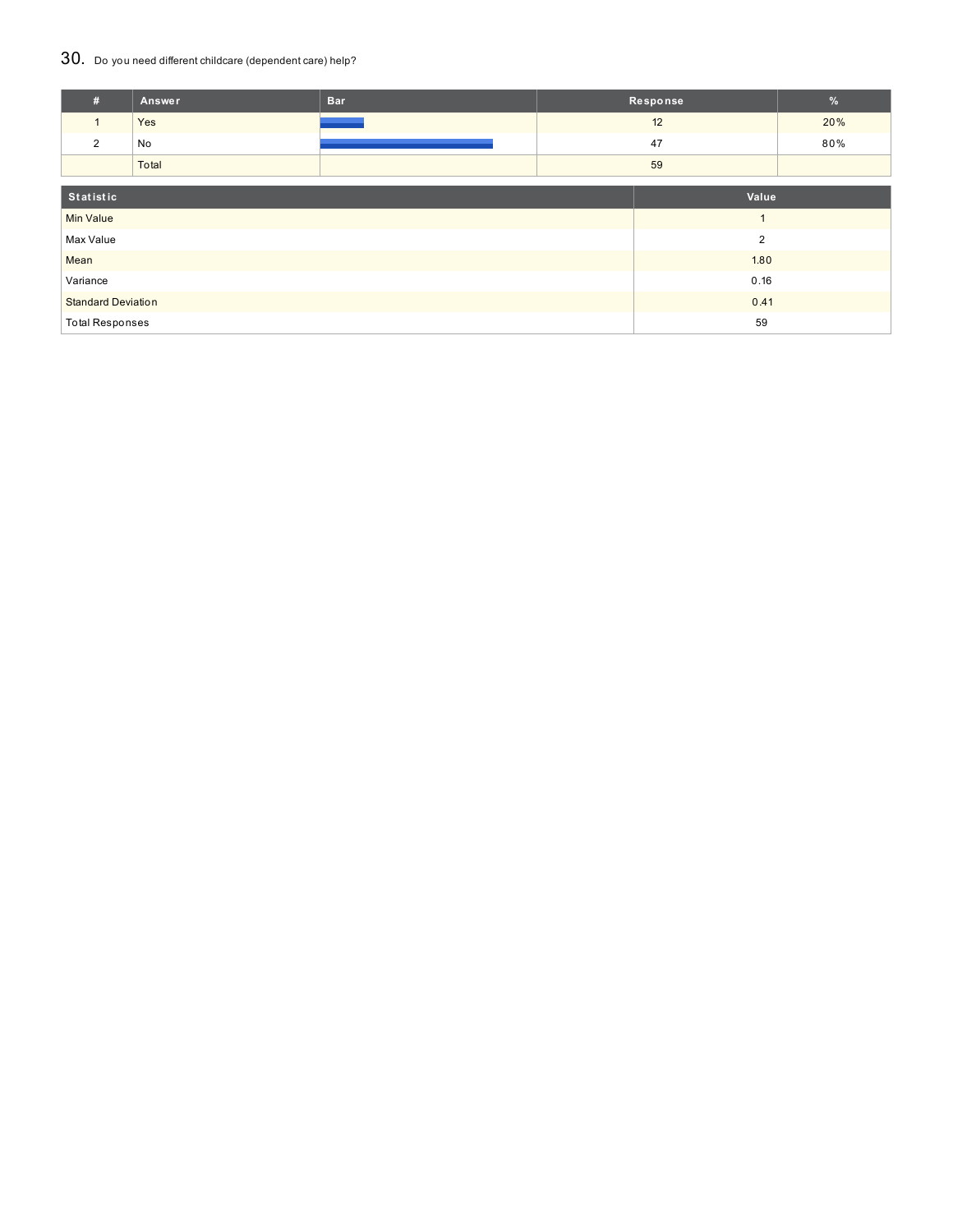## 31. What kind of childcare (dependent care) help do you need?

| #                | Answer                                   | <b>Bar</b> |  | Response       | %   |  |
|------------------|------------------------------------------|------------|--|----------------|-----|--|
|                  | Daycare center                           |            |  | 6              | 55% |  |
| 2                | Before/ after school care                |            |  | 6              | 55% |  |
| 3                | Care for child with special needs        |            |  | $\overline{2}$ | 18% |  |
| $\overline{4}$   | Other (please specify)                   |            |  | 4              | 36% |  |
| $\overline{5}$   | Evening hours due to work shift schedule |            |  | $\mathbf{0}$   | 0%  |  |
|                  | Other (please specify)                   |            |  |                |     |  |
| <b>Statistic</b> |                                          |            |  | Value          |     |  |
| <b>Min Value</b> |                                          |            |  | 1              |     |  |
| Max Value        |                                          |            |  | 4              |     |  |
|                  | <b>Total Responses</b>                   |            |  | 11             |     |  |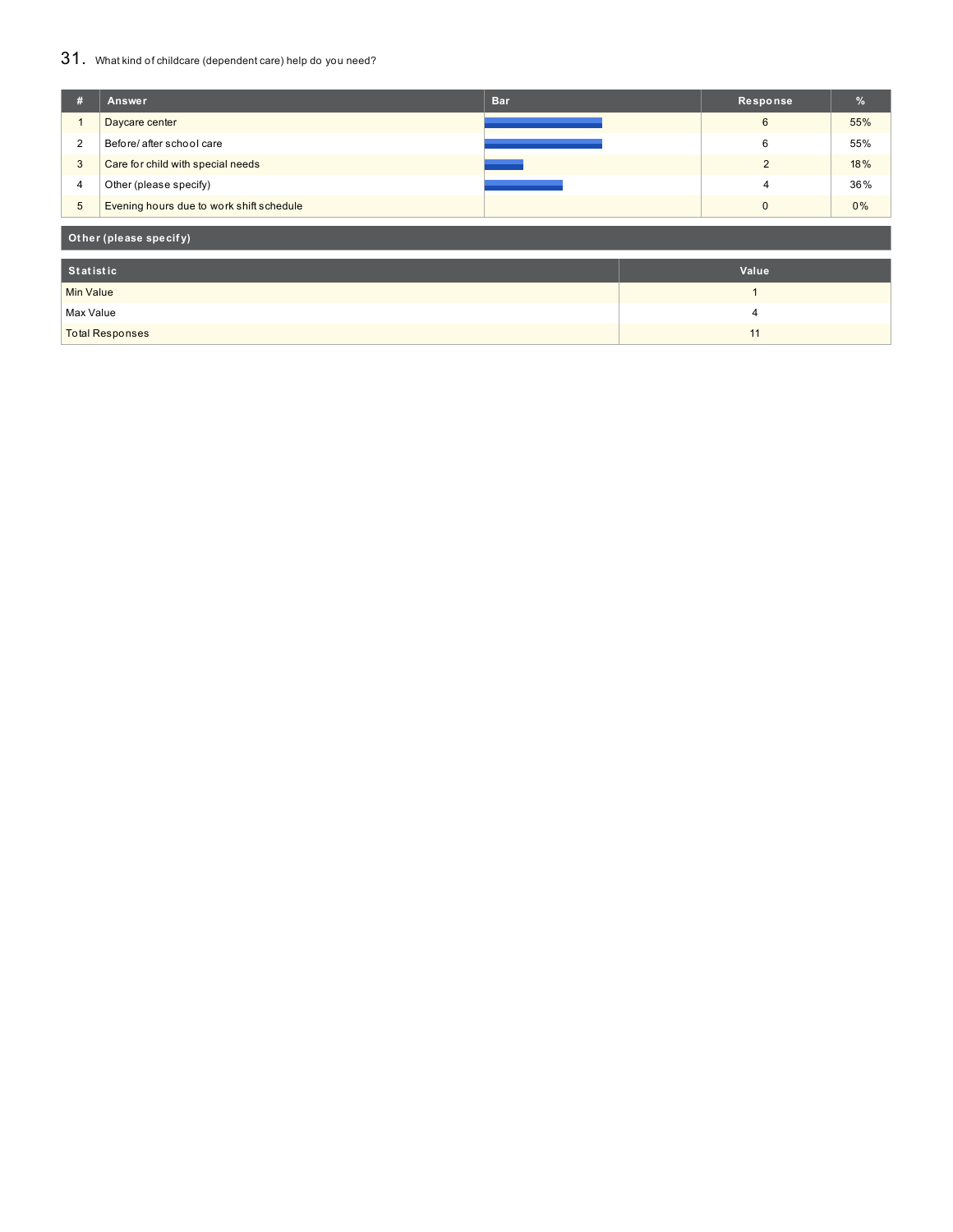# $32_\cdot\,$  Have you ever lost a job because you didn't have dependable child or<br>dependent care?

| #                         | Answer | <b>Bar</b> |       | Response | $\frac{9}{6}$ |
|---------------------------|--------|------------|-------|----------|---------------|
|                           | Yes    |            | 20    |          | 25%           |
| 2                         | No     |            | 61    |          | 75%           |
|                           | Total  |            |       | 81       |               |
| Statistic                 |        |            | Value |          |               |
| Min Value                 |        |            |       |          |               |
| Max Value                 |        |            |       | 2        |               |
| Mean                      |        |            |       | 1.75     |               |
| Variance                  |        |            |       | 0.19     |               |
| <b>Standard Deviation</b> |        |            |       | 0.43     |               |

Total Responses 81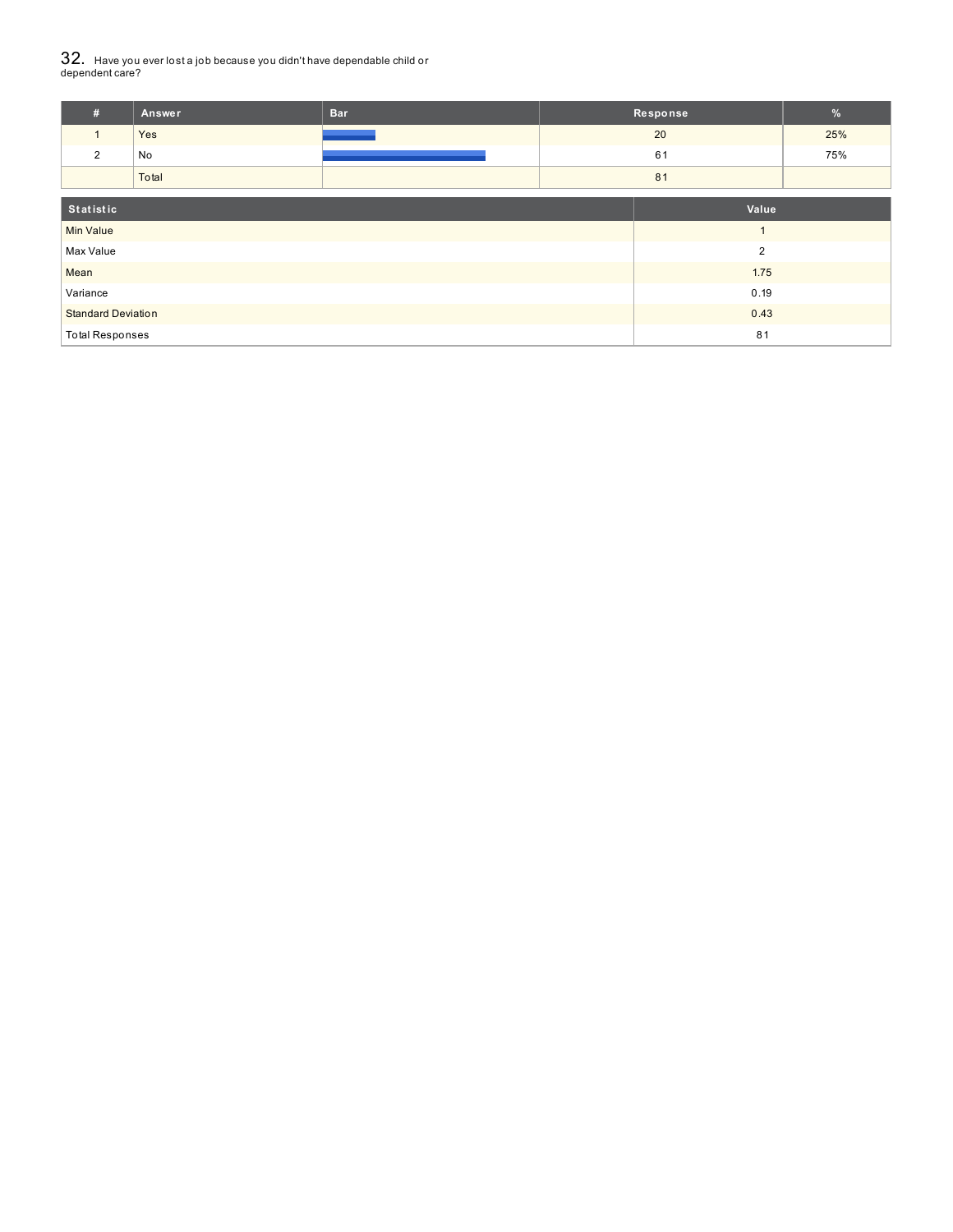# $33_\cdot$  Are you caring for adult children or adult dependents including seniors?<br>(Due to mental or physical disability)

| Answer        | <b>Bar</b> | Response | $\%$ |
|---------------|------------|----------|------|
| Yes (Specify) | - -        | 24       | 18%  |
| No            |            | 107      | 82%  |
| Total         |            | 131      |      |

| Yes (Specify)                                                                         |
|---------------------------------------------------------------------------------------|
| Mother                                                                                |
| mom and dad                                                                           |
| takes care of elderly man                                                             |
| mental disability                                                                     |
| My husband who has bipolar and rheumatoid arthritis                                   |
| Stepfather                                                                            |
| brother                                                                               |
| mother                                                                                |
| adult daughter                                                                        |
| Husband                                                                               |
| Daughter                                                                              |
| grandmother                                                                           |
| Husband                                                                               |
| a child with Autism mental retardation and soon to be brother with mental retardation |
| father figure                                                                         |
| mother                                                                                |
| My friend is real sick and he lives with me. He's dyslexic and bipolar.               |
| My mom-she's 83                                                                       |
| mother                                                                                |
| College-aged child                                                                    |
| takes care of husband                                                                 |

| Statistic                 | Value |
|---------------------------|-------|
| <b>Min Value</b>          |       |
| Max Value                 | っ     |
| Mean                      | 1.82  |
| Variance                  | 0.15  |
| <b>Standard Deviation</b> | 0.39  |
| <b>Total Responses</b>    | 131   |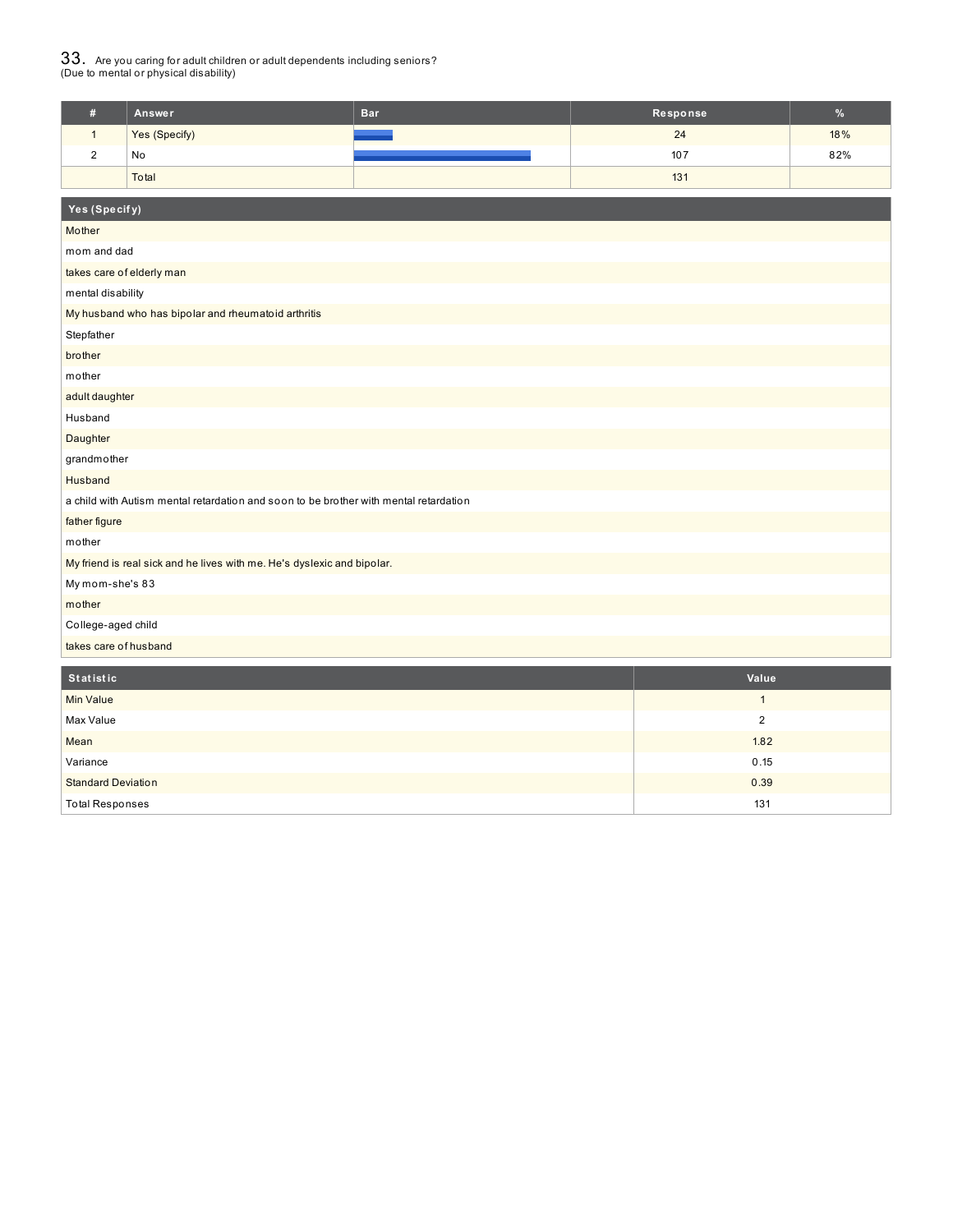${\bf 34}$  . Who provides care for the adult children or adult dependents? (Check all<br>that apply)

| #               | Answer                           | <b>Bar</b> | Response       | $\frac{9}{6}$ |
|-----------------|----------------------------------|------------|----------------|---------------|
|                 | Self                             |            | 18             | 75%           |
| 2               | Friends                          |            | 0              | 0%            |
| 3               | Family                           |            | 10             | 42%           |
| 4               | Church                           |            | $\overline{2}$ | 8%            |
| $5\phantom{.0}$ | Daycare                          |            | $\mathbf 0$    | $0\%$         |
| 6               | Have to leave elder/senior alone |            | 4              | 17%           |
| 8               | Other                            |            | 6              | 25%           |
| 9               | Able to stay home alone          |            | 0              | 0%            |

| Other                  |       |
|------------------------|-------|
| Statistic              | Value |
| Min Value              |       |
| Max Value              | о     |
| <b>Total Responses</b> | 24    |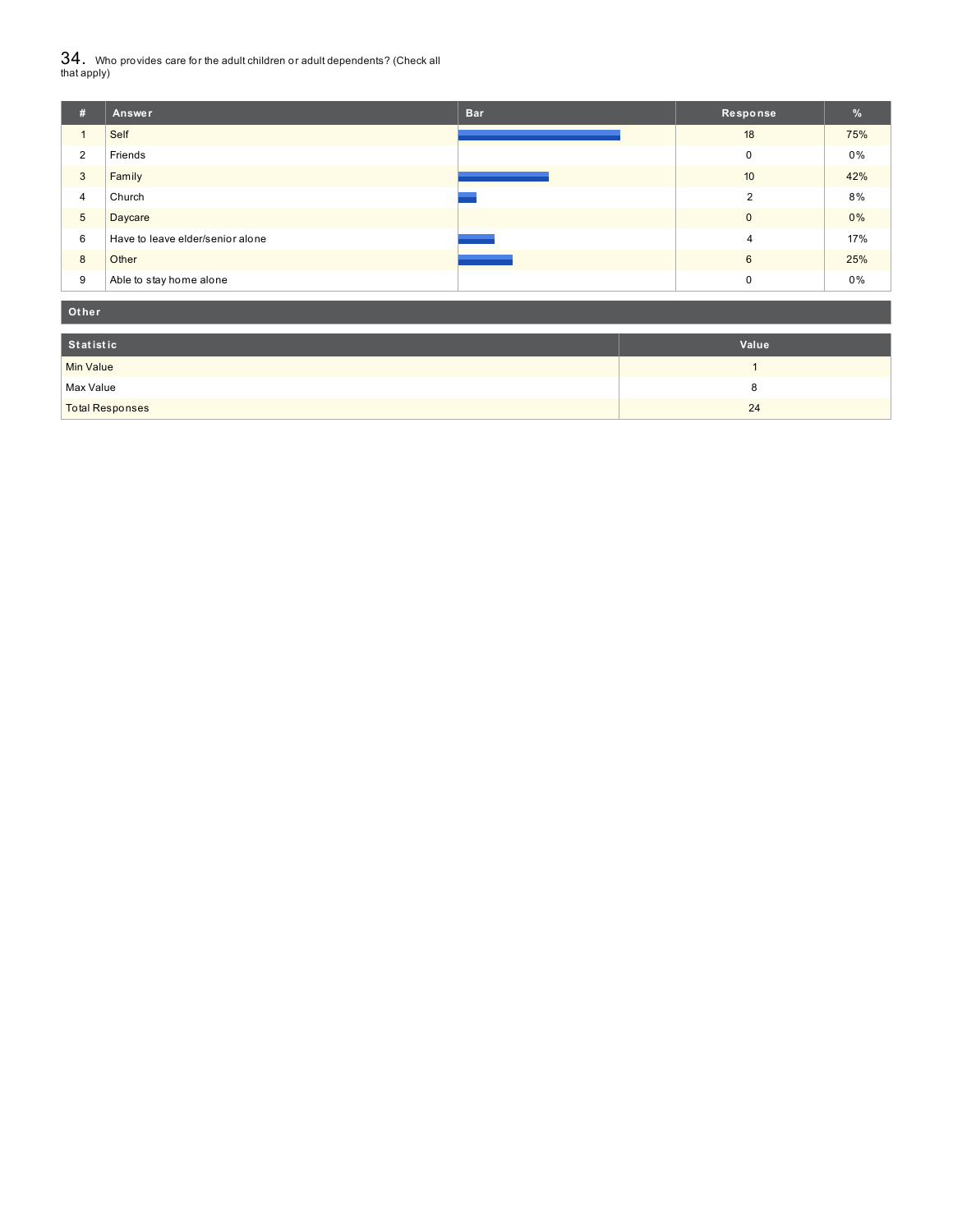## 35. How many people live where you stay?

| #              | Answer                 | <b>Bar</b> | Response       | %     |
|----------------|------------------------|------------|----------------|-------|
| $\mathbf{1}$   |                        |            | 21             | 16%   |
| $\overline{2}$ | $\overline{2}$         |            | 32             | 24%   |
| 3              | 3                      |            | 29             | 21%   |
| $\overline{4}$ | 4                      |            | 16             | 12%   |
| $\sqrt{5}$     | 5                      |            | 12             | 9%    |
| 6              | 6                      |            | 8              | 6%    |
| $\overline{7}$ | $\overline{7}$         |            | 3              | 2%    |
| 8              | 8                      |            | 1              | 1%    |
| 9              | 9                      |            | $\overline{1}$ | $1\%$ |
| 10             | 10                     |            | 3              | 2%    |
| 11             | Other (please specify) |            | 9              | 7%    |
|                | Total                  |            | 135            |       |

| Other (please specify)          |       |
|---------------------------------|-------|
| 200                             |       |
| Homeless                        |       |
| 13                              |       |
| live alone                      |       |
| Veteran's Group Home- No income |       |
| Homeless-shelter                |       |
| 350--? at salvation army        |       |
| 150-200 Salv Army               |       |
| stays with friends              |       |
| Statistic                       | Value |

| Statistic                 | Value |
|---------------------------|-------|
| <b>Min Value</b>          |       |
| Max Value                 | 11    |
| Mean                      | 3.79  |
| Variance                  | 7.47  |
| <b>Standard Deviation</b> | 2.73  |
| <b>Total Responses</b>    | 135   |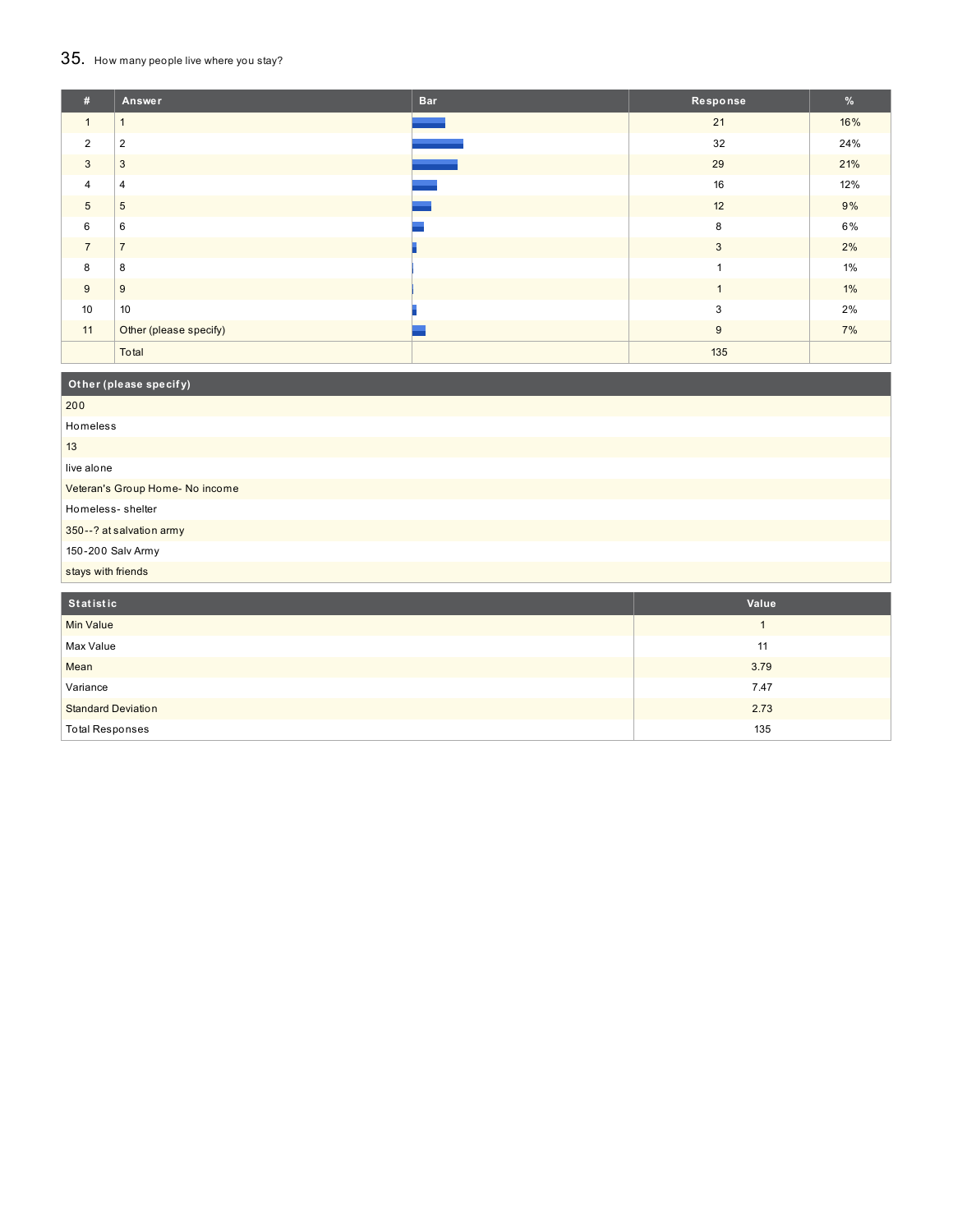## $36_\cdot$  is your household income more or less than [state response amount that<br>matches the number of people in the household from above]

| #              | Question                                       | <b>MORE than</b> | <b>LESS than</b> | <b>Total Responses</b> | Mean |
|----------------|------------------------------------------------|------------------|------------------|------------------------|------|
|                | Family of 1- \$11,490                          | 3                | 35               | 38                     | 1.92 |
| $\overline{2}$ | Family of 2- \$15,510                          | 6                | 21               | 27                     | 1.78 |
| 3              | Family of 3- \$19,530                          | 6                | 19               | 25                     | 1.76 |
| 4              | Family of 4-\$23,550                           | 4                | 11               | 15                     | 1.73 |
| 5              | Family of 5-\$27,570                           | 2                | 9                | 11                     | 1.82 |
| 6              | Family of 6-\$31,590                           |                  | $\overline{ }$   | 8                      | 1.88 |
| $\overline{7}$ | Family of 7-\$35,610                           | $\mathbf{0}$     | 3                | 3                      | 2.00 |
| 8              | Family of 8-\$39,630                           | $\Omega$         |                  |                        | 2.00 |
| 9              | Family of 9-\$43,650                           | $\mathbf{0}$     |                  |                        | 2.00 |
| 10             | Family of 10-\$47,670                          | 0                |                  |                        | 2.00 |
| 11             | For each additional Family member add: \$4,020 | $\mathbf{0}$     |                  |                        | 2.00 |

**For each addit ional Family member add: \$4,020**

| <b>Statistic</b>             | Family<br>of $1-$<br>\$11,490 | Family<br>of $2-$<br>\$15,510 | Family<br>$of 3-$<br>\$19,530 | Family<br>of $4-$<br>\$23,550 | Family<br>of $5-$<br>\$27,570 | Family<br>of $6-$<br>\$31,590 | <b>Family</b><br>of $7-$<br>\$35,610 | Family<br>of $8-$<br>\$39,630 | Family<br>$of 9-$<br>\$43,650 | Family of<br>$10 -$<br>\$47,670 | For each additional<br>Family member add:<br>\$4,020 |
|------------------------------|-------------------------------|-------------------------------|-------------------------------|-------------------------------|-------------------------------|-------------------------------|--------------------------------------|-------------------------------|-------------------------------|---------------------------------|------------------------------------------------------|
| <b>Min Value</b>             |                               |                               |                               |                               |                               |                               | $\overline{2}$                       | $\overline{2}$                | $\overline{2}$                | 2                               | 2                                                    |
| Max Value                    | 2                             | $\overline{2}$                | $\overline{2}$                | 2                             | $\overline{2}$                | $\overline{2}$                | $\overline{2}$                       | $\overline{2}$                | $\overline{2}$                | $\overline{2}$                  | 2                                                    |
| Mean                         | 1.92                          | 1.78                          | 1.76                          | 1.73                          | 1.82                          | 1.88                          | 2.00                                 | 2.00                          | 2.00                          | 2.00                            | 2.00                                                 |
| Variance                     | 0.07                          | 0.18                          | 0.19                          | 0.21                          | 0.16                          | 0.13                          | 0.00                                 | 0.00                          | 0.00                          | 0.00                            | 0.00                                                 |
| Standard<br><b>Deviation</b> | 0.27                          | 0.42                          | 0.44                          | 0.46                          | 0.40                          | 0.35                          | 0.00                                 | 0.00                          | 0.00                          | 0.00                            | 0.00                                                 |
| Total<br>Responses           | 38                            | 27                            | 25                            | 15                            | 11                            | 8                             | 3                                    |                               |                               |                                 |                                                      |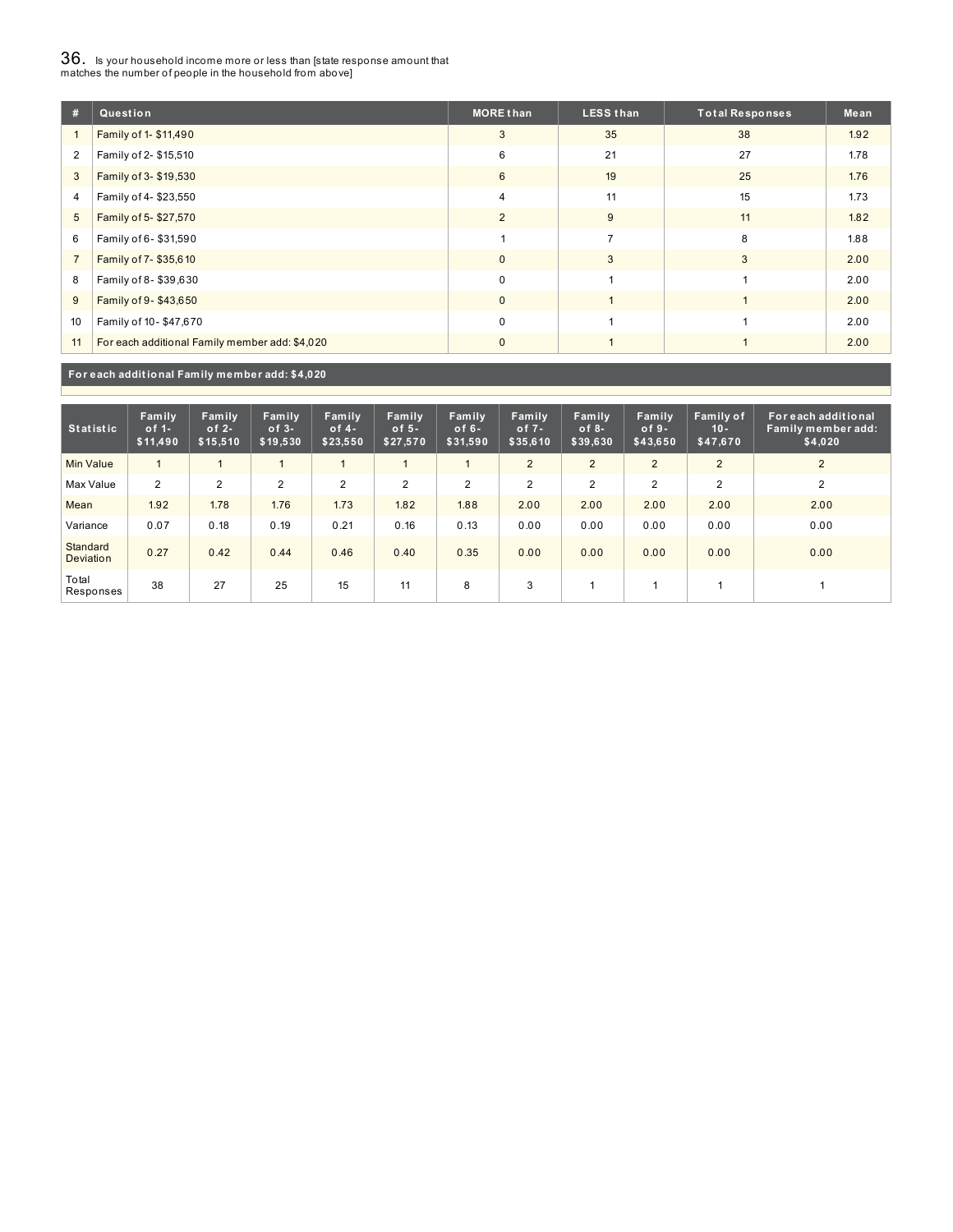$37_\cdot$  Which of these monthly bills do you pay? (Read list and check all that apply)

| #               | Answer              | <b>Bar</b> | Response        | $\%$  |
|-----------------|---------------------|------------|-----------------|-------|
| $\mathbf{1}$    | Cable/Satellite TV  |            | 47              | 35%   |
| $\overline{2}$  | Car/Transportation  |            | 41              | 30%   |
| $\mathbf{3}$    | <b>Child Care</b>   |            | $7\overline{ }$ | 5%    |
| $\overline{4}$  | Child Support       |            | 11              | 8%    |
| $5\overline{)}$ | <b>Credit Cards</b> |            | 19              | 14%   |
| 6               | Food                |            | 97              | 72%   |
| $\overline{7}$  | Gasoline            |            | 77              | 57%   |
| 8               | Insurance           |            | 64              | 47%   |
| 9               | Internet            |            | 36              | 27%   |
| 10              | Loans               |            | 17              | 13%   |
| 11              | Loans-Payday        |            | $\overline{5}$  | $4\%$ |
| 12              | Loans-School        |            | 6               | 4%    |
| 13              | Medical             |            | 38              | 28%   |
| 14              | Mortgage            |            | 11              | 8%    |
| 15              | Phone-cell          |            | 94              | 70%   |
| 16              | Phone-house         |            | 27              | 20%   |
| 17              | Rent                |            | 52              | 39%   |
| 18              | <b>Utilities</b>    |            | 80              | 59%   |
| 19              | other               |            | 14              | 10%   |
| 20              | None                |            | $\pmb{0}$       | $0\%$ |

| other                  |       |
|------------------------|-------|
| Statistic              | Value |
| Min Value              |       |
| Max Value              | 19    |
| <b>Total Responses</b> | 135   |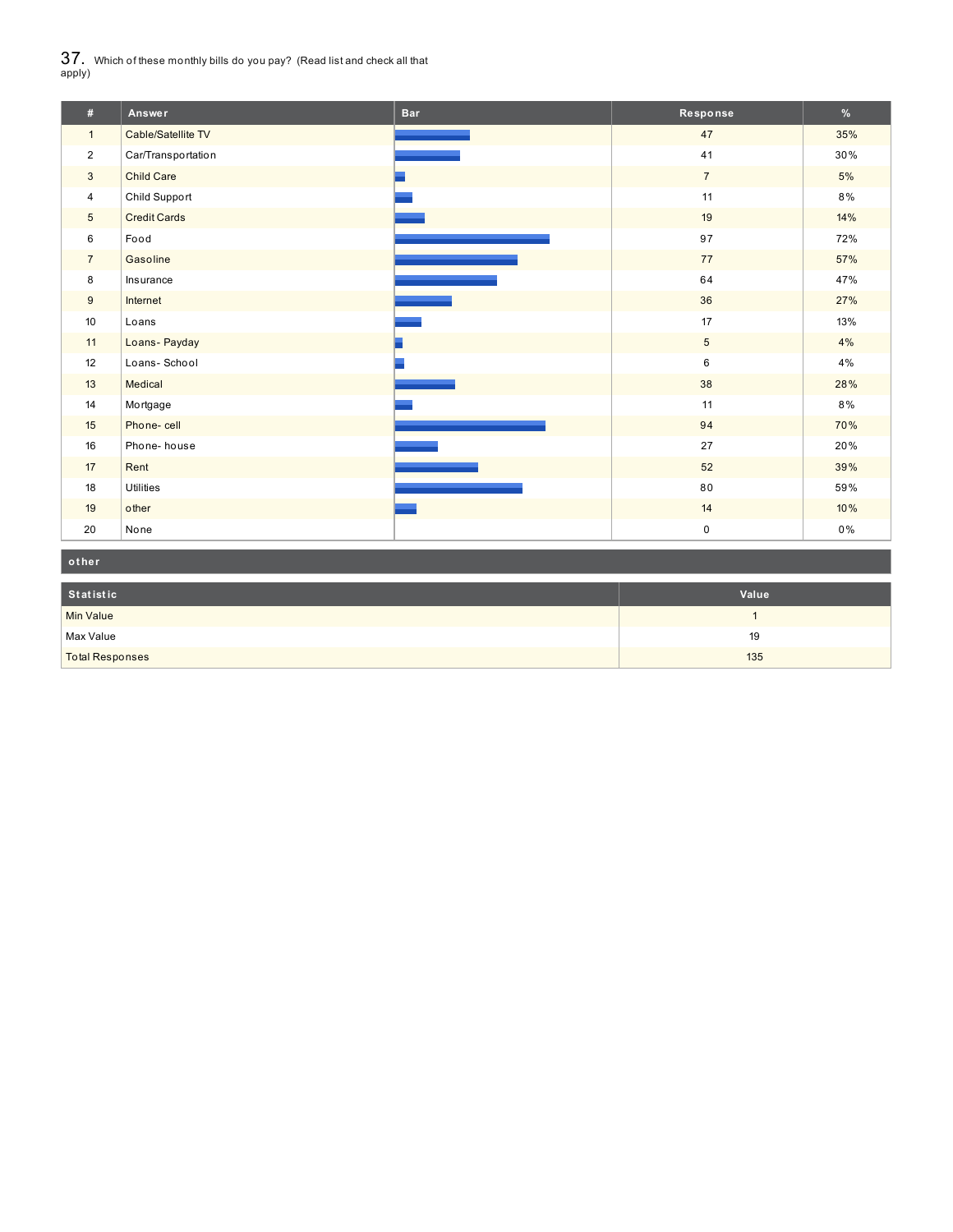38. <sup>I</sup> am going to read you <sup>a</sup> list of sources from which you might be getting income? Please tell me which ones you do receive income from. (Mark all that apply)

| #               | Answer                                         | <b>Bar</b> | Response       | %     |
|-----------------|------------------------------------------------|------------|----------------|-------|
| $\mathbf{1}$    | Child support                                  |            | 9              | 7%    |
| $\overline{2}$  | Employer wages                                 |            | 55             | 44%   |
| 3               | Family/Friends                                 |            | 36             | 29%   |
| 4               | Kindness of strangers                          |            | 20             | 16%   |
| $5\overline{)}$ | NO INCOME                                      |            | $\overline{4}$ | 3%    |
| 6               | Other (please specify)                         |            | 9              | 7%    |
| $\overline{7}$  | Pension/Retirement                             |            | $\mathbf{3}$   | 2%    |
| 8               | SS                                             |            | 3              | 2%    |
| 9               | <b>SSI/SSDI</b>                                |            | 5              | 4%    |
| 10              | Student grants/loans                           |            | 3              | 2%    |
| 11              | TANF (Temporary assistance for needy families) |            | $\overline{7}$ | 6%    |
| 12              | Unemployment benefits                          |            | $\Omega$       | $0\%$ |
| 13              | <b>VA</b> benefits                             |            | 26             | 21%   |

### **Ot her (please specif y)**

 

| Statistic              | Value |
|------------------------|-------|
| <b>Min Value</b>       |       |
| Max Value              | 13    |
| <b>Total Responses</b> | 126   |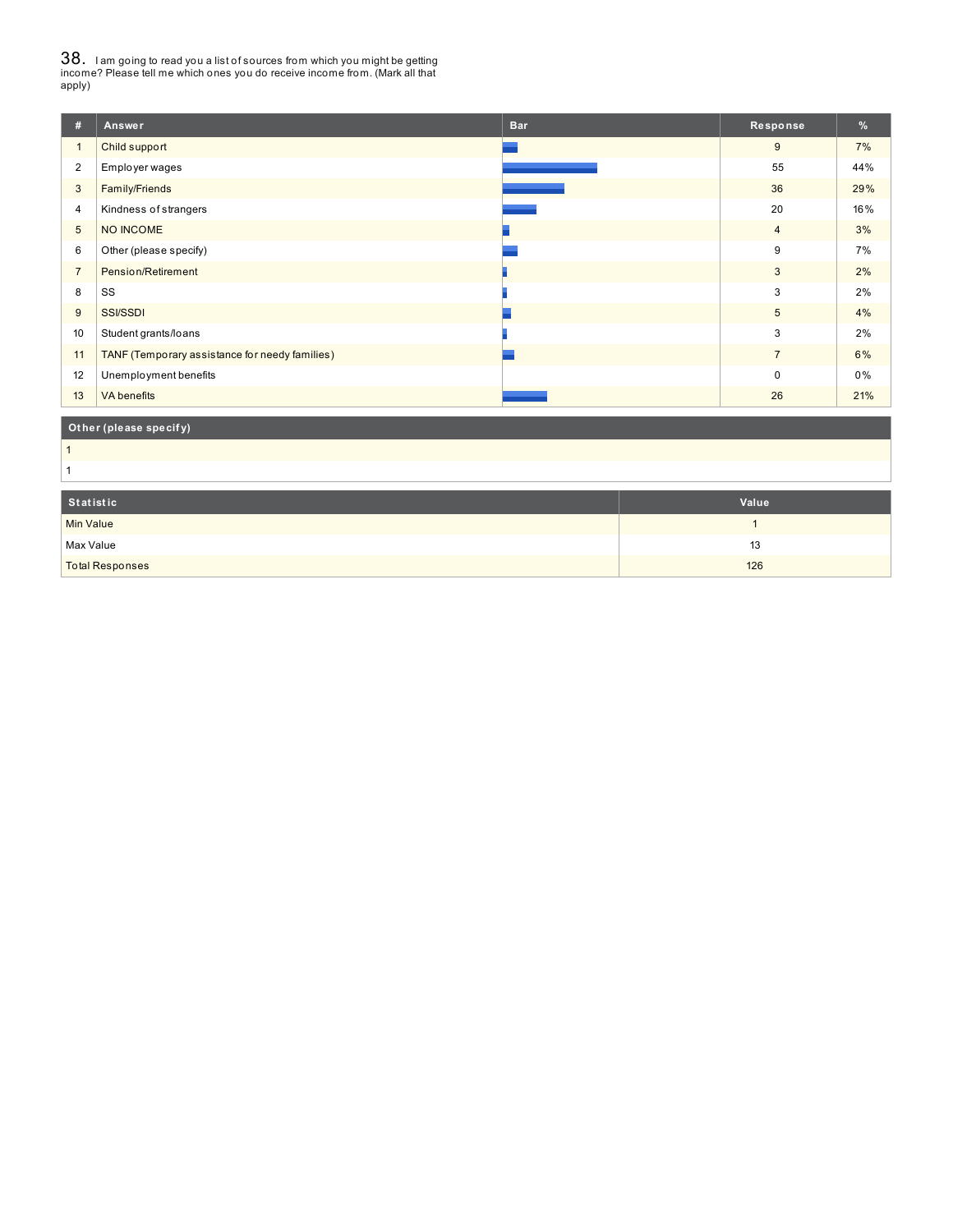## $39_\cdot$  Tell me if you or a household member receive any of these types of<br>assistance? (Read list and mark all that apply)

| #              | Answer                                                 | <b>Bar</b> | Response       | $\frac{9}{6}$ |
|----------------|--------------------------------------------------------|------------|----------------|---------------|
|                | <b>CHIPS- Children's Medicaid</b>                      |            | 27             | 30%           |
| $\overline{2}$ | Department of Family and Protective Services (DFPS)    |            | 2              | 2%            |
| 3              | Dept. of Assistive and Rehabilitative Services (DARS)  |            | 5              | 6%            |
| 4              | Dept. of State Health Services (DSHS)                  |            | $\overline{7}$ | 8%            |
| 5              | Housing Voucher (Section 8)                            |            | 5              | 6%            |
| 6              | Medicaid                                               |            | 39             | 43%           |
| $\overline{7}$ | Medicare                                               |            | 24             | 27%           |
| 8              | SNAP (Food stamps)                                     |            | 58             | 64%           |
| 9              | TANF- Temporary Assistance for Needy Families          |            | $\overline{2}$ | 2%            |
| 10             | Texas Workforce Commission                             |            | 10             | 11%           |
| 11             | WIC- Woman, infants, and children nutrition assistance |            | 11             | 12%           |
| 12             | Women's Health Services                                |            | $\overline{7}$ | 8%            |
| 13             | <b>NONE</b>                                            |            | $\mathbf{1}$   | $1\%$         |
| 14             | Other                                                  |            | 8              | 9%            |
| 15             | Area Agency on Aging                                   |            | 3              | 3%            |
| 16             | Department of Aging and Disability Services (DADS)     |            | 0              | 0%            |

#### **Ot her**

| Statistic              | Value |
|------------------------|-------|
| <b>Min Value</b>       |       |
| Max Value              | 15    |
| <b>Total Responses</b> | 90    |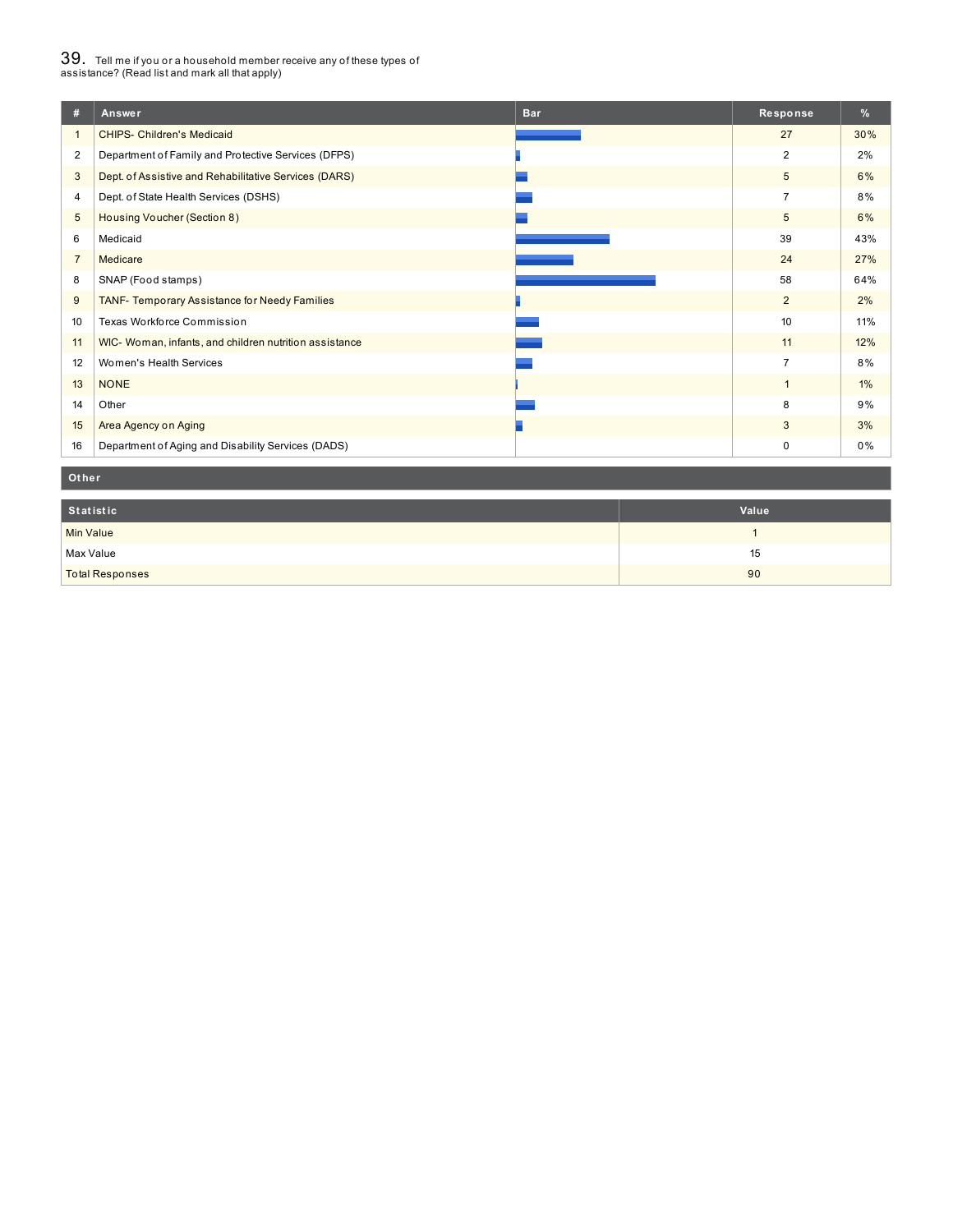### 40. Do you or someone in your household have educational needs?

| #                | Answer                         | <b>Bar</b> | Response       | %   |
|------------------|--------------------------------|------------|----------------|-----|
| $\mathbf{1}$     | Yes, me                        |            | 42             | 31% |
| $\overline{2}$   | Yes, a household member        |            | 20             | 15% |
| $\mathbf{3}$     | Yes, a household member and me |            | 17             | 13% |
| 4                | No                             |            | 56             | 41% |
|                  | Total                          |            | 135            |     |
|                  |                                |            |                |     |
| Statistic        |                                |            | Value          |     |
| <b>Min Value</b> |                                |            | $\overline{1}$ |     |
| Max Value        |                                |            | $\overline{4}$ |     |
| Mean             |                                |            | 2.64           |     |
| Variance         |                                |            | 1.69           |     |
|                  | <b>Standard Deviation</b>      |            | 1.30           |     |
|                  | <b>Total Responses</b>         |            | 135            |     |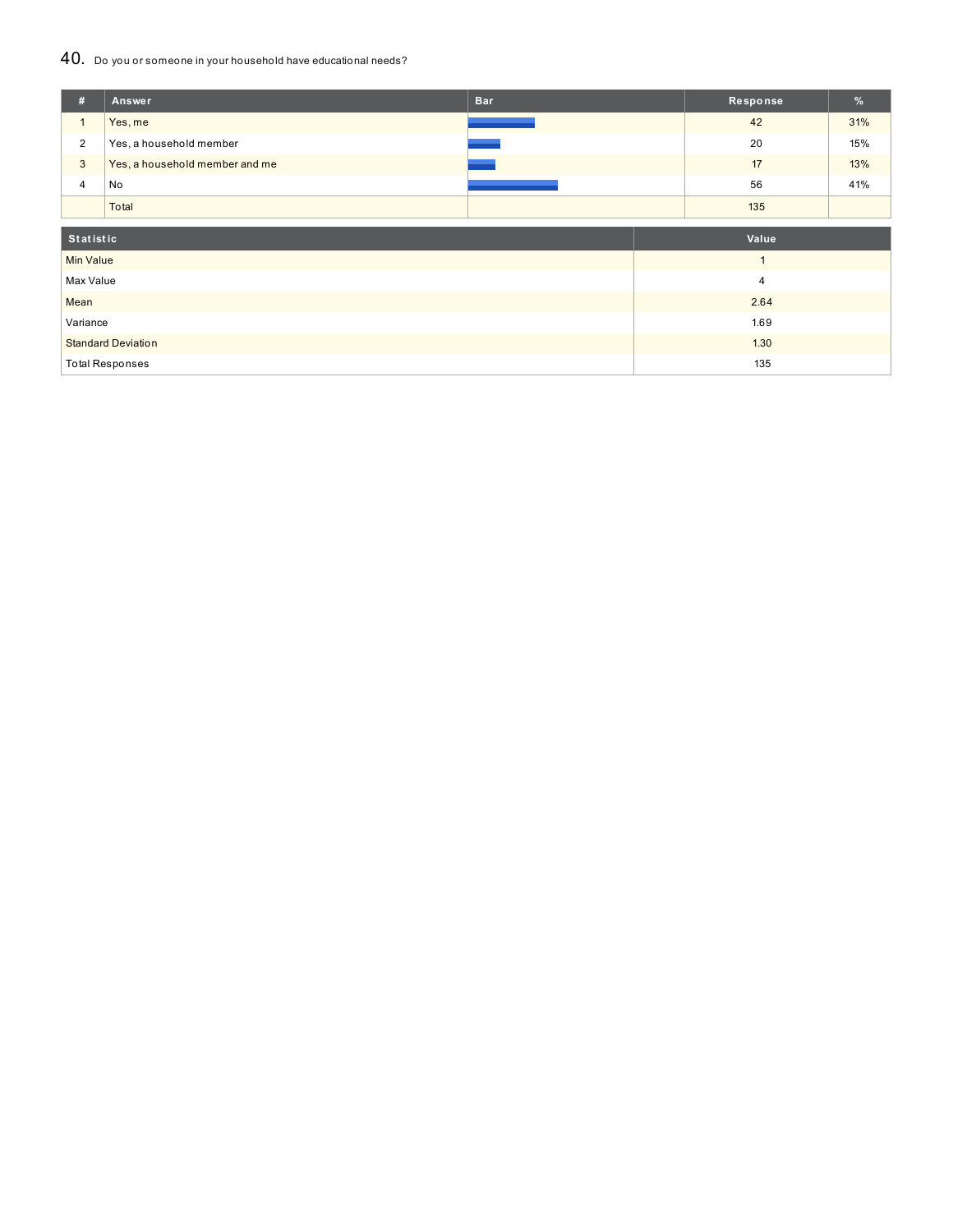# $41_\cdot$  Tell me if you have any of these School/Education related needs. (Read<br>list and check all that apply)

| #                | <b>Bar</b><br>Answer                                  | Response       | %   |
|------------------|-------------------------------------------------------|----------------|-----|
|                  | <b>Adult Basic Education</b>                          | 26             | 33% |
| $\overline{2}$   | Adult Education (i.e. computer classes)               | 27             | 35% |
| 3                | ARD Assistance (Special Education services at school) | $\overline{7}$ | 9%  |
| 4                | Child's behavior concern                              | 8              | 10% |
| 5                | Child's homework/schoolwork concerns                  | 10             | 13% |
| 6                | Child's school attendance concerns                    | 3              | 4%  |
| $\overline{7}$   | Child's standardized exams STARR                      | 9              | 12% |
| 8                | Money for tuition. (School, College, Trade School)    | 40             | 51% |
| 9                | Difficulty reading (adult)                            | 11             | 14% |
| 10 <sup>10</sup> | Difficulty reading (child)                            | $\overline{7}$ | 9%  |
| 11               | English as a second language                          | 20             | 26% |
| 12               | GED/High School Diploma                               | 37             | 47% |
| 13               | Need clothes for school                               | 29             | 37% |
| 14               | None                                                  | 41             | 53% |
| 15               | Obtaining money for school supplies, books, etc.      | 10             | 13% |
| 17               | Other                                                 | $\mathbf 0$    | 0%  |

#### **Ot her**

| Statistic              | Value |
|------------------------|-------|
| <b>Min Value</b>       |       |
| Max Value              | 15    |
| <b>Total Responses</b> | 78    |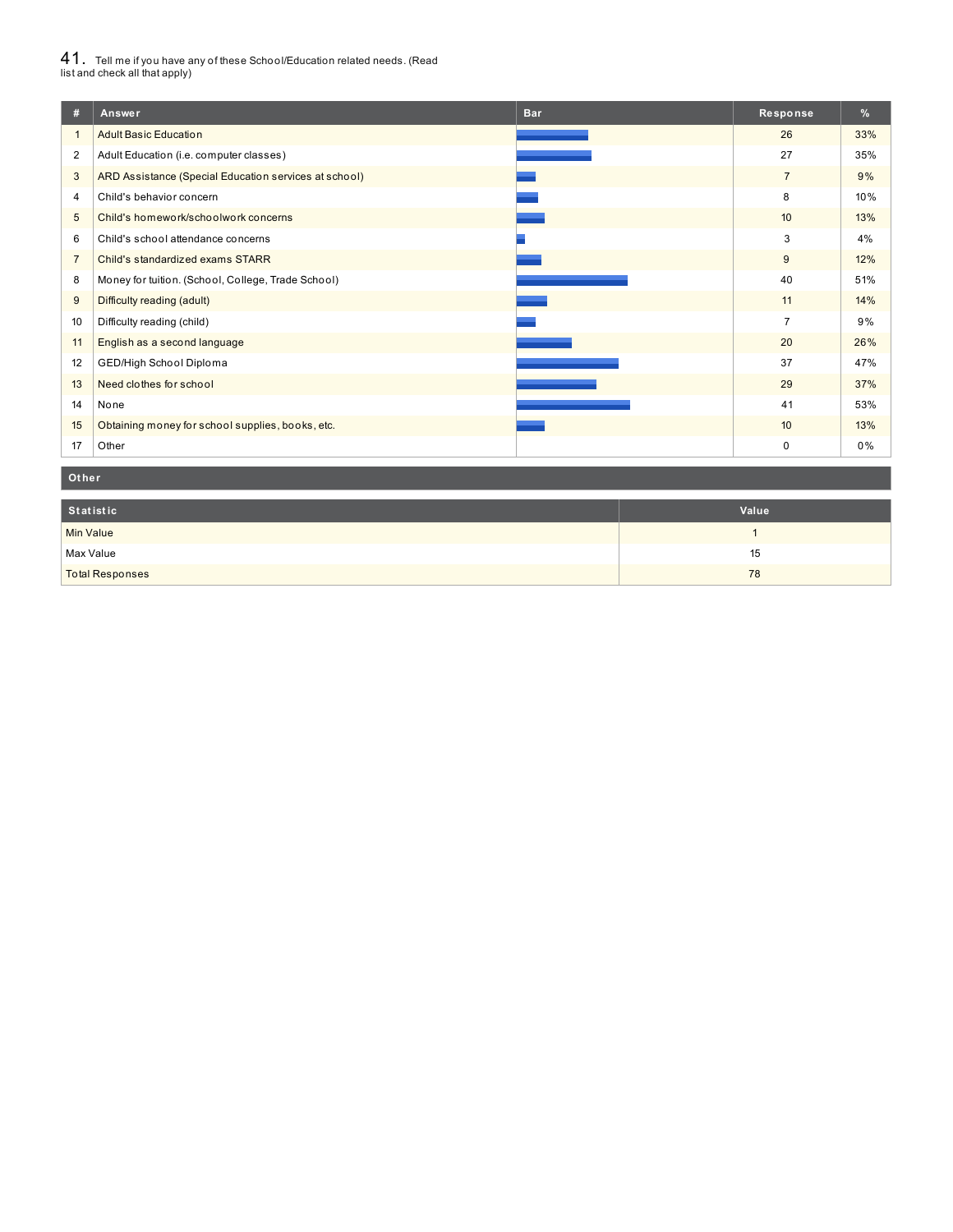42. In the past <sup>24</sup> months has your child had to transfer schools because you moved?

| #                         | Answer                               | <b>Bar</b> |      | Response | $\frac{9}{6}$ |
|---------------------------|--------------------------------------|------------|------|----------|---------------|
|                           | Yes                                  |            |      | 11       | 9%            |
| 2                         | No                                   |            |      | 34       | 27%           |
| $\mathbf{3}$              | Not applicable, no school aged child |            |      | 83       | 65%           |
|                           | Total                                |            |      | 128      |               |
| Statistic                 |                                      |            |      | Value    |               |
| <b>Min Value</b>          |                                      |            |      |          |               |
| Max Value                 |                                      |            | 3    |          |               |
| Mean                      |                                      |            |      | 2.56     |               |
| Variance                  |                                      |            | 0.42 |          |               |
| <b>Standard Deviation</b> |                                      |            | 0.65 |          |               |
|                           | <b>Total Responses</b>               |            | 128  |          |               |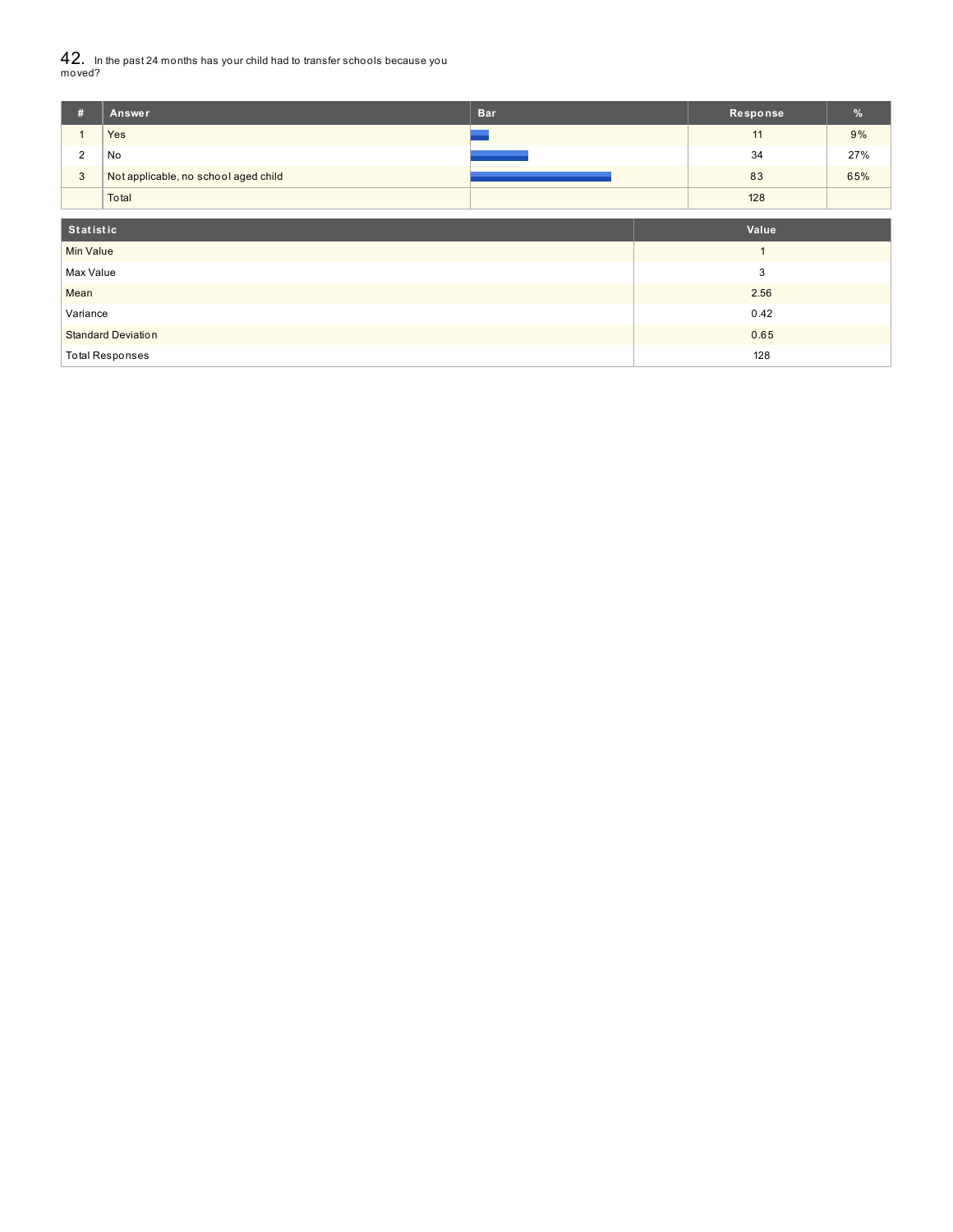#### $43.$  If yes, How many times?

| <b>Text Response</b>   |       |
|------------------------|-------|
| $\overline{2}$         |       |
|                        |       |
| $\overline{4}$         |       |
|                        |       |
| $\overline{2}$         |       |
|                        |       |
| $\overline{2}$         |       |
| 2                      |       |
|                        |       |
| 2                      |       |
|                        |       |
| Statistic              | Value |
| <b>Total Responses</b> | 11    |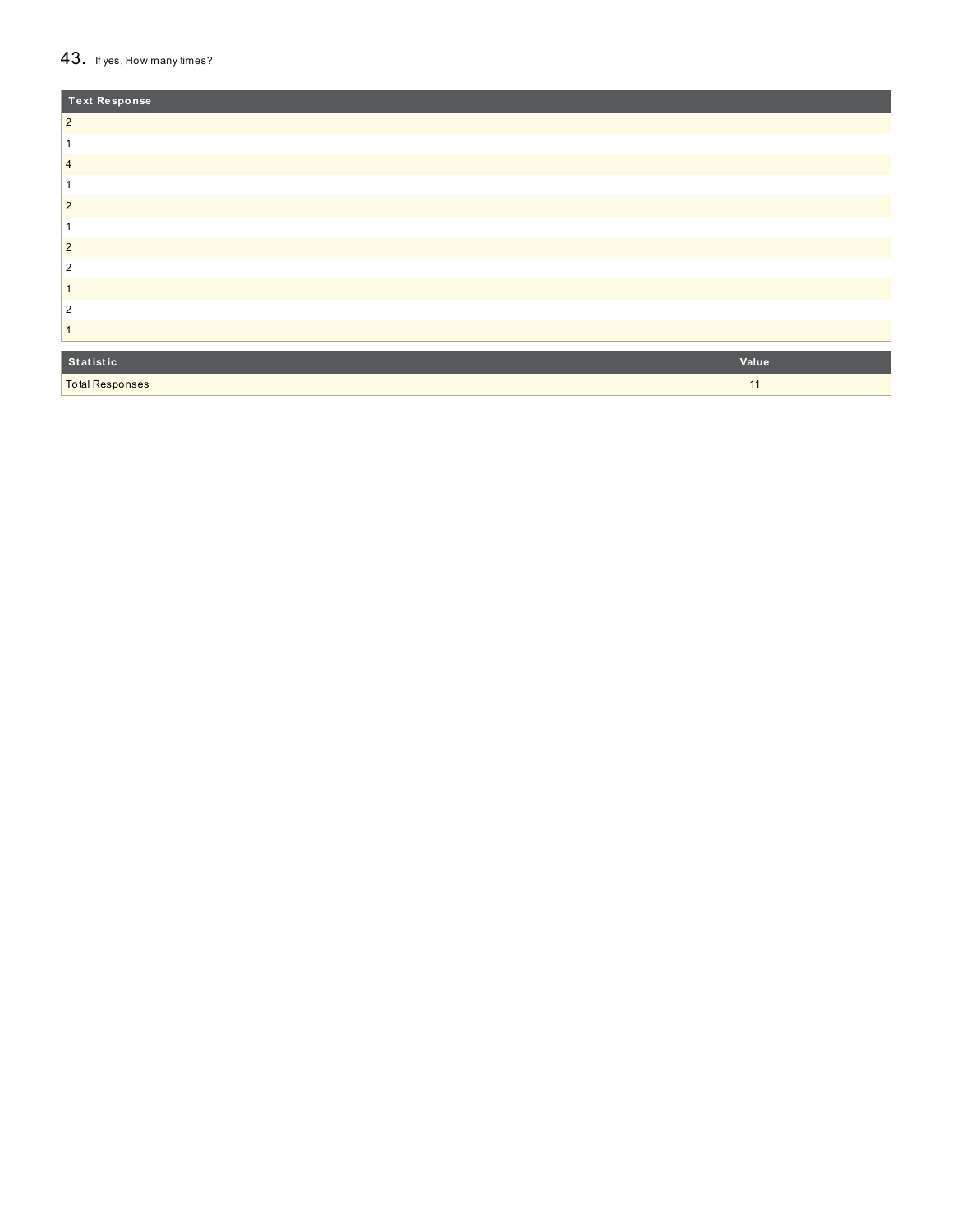# $44_\cdot$  Tell me if you have any of the following housing related needs? (Read list<br>and mark all that apply)

| #              | Answer                               | <b>Bar</b> | Response    | %   |
|----------------|--------------------------------------|------------|-------------|-----|
| $\mathbf{1}$   | Home not safe-structure              |            | 23          | 23% |
| $\overline{2}$ | Housing not affordable               |            | 29          | 29% |
| 3              | furniture or household goods         |            | 47          | 47% |
| $\overline{4}$ | handicap access or modification      |            | 10          | 10% |
| 5              | mortgage or rent assistance          |            | 46          | 46% |
| 6              | other medical related accommodations |            | 14          | 14% |
| $\overline{7}$ | pet friendly environment             |            | 24          | 24% |
| 8              | repairs                              |            | 40          | 40% |
| 9              | utility assistance                   |            | 51          | 51% |
| 10             | Neighborhood not safe                |            | 16          | 16% |
| 11             | <b>NONE</b>                          |            | 14          | 14% |
| 12             | Other (Please specify)               |            | $\mathbf 0$ | 0%  |

### **Ot her (Please specif y)**

| Statistic              | Value |
|------------------------|-------|
| Min Value              |       |
| Max Value              | . .   |
| <b>Total Responses</b> | 100   |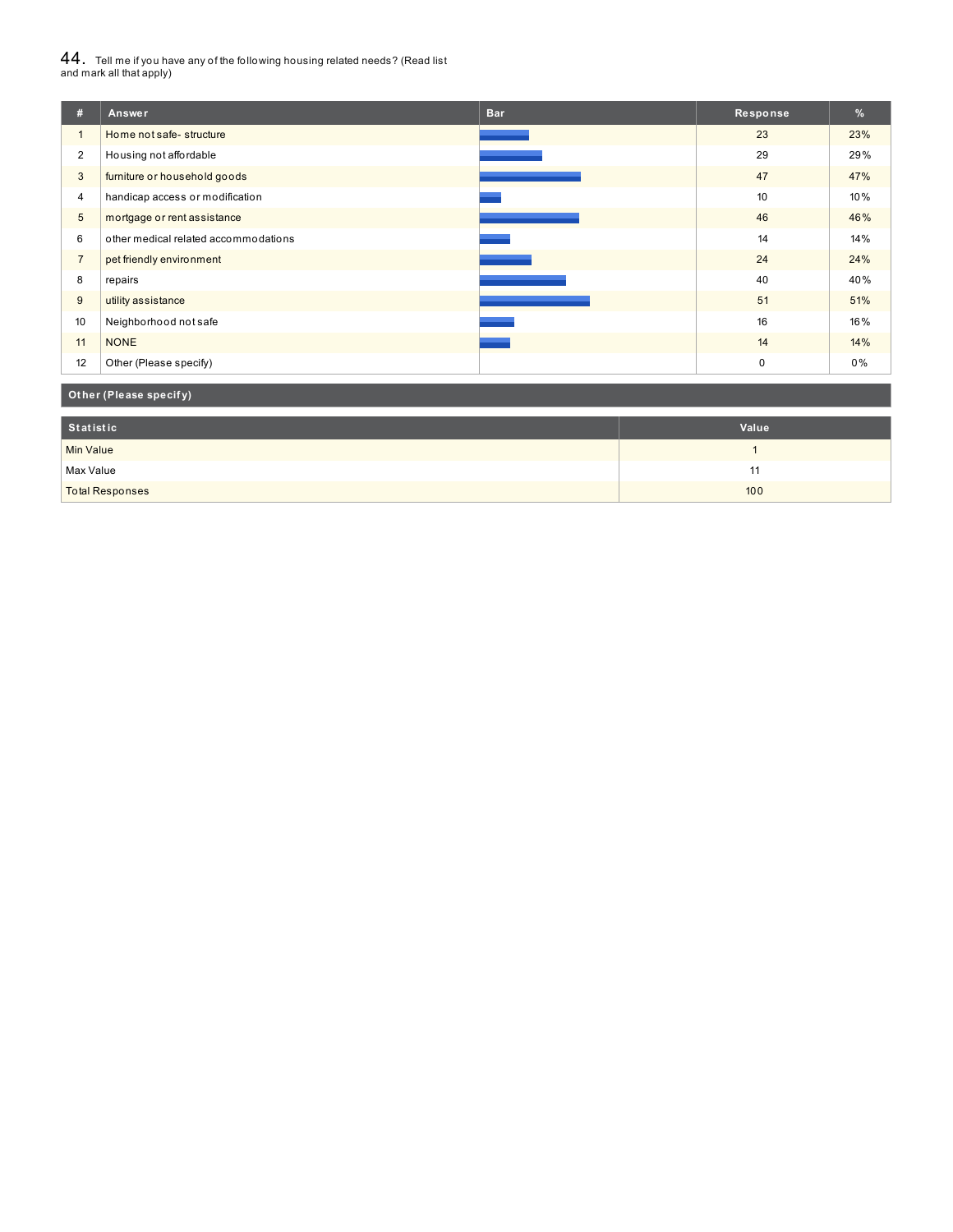$45_\cdot$  Tell me if you need any of the following transportation related help? (Mark<br>all that apply)

| #                                                           | Answer                                                          | <b>Bar</b> | Response     | %   |  |  |
|-------------------------------------------------------------|-----------------------------------------------------------------|------------|--------------|-----|--|--|
| $\mathbf{1}$                                                | car/truck                                                       |            | 66           | 50% |  |  |
| $\overline{2}$                                              | bus tickets (\$ for bus)                                        |            | 48           | 36% |  |  |
| 3                                                           | child safety seat(s)                                            |            | 6            | 5%  |  |  |
| 4                                                           | Driver's License                                                |            | 48           | 36% |  |  |
| 5                                                           | gasoline                                                        |            | 79           | 60% |  |  |
| 6                                                           | information about bus routes/services                           |            | 22           | 17% |  |  |
| $\overline{7}$                                              | Insurance                                                       |            | 54           | 41% |  |  |
| 8                                                           | auto repairs                                                    |            | 43           | 33% |  |  |
| 9                                                           | vehicle inspection                                              |            | 45           | 34% |  |  |
| 14                                                          | Transportation for someone with disability                      |            | 15           | 11% |  |  |
| 10                                                          | vehicle registration                                            |            | 42           | 32% |  |  |
| 12                                                          | Other that I did not mention (please specify)                   |            | 5            | 4%  |  |  |
| 11                                                          | <b>NONE</b>                                                     |            | 17           | 13% |  |  |
| Other that I did not mention (please specify)               |                                                                 |            |              |     |  |  |
|                                                             | Transprttion needs from Andrews Center                          |            |              |     |  |  |
|                                                             | I have no transportation and need car or some way to get aroumd |            |              |     |  |  |
| if i had a vehichle, i would need assistance with the above |                                                                 |            |              |     |  |  |
| maintenance for vehicles                                    |                                                                 |            |              |     |  |  |
| tires                                                       |                                                                 |            |              |     |  |  |
|                                                             |                                                                 |            |              |     |  |  |
| <b>Statistic</b><br>Value                                   |                                                                 |            |              |     |  |  |
| <b>Min Value</b>                                            |                                                                 |            | $\mathbf{1}$ |     |  |  |

Max Value 14 total Responses and the control of the control of the control of the control of the control of the control of the control of the control of the control of the control of the control of the control of the control of the co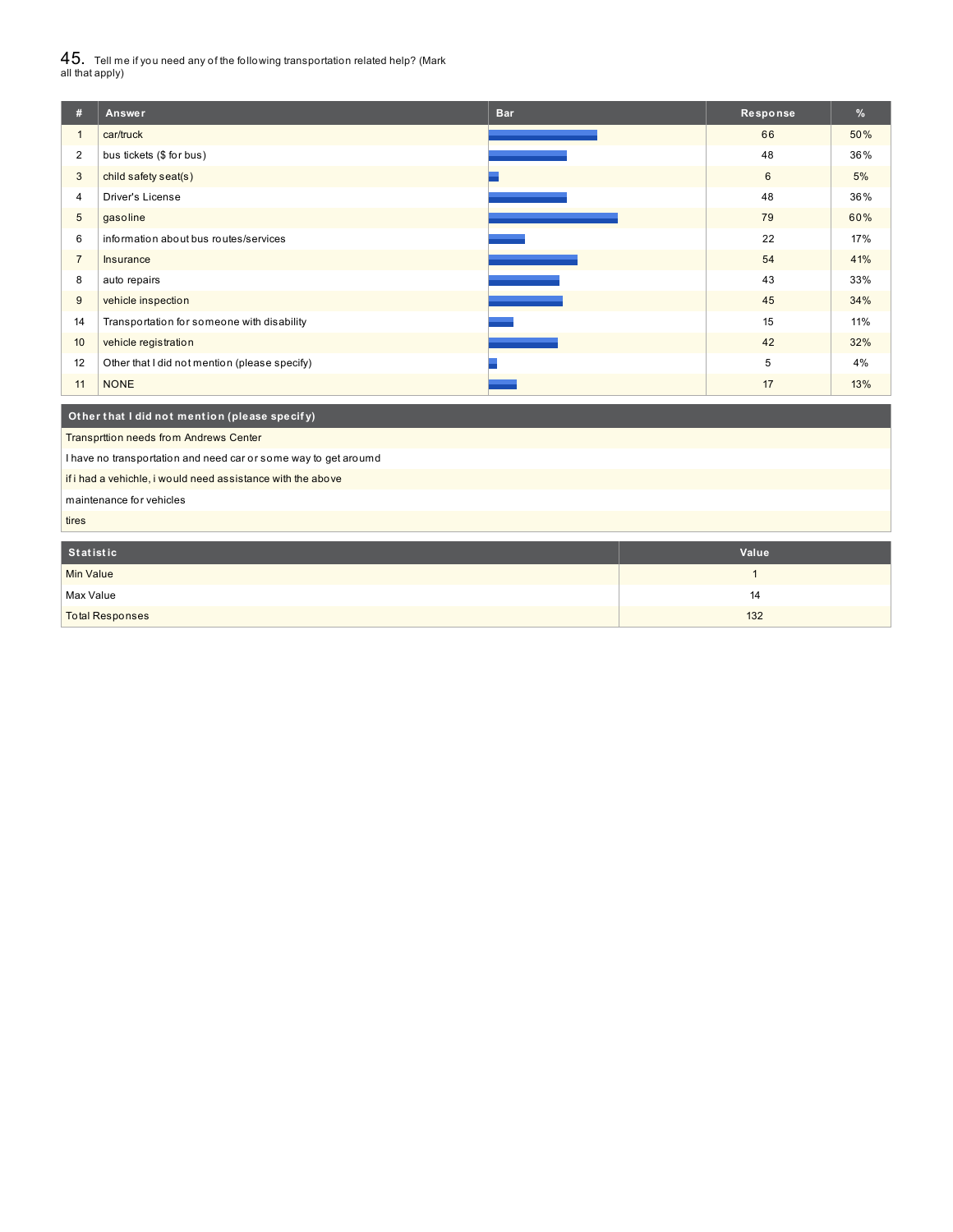# ${\bf 46}_{\cdot}\,$  Have you ever lost a job (or not been able to accept a job offer) because<br>of transportation issues?

| #                | Answer | <b>Bar</b> |     | Response                | $\%$ |
|------------------|--------|------------|-----|-------------------------|------|
|                  | Yes    |            |     | 69                      | 51%  |
| 2                | No     |            |     | 66                      | 49%  |
|                  | Total  |            | 135 |                         |      |
| Statistic        |        |            |     | Value                   |      |
| <b>Min Value</b> |        |            |     | $\overline{\mathbf{A}}$ |      |
| Max Value        |        |            |     | $\overline{2}$          |      |
| Mean             |        |            |     | 1.49                    |      |
| Variance         |        |            |     | 0.25                    |      |

Standard Deviation **2.000 of the Contract of Contract of Contract of Contract of Contract of Contract of Contract of Contract of Contract of Contract of Contract of Contract of Contract of Contract of Contract of Contract** Total Responses 2008 and 2009 and 2009 and 2009 and 2009 and 2009 and 2009 and 2009 and 2009 and 2009 and 2009  $\pm$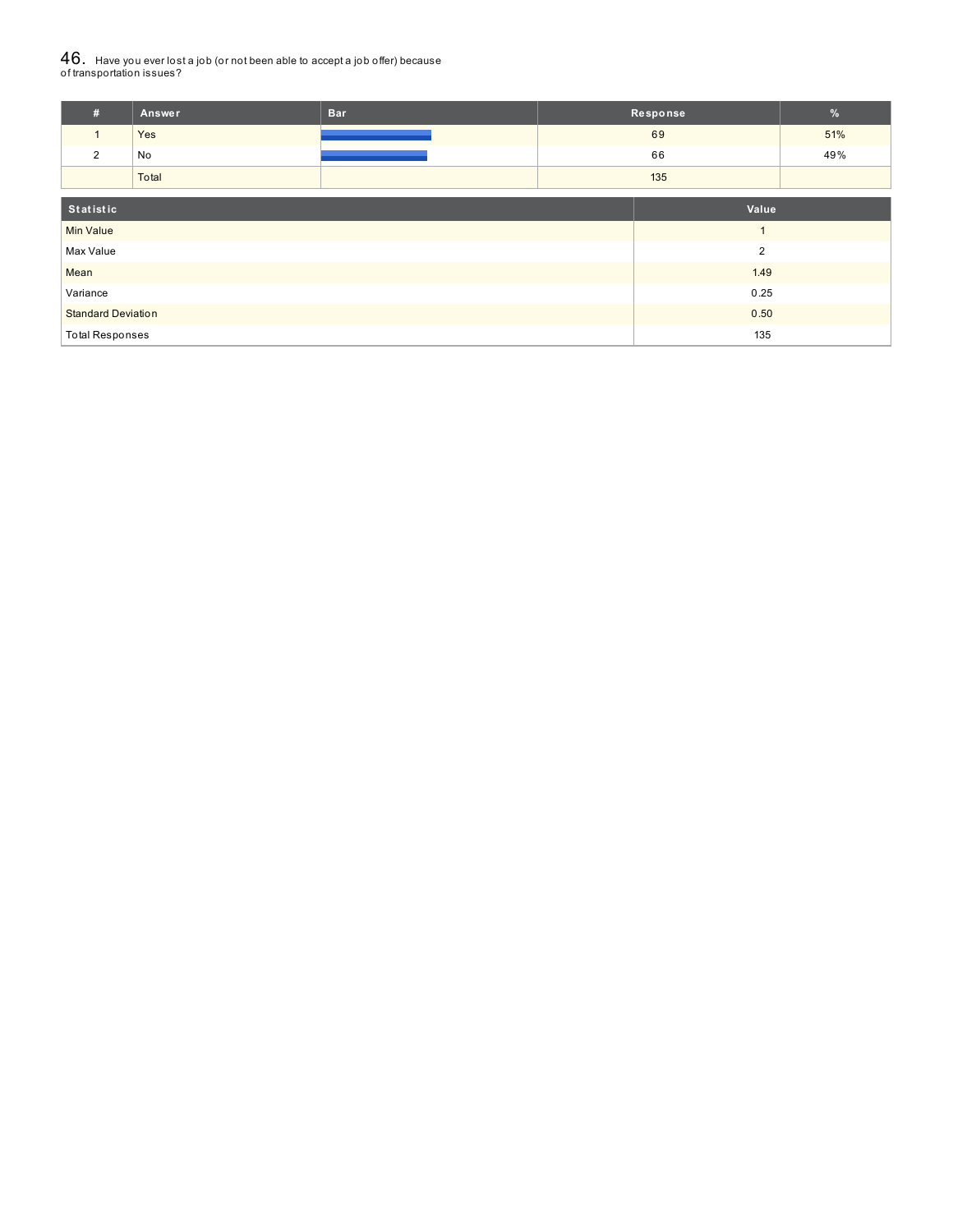$47_\cdot$  Please tell me if you are in need of help with any of these things: (Mark all<br>that apply)

| #              | Answer                                     | <b>Bar</b> | Response       | %   |
|----------------|--------------------------------------------|------------|----------------|-----|
| $\mathbf{1}$   | Alcohol and drug abuse                     |            | 11             | 8%  |
| $\overline{2}$ | Anger control                              |            | 28             | 21% |
| 3              | Caregiver support                          |            | 13             | 10% |
| 4              | Couples communication                      |            | 21             | 16% |
| 5              | Depression                                 |            | 50             | 38% |
| 6              | Disability counseling                      |            | 16             | 12% |
| $\overline{7}$ | Elder abuse                                |            | $\overline{2}$ | 2%  |
| 8              | Family conflicts                           |            | 27             | 20% |
| 9              | Making decisions/problem solving           |            | 30             | 23% |
| 11             | Parenting classes                          |            | 14             | 11% |
| 12             | Personal problems                          |            | 45             | 34% |
| 13             | Planning for the future/ Goal setting      |            | 57             | 43% |
| 14             | Post Traumatic Stress Disorder (PTSD)      |            | 20             | 15% |
| 15             | Self-esteem                                |            | 38             | 29% |
| 16             | Spouse or child abuse                      |            | 14             | 11% |
| 17             | Thoughts of suicide (in the past 6 months) |            | 12             | 9%  |
| 18             | Trauma                                     |            | 20             | 15% |
| 19             | Victimization                              |            | 13             | 10% |
| 20             | other (please specify)                     |            | $\overline{7}$ | 5%  |
| 10             | <b>NONE</b>                                |            | 28             | 21% |
|                |                                            |            |                |     |

| other (please specify)                              |  |  |
|-----------------------------------------------------|--|--|
| Victim of family violance patient at andrews center |  |  |
| NA Counseling                                       |  |  |
| finding a job and a place to live                   |  |  |
| Senior Citizen Community Social Events              |  |  |
| wallet with all id is lost                          |  |  |
| psychotic, schizoaffective disorder                 |  |  |

| Statistic              | Value |
|------------------------|-------|
| <b>Min Value</b>       |       |
| Max Value              | 20    |
| <b>Total Responses</b> | 133   |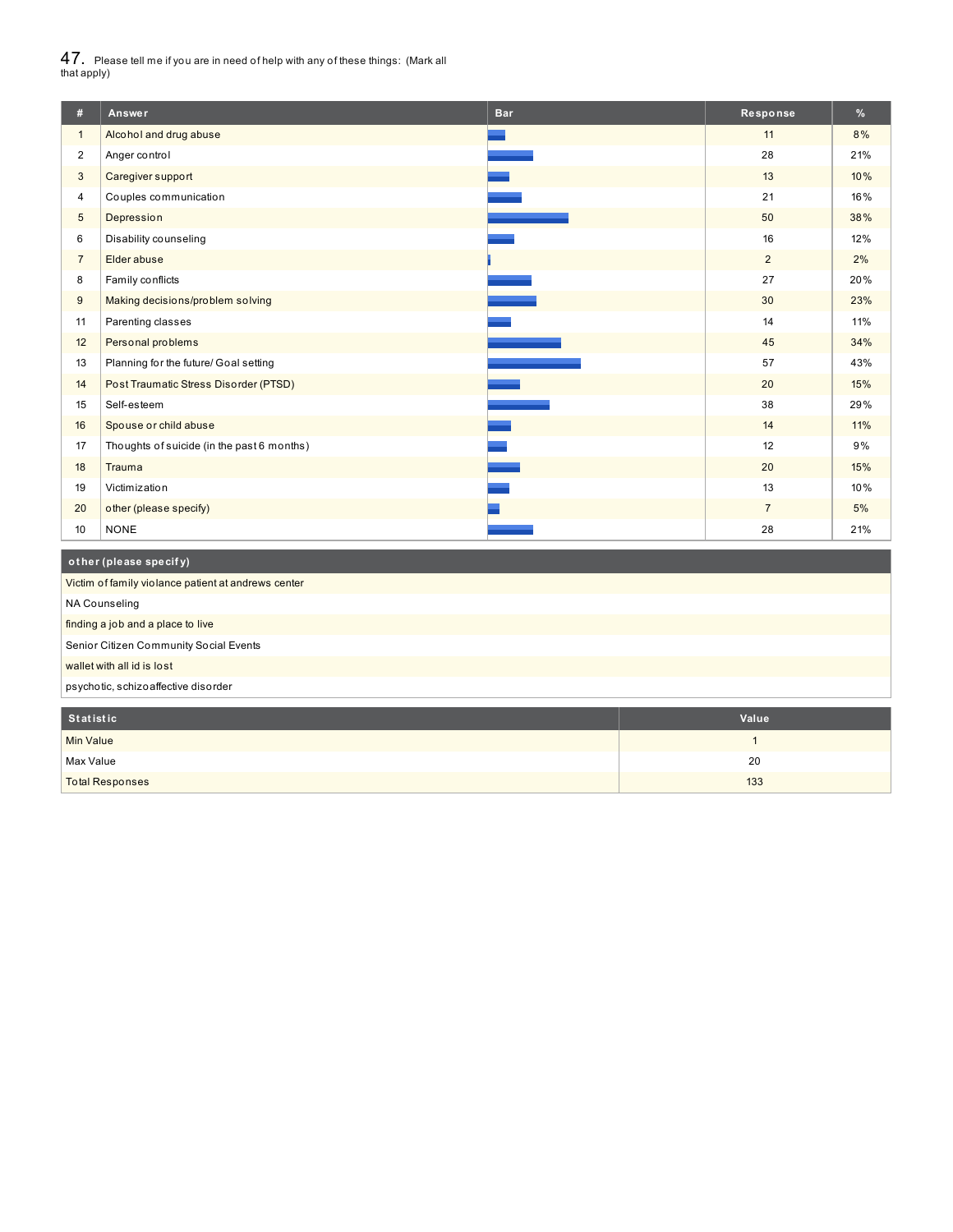## 48. Where do you usually get your food?

| <b>Text Response</b>                                                        |
|-----------------------------------------------------------------------------|
| supermarket                                                                 |
| supermarket                                                                 |
| Walmart                                                                     |
| Walmart, Food Bank                                                          |
| supermarket                                                                 |
| walmart or super one                                                        |
| super one                                                                   |
| supermarket                                                                 |
| SNAP or buy with cash at grocery store                                      |
| supermarket                                                                 |
| Walmart                                                                     |
| Walmart                                                                     |
| <b>Super One Foods</b>                                                      |
| Super 1 Foods                                                               |
| East Texas Crisis Center Shelter                                            |
| Salvation Army                                                              |
| supermarket                                                                 |
| Grocery store                                                               |
| Super One Foods                                                             |
| supermarket, churches                                                       |
| Walmart                                                                     |
| supermarket                                                                 |
| Walmart                                                                     |
| supermarket                                                                 |
| PATH and St. Paul's                                                         |
| PATH                                                                        |
| super 1                                                                     |
| Parents house                                                               |
| super 1 and walmart                                                         |
| store walmart super one                                                     |
| super 1                                                                     |
| walmart or super one                                                        |
| use food stamps at grocery store                                            |
| Grocery store                                                               |
| use food stamps at super 1                                                  |
| super 1 and organizations                                                   |
| super one                                                                   |
| grocery store sometimes pantry                                              |
| food stamps or helping hands places such as PATH and st. vincent de paul    |
| Grocery store                                                               |
| <b>PATH</b>                                                                 |
| SNAP, Grocery Stores, ETCC Shelter                                          |
| super 1                                                                     |
| Walmart                                                                     |
| Food banks, grocery store                                                   |
| Grocery Store                                                               |
| PATH and St Paul, Walmart                                                   |
| Salvation Army, Hunger for Love, area churches, Super One when I have money |
| Super 1                                                                     |
| Super 1, Walmart                                                            |
| Brookshires and occasionally Walmart                                        |
| Food stamps-- human resource                                                |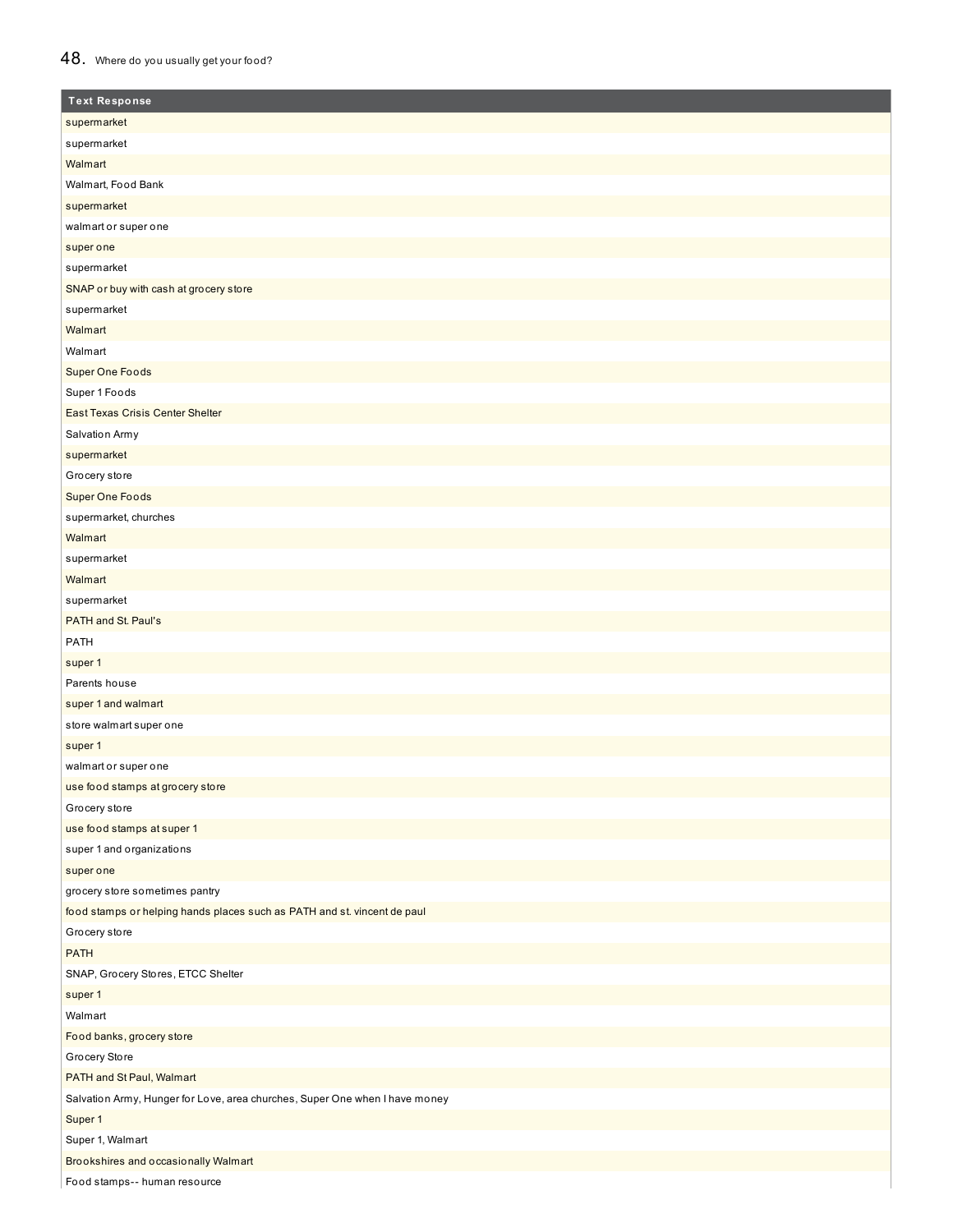| grocery store, food pantry                                                                  |       |  |  |
|---------------------------------------------------------------------------------------------|-------|--|--|
| Grocery store                                                                               |       |  |  |
| Salvation Army, Food Stamps, Loaves and Fishes, Mission Tyler                               |       |  |  |
| PATH, Salvation Army, Green Acres                                                           |       |  |  |
| <b>ETCC Shelter</b>                                                                         |       |  |  |
| Salvation Army                                                                              |       |  |  |
| church of christ benevolence center, PATH, episcopal church,                                |       |  |  |
| food stamps, in tyler--churches when she is in tyler                                        |       |  |  |
| mother, dollar store                                                                        |       |  |  |
| Grocery store                                                                               |       |  |  |
| Salvation, eat out                                                                          |       |  |  |
| Super 1 or las Iglesias a pedir (or the churches to ask for it)                             |       |  |  |
| Salvation Army, Food Stamps                                                                 |       |  |  |
| PATH, Some grocery                                                                          |       |  |  |
| Roommate buys it or I get it at Super 1                                                     |       |  |  |
| Path, churches, Aldridge, and sometimes grocery store                                       |       |  |  |
| SNAP, Walmart,                                                                              |       |  |  |
| Grocery Store                                                                               |       |  |  |
| Kroger                                                                                      |       |  |  |
| Salvation Army or wherever he can get it                                                    |       |  |  |
| Grocery                                                                                     |       |  |  |
| With food Stamps SNAP                                                                       |       |  |  |
| Grocery store                                                                               |       |  |  |
| SNAP, ETCC Shelter                                                                          |       |  |  |
| Grocery store and PATH                                                                      |       |  |  |
| Grocery Store                                                                               |       |  |  |
| <b>PATH</b>                                                                                 |       |  |  |
| brookshires                                                                                 |       |  |  |
| Grocery store with food stamps                                                              |       |  |  |
| family dollar, girlfriend                                                                   |       |  |  |
| Salvation Army and uses SNAP card or church under the bridge or other churches serving food |       |  |  |
| love indeed, food stamps,                                                                   |       |  |  |
| <b>Walmart and Super 1</b>                                                                  |       |  |  |
| Food Banks/Pantries, Grocery Stores with SNAP benefits                                      |       |  |  |
| super 1                                                                                     |       |  |  |
| walmart, superone                                                                           |       |  |  |
| Walmart                                                                                     |       |  |  |
| grocery store                                                                               |       |  |  |
| Salvation Army, mission tyler, PATH, trinity, first baptist                                 |       |  |  |
| food pantry, PATH, family assistance, St Paul                                               |       |  |  |
| Salvation Army, church, or sometimes people give me food or I get it at the store.          |       |  |  |
| Super one, Food pantry,                                                                     |       |  |  |
| Food stamps at super one                                                                    |       |  |  |
| salvation army, churches                                                                    |       |  |  |
| Super One, misc church food banks                                                           |       |  |  |
| Walmart                                                                                     |       |  |  |
|                                                                                             |       |  |  |
| Salvation Army, PATH, G2H                                                                   |       |  |  |
| Restaurants (sister or her boyfriend buys)                                                  |       |  |  |
| This table has more than 100 rows. Click here to view all responses                         |       |  |  |
| Statistic                                                                                   | Value |  |  |
| <b>Total Responses</b>                                                                      | 130   |  |  |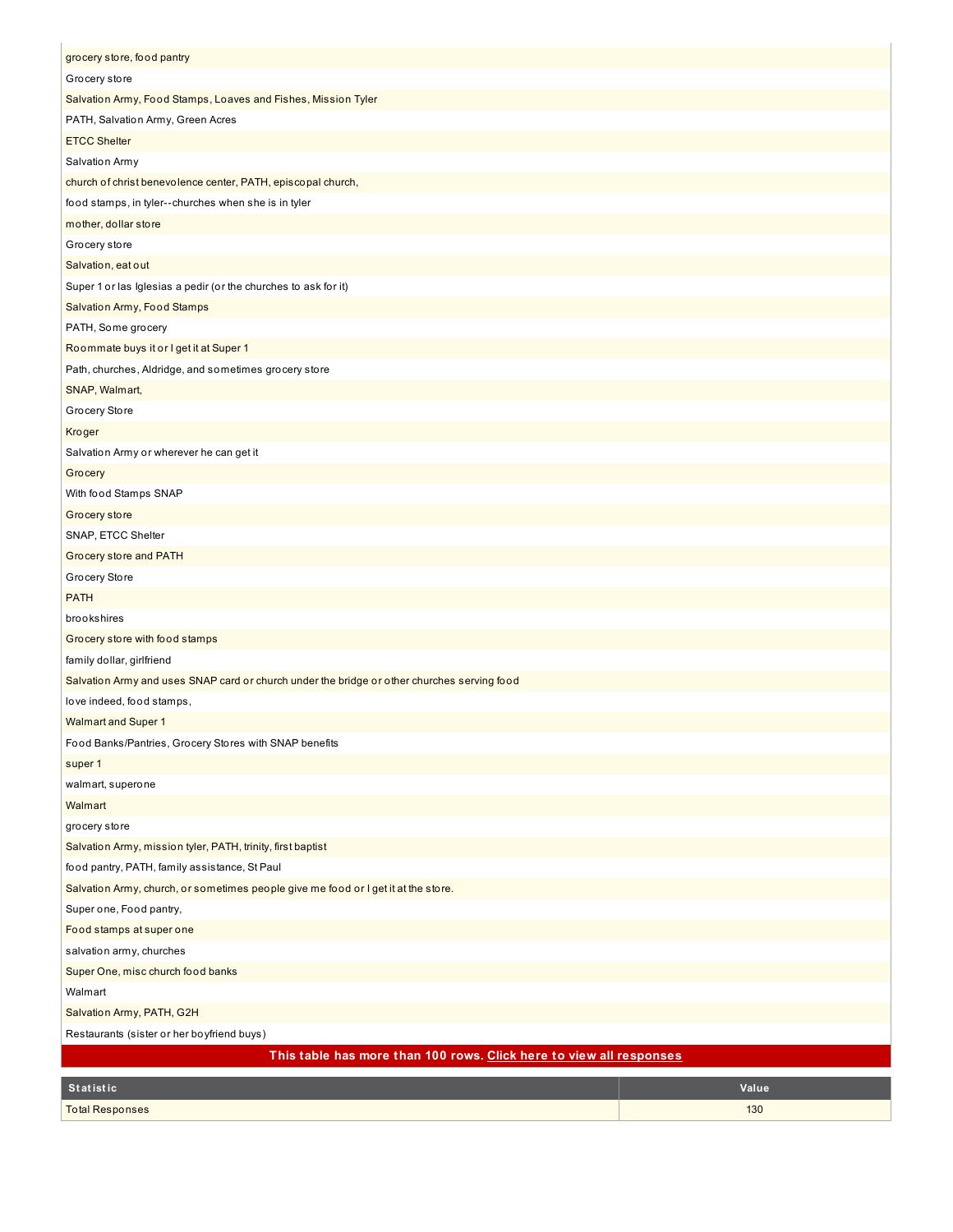# $49_\cdot$  Do you need information on how to cook food for any of these special<br>diets? (Read list and mark all that apply)

| #              | Answer                      | <b>Bar</b> | Response       | %     |
|----------------|-----------------------------|------------|----------------|-------|
| 1              | <b>Diabetes</b>             |            | 31             | 65%   |
| $\overline{2}$ | Hypertension                |            | 28             | 58%   |
| 3              | <b>Heart Disease</b>        |            | 18             | 38%   |
| $\overline{4}$ | <b>HIV/AIDS</b>             |            |                | 2%    |
| 5              | Gluten free                 |            | $\overline{4}$ | 8%    |
| 6              | No, do not need information |            | 4              | 8%    |
| $\overline{ }$ | Other                       |            | $\Omega$       | $0\%$ |

#### **Ot her**

| Statistic              | Value |
|------------------------|-------|
| Min Value              |       |
| Max Value              |       |
| <b>Total Responses</b> | 48    |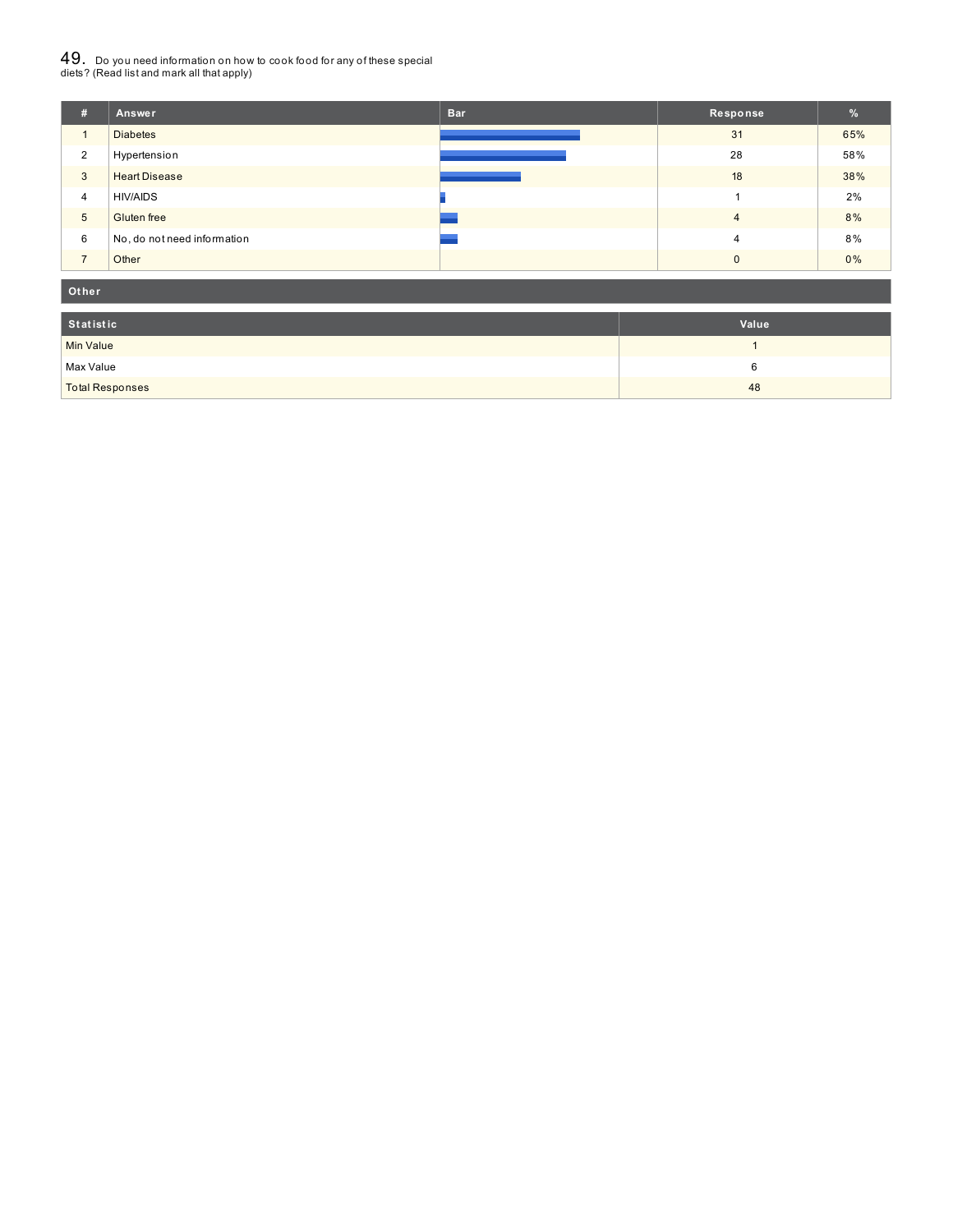### 50. Do you need information on food nutrition?

| #                         | Answer | <b>Bar</b> |      | Response       | %   |
|---------------------------|--------|------------|------|----------------|-----|
| $\mathbf{1}$              | Yes    |            |      | 47             | 35% |
| 2                         | No     |            |      | 86             | 65% |
|                           | Total  |            |      | 133            |     |
| Statistic<br>Value        |        |            |      |                |     |
|                           |        |            |      |                |     |
| <b>Min Value</b>          |        |            |      | $\overline{1}$ |     |
| Max Value                 |        |            |      | $\overline{2}$ |     |
| Mean                      |        |            | 1.65 |                |     |
| Variance                  |        |            |      | 0.23           |     |
| <b>Standard Deviation</b> |        |            |      | 0.48           |     |
| <b>Total Responses</b>    |        |            |      | 133            |     |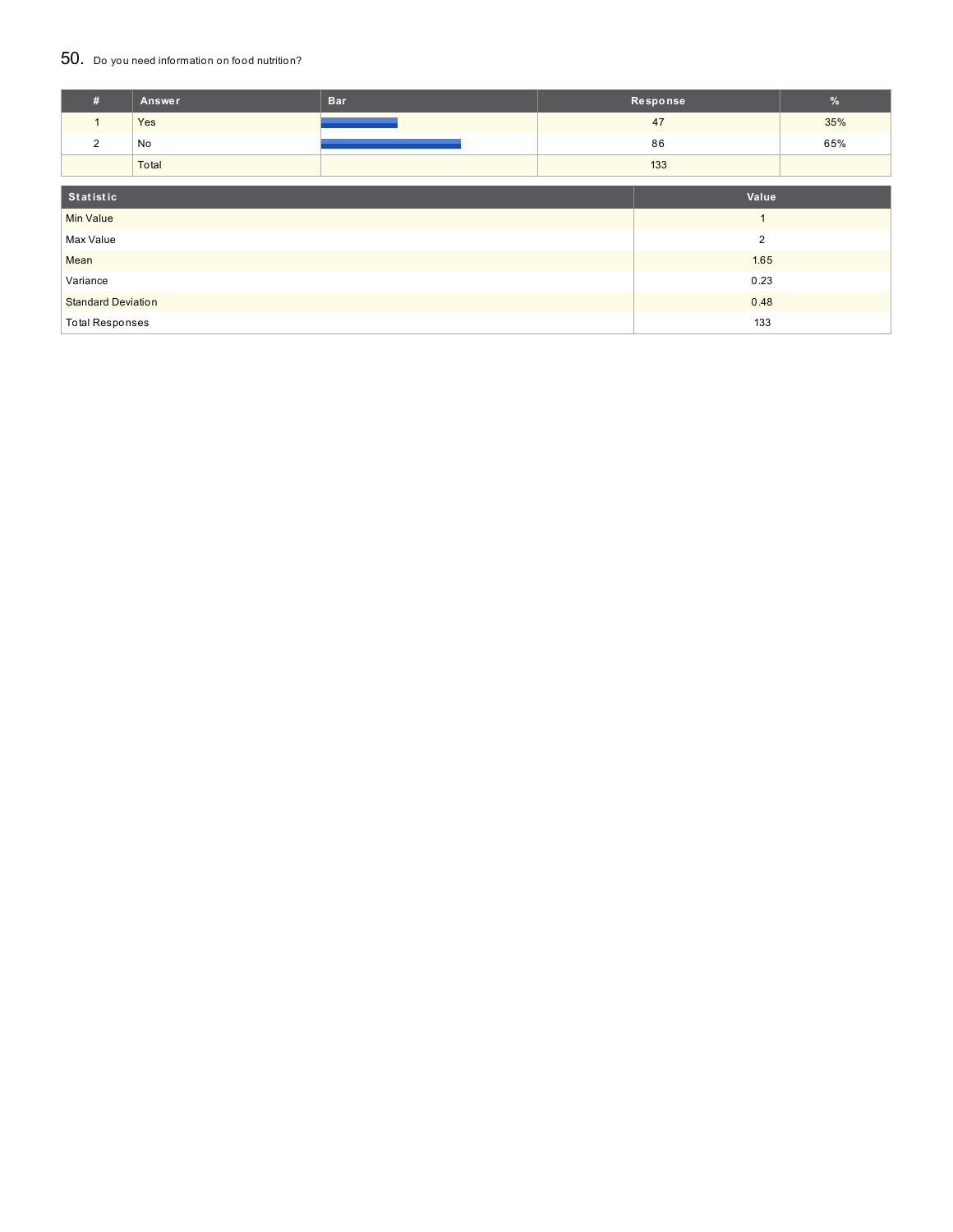## 51. Do you need to know how to store food so it will last longer?

| #                         | Answer | <b>Bar</b> |      | Response       | $\%$ |
|---------------------------|--------|------------|------|----------------|------|
| $\mathbf{1}$              | Yes    |            |      | 42             | 32%  |
| 2                         | No     |            |      | 91             | 68%  |
|                           | Total  |            | 133  |                |      |
|                           |        |            |      |                |      |
| Statistic                 |        |            |      | Value          |      |
| <b>Min Value</b>          |        |            |      |                |      |
| Max Value                 |        |            |      | $\overline{2}$ |      |
| Mean                      |        |            |      | 1.68           |      |
| Variance                  |        |            |      | 0.22           |      |
| <b>Standard Deviation</b> |        |            | 0.47 |                |      |
| <b>Total Responses</b>    |        |            |      | 133            |      |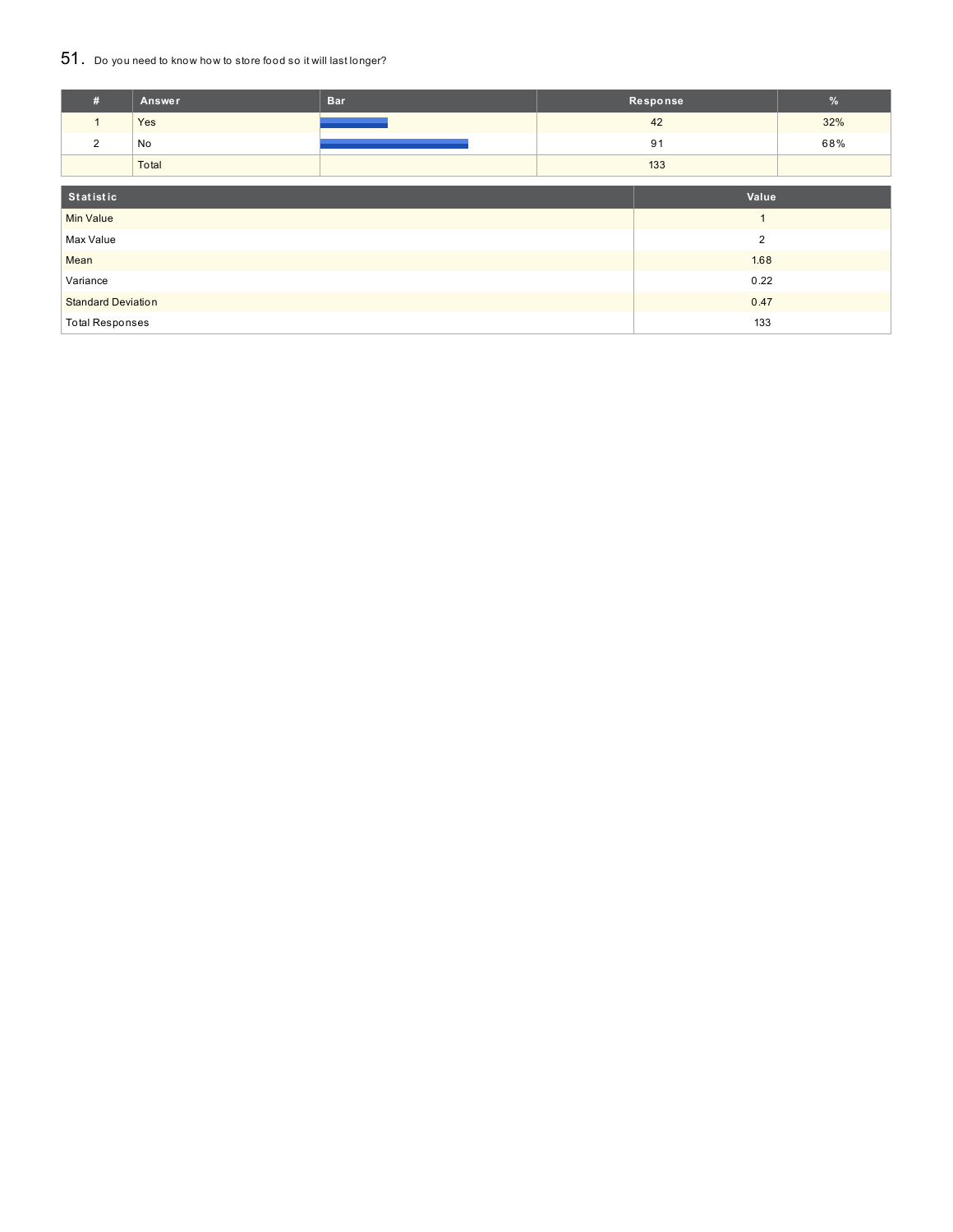# $52_\cdot$  Please tell me if you or someone in your household has any of these<br>healthcare needs. (Read list and mark all that apply)

| #              | Answer                                      | <b>Bar</b> | Response       | %     |  |  |  |
|----------------|---------------------------------------------|------------|----------------|-------|--|--|--|
| $\mathbf{1}$   | Adult diagnosed with disability             |            | 28             | 22%   |  |  |  |
| $\overline{2}$ | AIDS/HIV risk                               |            | $\mathbf{1}$   | $1\%$ |  |  |  |
| 3              | Child diagnosed with disability             |            | 10             | 8%    |  |  |  |
| 4              | Dental care                                 |            | 74             | 57%   |  |  |  |
| 5              | <b>Diabetes</b>                             |            | 36             | 28%   |  |  |  |
| 6              | Eye/vision care                             |            | 75             | 58%   |  |  |  |
| $\overline{7}$ | <b>General Medical care</b>                 |            | 76             | 58%   |  |  |  |
| 8              | Hearing care                                |            | 26             | 20%   |  |  |  |
| 9              | <b>Heart Disease</b>                        |            | 19             | 15%   |  |  |  |
| 10             | Hypertension                                |            | 47             | 36%   |  |  |  |
| 11             | Medical equipment                           |            | 15             | 12%   |  |  |  |
| 12             | Mental Health care                          |            | 33             | 25%   |  |  |  |
| 13             | <b>NONE</b>                                 |            | 61             | 47%   |  |  |  |
| 15             | prescription medication (\$ for)            |            | $\mathbf 0$    | 0%    |  |  |  |
| 16             | Prosthesis                                  |            | 18             | 14%   |  |  |  |
| 17             | Pulmonary Disease (COPD, Emphysema, Asthma) |            | $\overline{2}$ | 2%    |  |  |  |
| 18             | STD's (Sexually transmitted diseases)       |            | 11             | 8%    |  |  |  |
| 19             | Substance abuse treatment                   |            | $\overline{2}$ | 2%    |  |  |  |
| 20             | Teen pregnancy                              |            | 51             | 39%   |  |  |  |
| 21             | Transportation to appointments              |            | 45             | 35%   |  |  |  |
| 22             | Other                                       |            | 8              | 6%    |  |  |  |
| 23             | sleep problems                              |            | $\mathsf 0$    | 0%    |  |  |  |
|                | Other                                       |            |                |       |  |  |  |

| Statistic              | Value |
|------------------------|-------|
| <b>Min Value</b>       |       |
| Max Value              | 22    |
| <b>Total Responses</b> | 130   |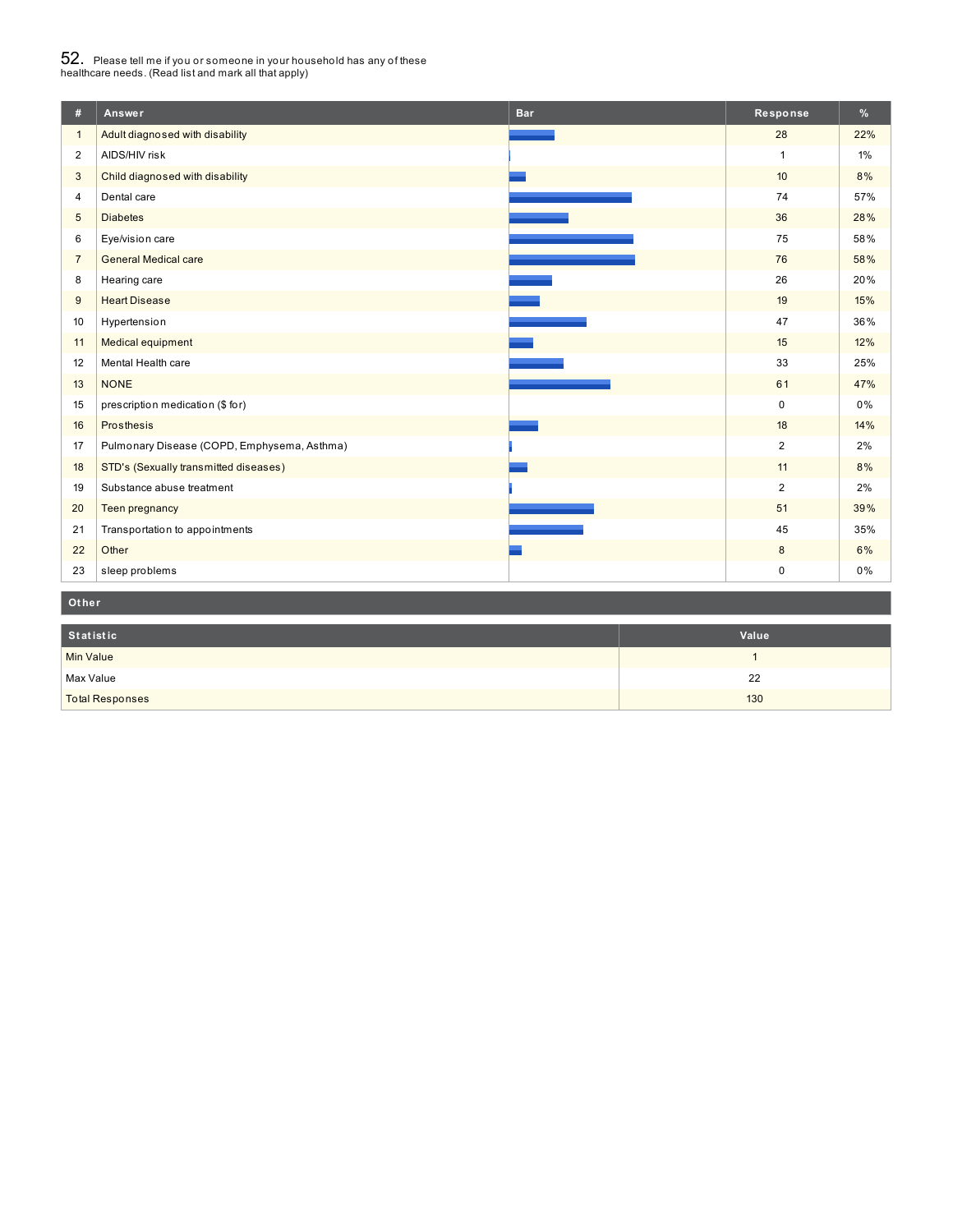## 53. Do you have health insurance or other health care coverage?

| $\#$                     | Answer                                              | <b>Bar</b> | Response | $\%$ |  |  |  |
|--------------------------|-----------------------------------------------------|------------|----------|------|--|--|--|
| $\mathbf{1}$             | Yes, please specify                                 |            | 29       | 22%  |  |  |  |
| $\sqrt{2}$               | No                                                  |            | 105      | 78%  |  |  |  |
|                          | Total                                               |            | 134      |      |  |  |  |
|                          | Yes, please specify                                 |            |          |      |  |  |  |
| Medicaid                 |                                                     |            |          |      |  |  |  |
| VA                       |                                                     |            |          |      |  |  |  |
| Idigent care             |                                                     |            |          |      |  |  |  |
| Medicaid                 |                                                     |            |          |      |  |  |  |
|                          | <b>Blue Cross Blue Shield</b>                       |            |          |      |  |  |  |
|                          | <b>Blue Cross Blue Shield</b>                       |            |          |      |  |  |  |
| <b>Medicaid Only</b>     |                                                     |            |          |      |  |  |  |
| Medicaid                 |                                                     |            |          |      |  |  |  |
| possible MEDICAID,       |                                                     |            |          |      |  |  |  |
|                          | Parkland Servicio de caridad                        |            |          |      |  |  |  |
| Medicare                 |                                                     |            |          |      |  |  |  |
|                          |                                                     |            |          |      |  |  |  |
| <b>TML</b>               | Medicaire Advantage                                 |            |          |      |  |  |  |
| Cigna                    |                                                     |            |          |      |  |  |  |
|                          | medicare medicaid, va                               |            |          |      |  |  |  |
| Medicare Supplment       |                                                     |            |          |      |  |  |  |
| Medicaid                 |                                                     |            |          |      |  |  |  |
|                          | It will not be affective until Aug 1 and it is BCBS |            |          |      |  |  |  |
| Medicaid                 |                                                     |            |          |      |  |  |  |
| Medicaid                 |                                                     |            |          |      |  |  |  |
| <b>Medicare Medicaid</b> |                                                     |            |          |      |  |  |  |
| Medicaid                 |                                                     |            |          |      |  |  |  |
| Medicaid                 |                                                     |            |          |      |  |  |  |
| Medicaid and medicare    |                                                     |            |          |      |  |  |  |
| medicare                 |                                                     |            |          |      |  |  |  |
| state                    |                                                     |            |          |      |  |  |  |
| Medicare                 |                                                     |            |          |      |  |  |  |
| Amerigroup               |                                                     |            |          |      |  |  |  |
| <b>Statistic</b>         |                                                     |            | Value    |      |  |  |  |

| Statistic                 | Value |
|---------------------------|-------|
| <b>Min Value</b>          |       |
| Max Value                 |       |
| Mean                      | 1.78  |
| Variance                  | 0.17  |
| <b>Standard Deviation</b> | 0.41  |
| <b>Total Responses</b>    | 134   |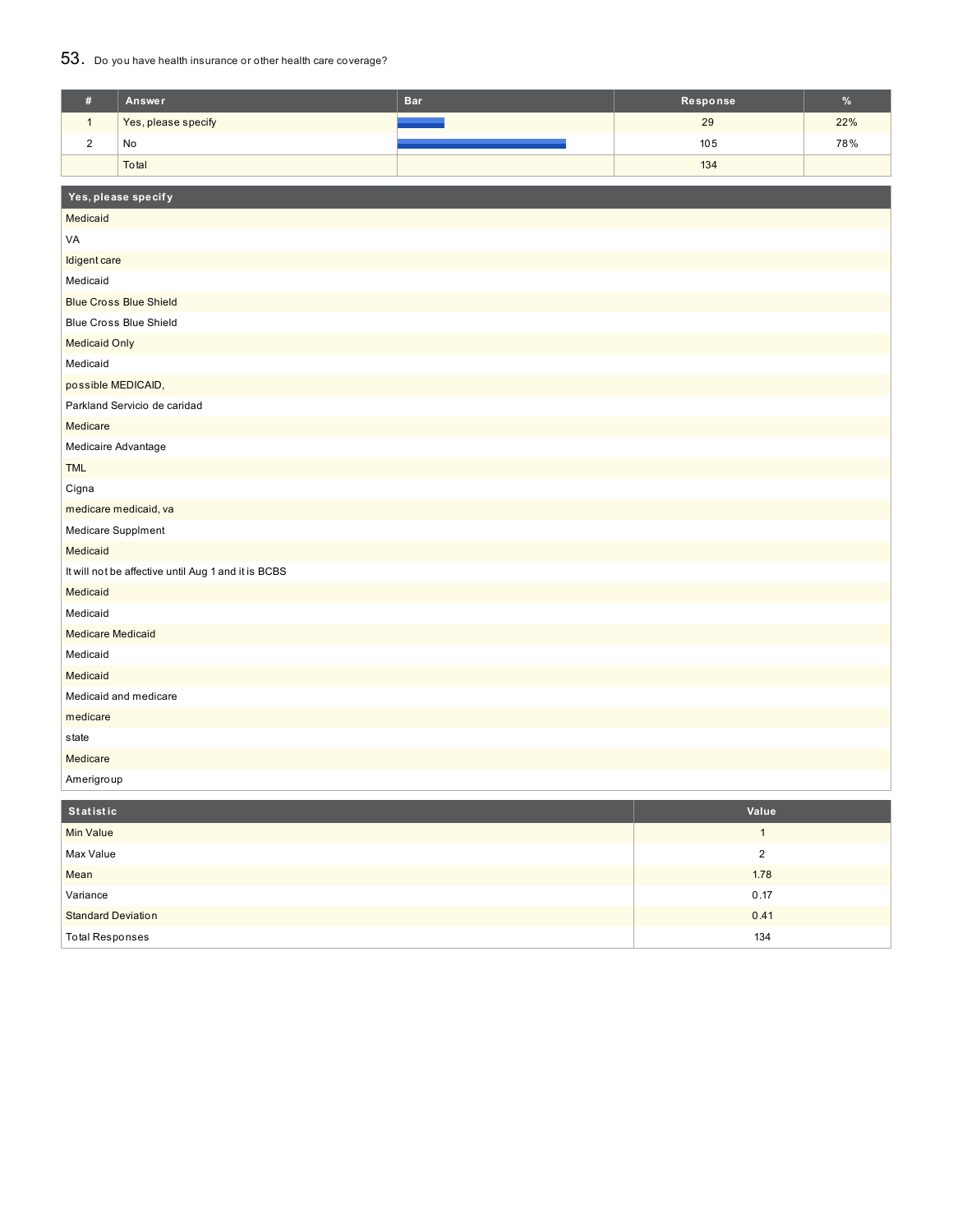## 54. Are there others in your household who are uninsured?

| #                         | Answer                                 | <b>Bar</b> |  | Response       | %   |
|---------------------------|----------------------------------------|------------|--|----------------|-----|
| $\overline{2}$            | Yes                                    |            |  | 13             | 37% |
|                           | No, others in household have insurance |            |  | 16             | 46% |
| 3                         | No others in my household              |            |  | $6\phantom{1}$ | 17% |
|                           | Total                                  |            |  | 35             |     |
| Value<br>Statistic        |                                        |            |  |                |     |
| <b>Min Value</b>          |                                        |            |  |                |     |
| Max Value                 |                                        |            |  | 3              |     |
| Mean                      |                                        |            |  | 1.71           |     |
| Variance                  |                                        |            |  | 0.56           |     |
| <b>Standard Deviation</b> |                                        |            |  | 0.75           |     |
|                           | <b>Total Responses</b>                 |            |  | 35             |     |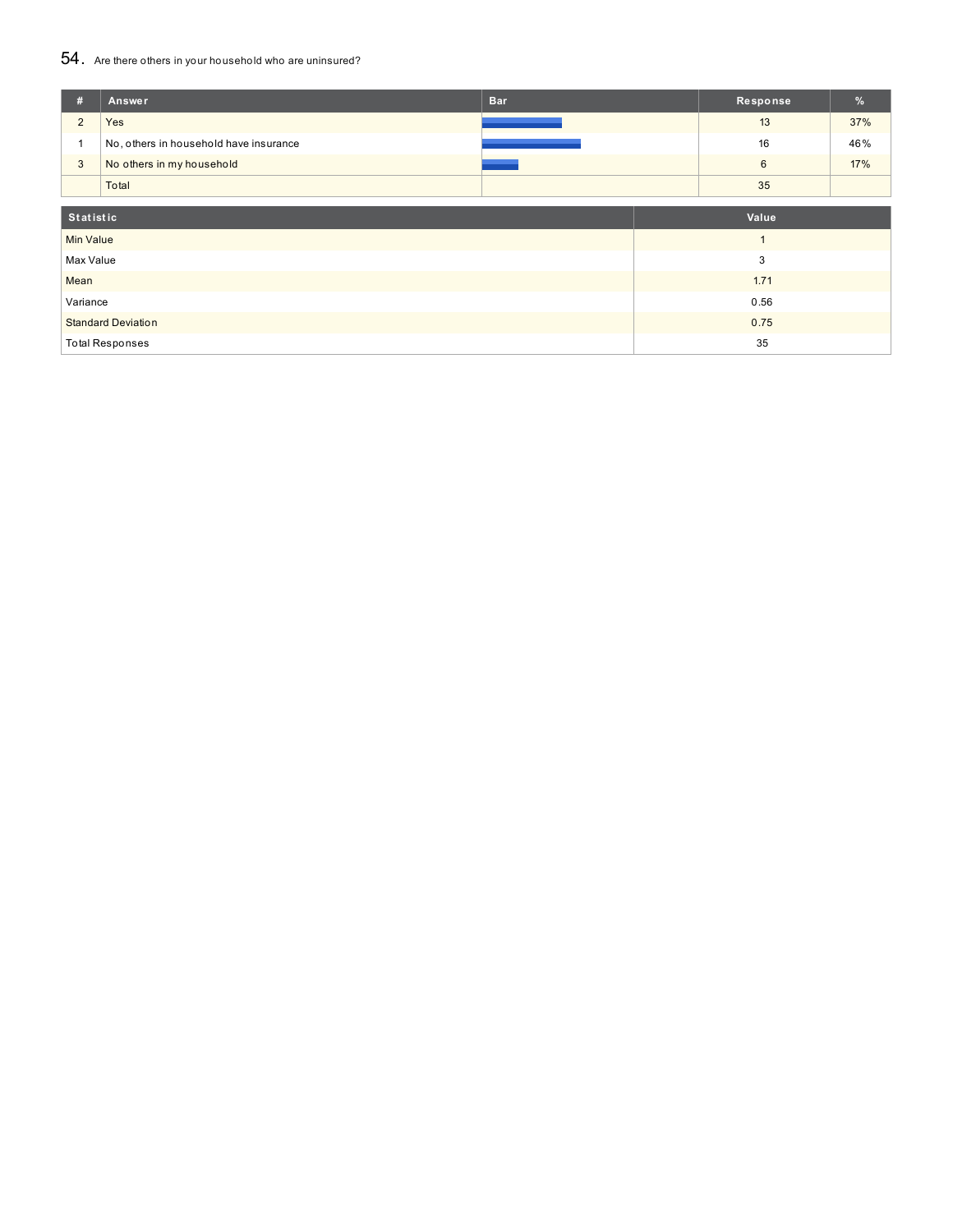## 55. Who provides your health insurance?

| #        | Answer     | <b>Bar</b> | Response | %   |
|----------|------------|------------|----------|-----|
|          | Self       |            |          | 0%  |
| $\Omega$ | Employer   |            |          | 14% |
| 3        | Government |            | 21       | 72% |
| $\Delta$ | Other      |            |          | 14% |
|          | Total      |            | 29       |     |

### **Ot her**

Medicaid

Parkland Parents

Amerigroup

| <b>Allielly</b> oup       |          |
|---------------------------|----------|
| Statistic                 | Value    |
| Min Value                 | $\Omega$ |
| Max Value                 | 4        |
| Mean                      | 3.00     |
| Variance                  | 0.29     |
| <b>Standard Deviation</b> | 0.53     |
| <b>Total Responses</b>    | 29       |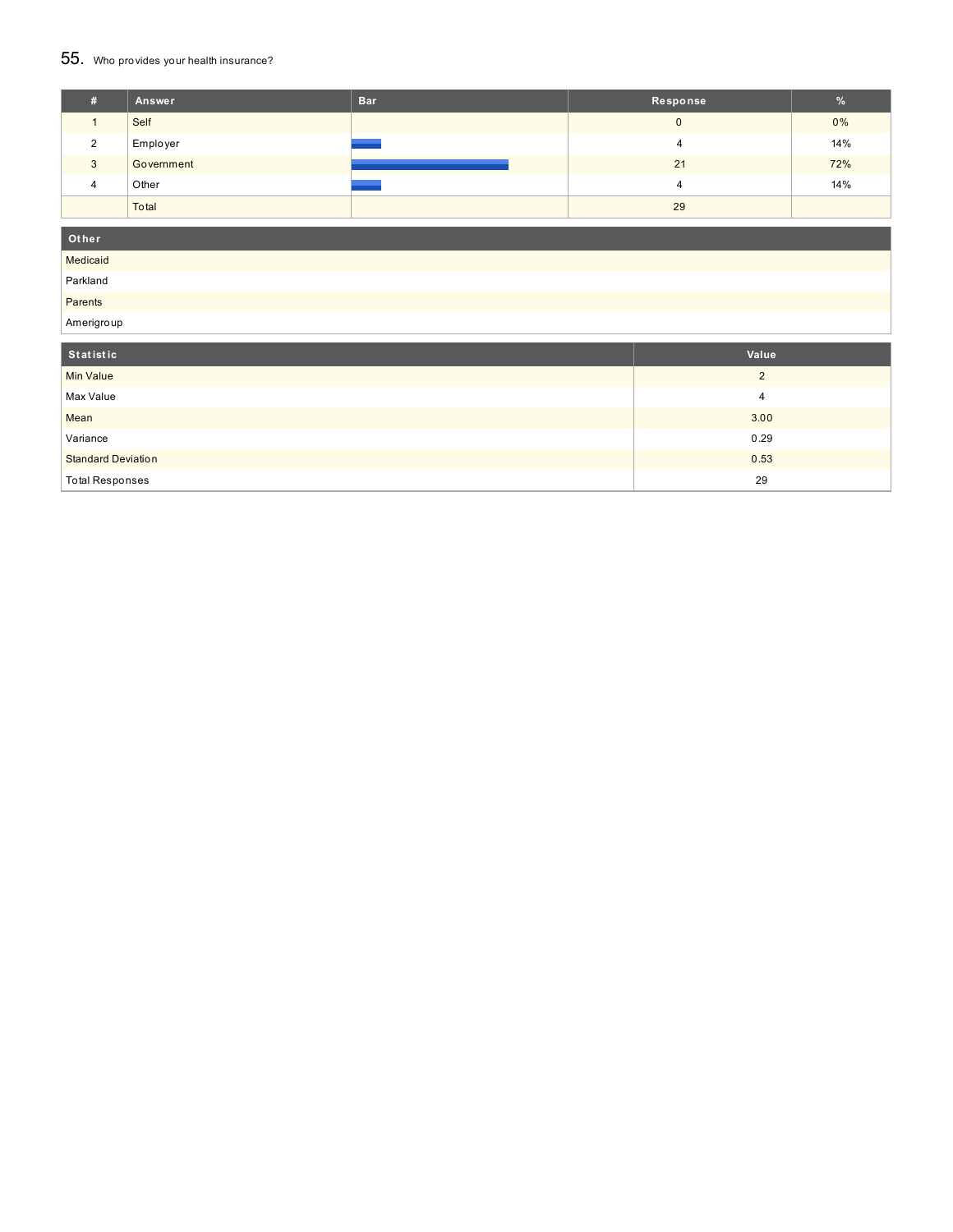# $56_\cdot$  Tell me if you have any of these financial needs or problems. (Read list<br>and mark all that apply)

| #               | <b>Bar</b><br>Answer                                                                                                                             | Response | %    |
|-----------------|--------------------------------------------------------------------------------------------------------------------------------------------------|----------|------|
|                 | Achieving a "living wage" of income (if you achieve a "living wage" it means you don't need help<br>from social services or government programs) | 89       | 66%  |
| 2               | Health insurance                                                                                                                                 | 135      | 100% |
| 3               | Car insurance                                                                                                                                    | 57       | 42%  |
| 4               | Home/Renter insurance                                                                                                                            | 41       | 30%  |
| 5               | Need help collecting child support                                                                                                               | 8        | 6%   |
| 6               | Need TANF (temporary assistance for needy families)                                                                                              | 20       | 15%  |
| $\overline{7}$  | Budgeting-getting the most from your money & prioritizing                                                                                        | 41       | 30%  |
| 8               | Bank account                                                                                                                                     | 29       | 21%  |
| 9               | <b>NONE</b>                                                                                                                                      | 54       | 40%  |
| 10              | Have bad credit rating                                                                                                                           | 58       | 43%  |
| 11              | Have past due bills                                                                                                                              | 38       | 28%  |
| 12 <sup>1</sup> | Currently in collections                                                                                                                         | 0        | 0%   |
|                 | <b>Statistic</b><br>Value                                                                                                                        |          |      |

| Statistic              | Value |
|------------------------|-------|
| <b>Min Value</b>       |       |
| Max Value              |       |
| <b>Total Responses</b> | 135   |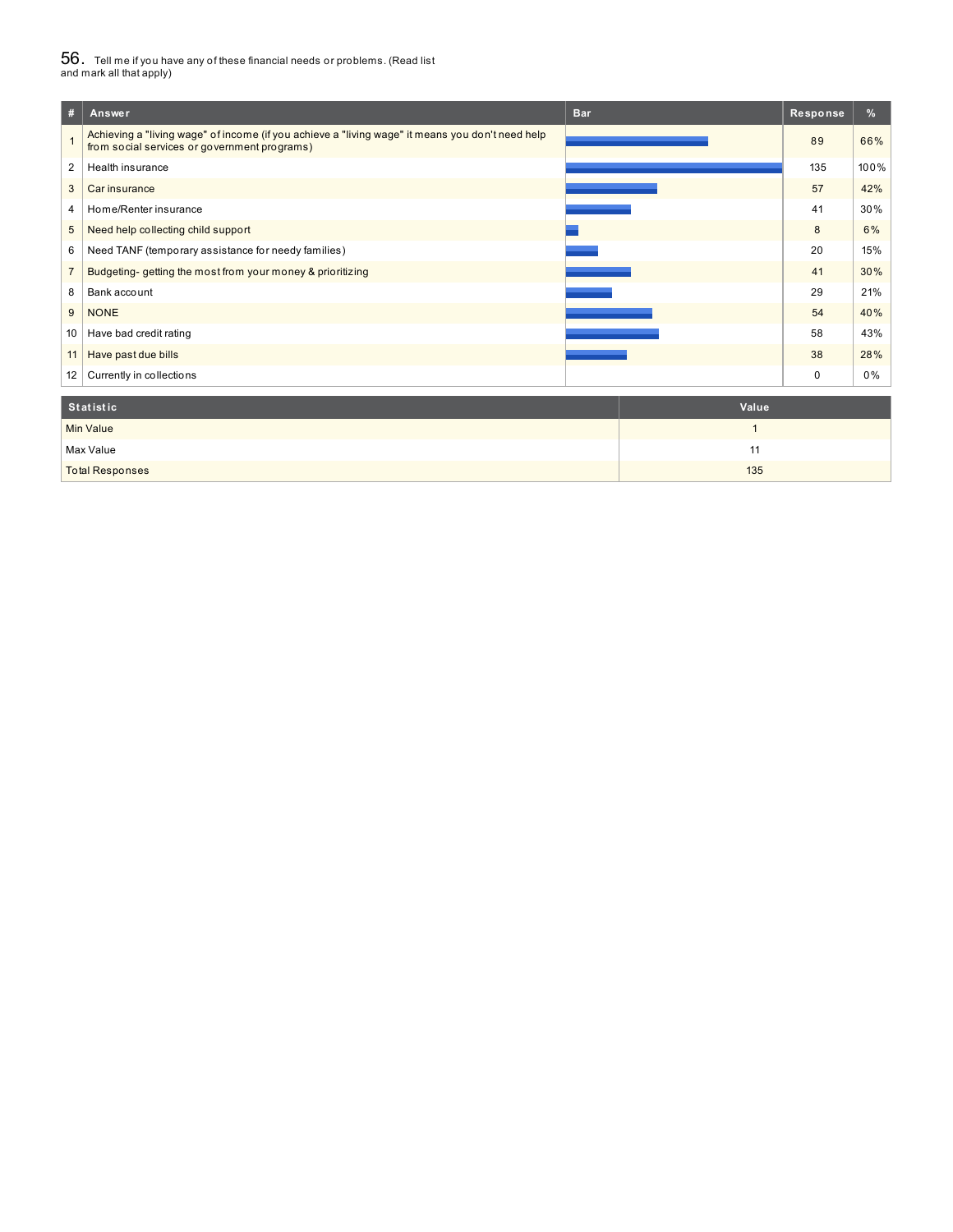#### $57.$  Are you a US veteran?

| #                         | Answer | <b>Bar</b> |       | Response | $\frac{9}{6}$ |
|---------------------------|--------|------------|-------|----------|---------------|
| $\mathbf{1}$              | Yes    |            |       | 11       | 8%            |
| 2                         | No     |            |       | 123      | 92%           |
|                           | Total  |            | 134   |          |               |
|                           |        |            |       |          |               |
| Statistic                 |        |            | Value |          |               |
| <b>Min Value</b>          |        |            |       |          |               |
| Max Value                 |        |            |       | 2        |               |
| Mean                      |        |            |       | 1.92     |               |
| Variance                  |        |            |       | 0.08     |               |
| <b>Standard Deviation</b> |        |            |       | 0.28     |               |
| <b>Total Responses</b>    |        |            |       | 134      |               |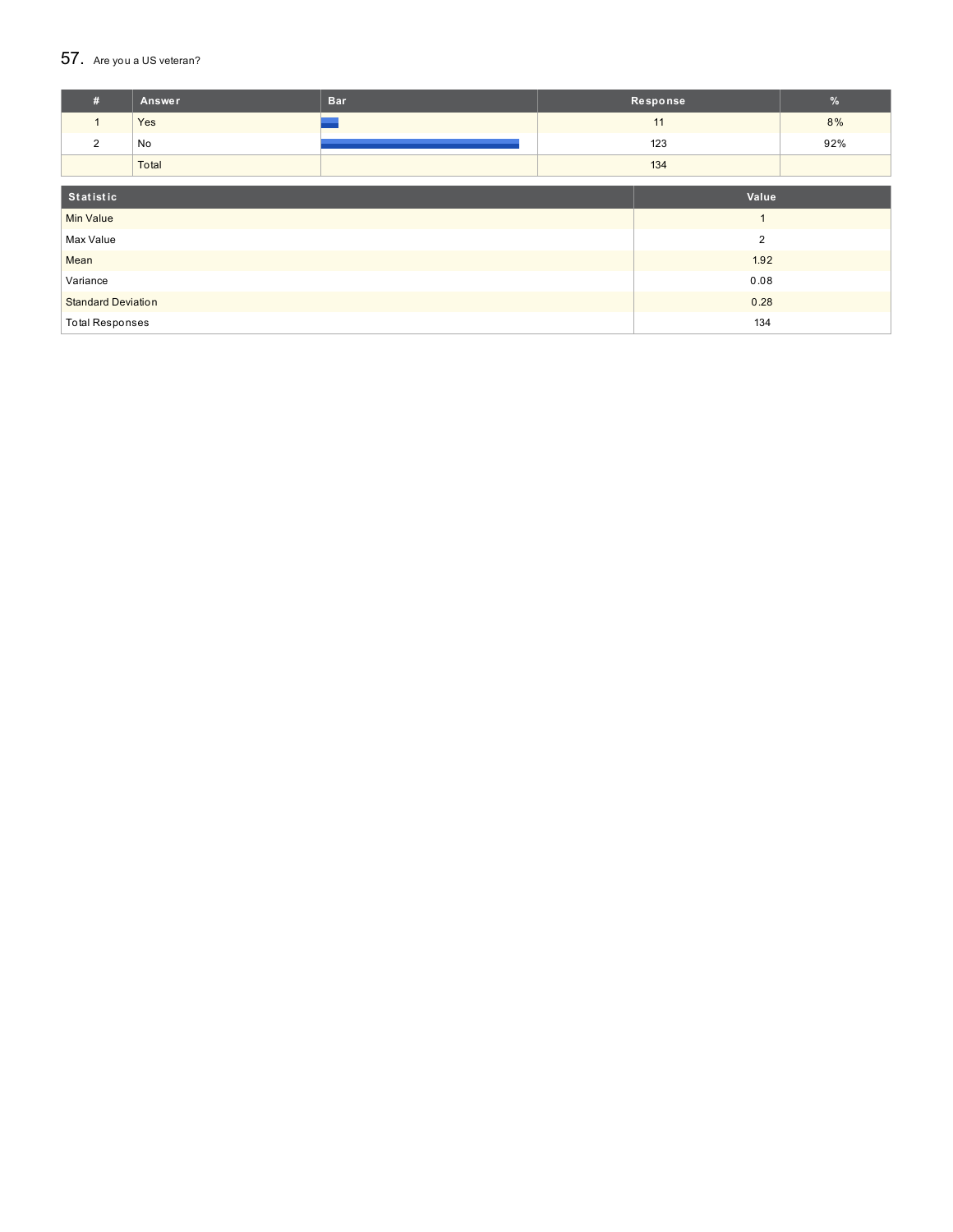### 58. If you are, are you receiving veteran's benefits?

| #                         | Answer | <b>Bar</b> |                | Response       | $\%$ |
|---------------------------|--------|------------|----------------|----------------|------|
|                           | Yes    |            |                | $\overline{2}$ | 18%  |
| 2                         | No     |            |                | 9              | 82%  |
|                           | Total  |            |                | 11             |      |
| Statistic                 |        |            |                | Value          |      |
| <b>Min Value</b>          |        |            | $\overline{A}$ |                |      |
| Max Value                 |        |            | $\overline{2}$ |                |      |
| Mean                      |        |            | 1.82           |                |      |
| Variance                  |        |            | 0.16           |                |      |
| <b>Standard Deviation</b> |        |            | 0.40           |                |      |
| <b>Total Responses</b>    |        |            | 11             |                |      |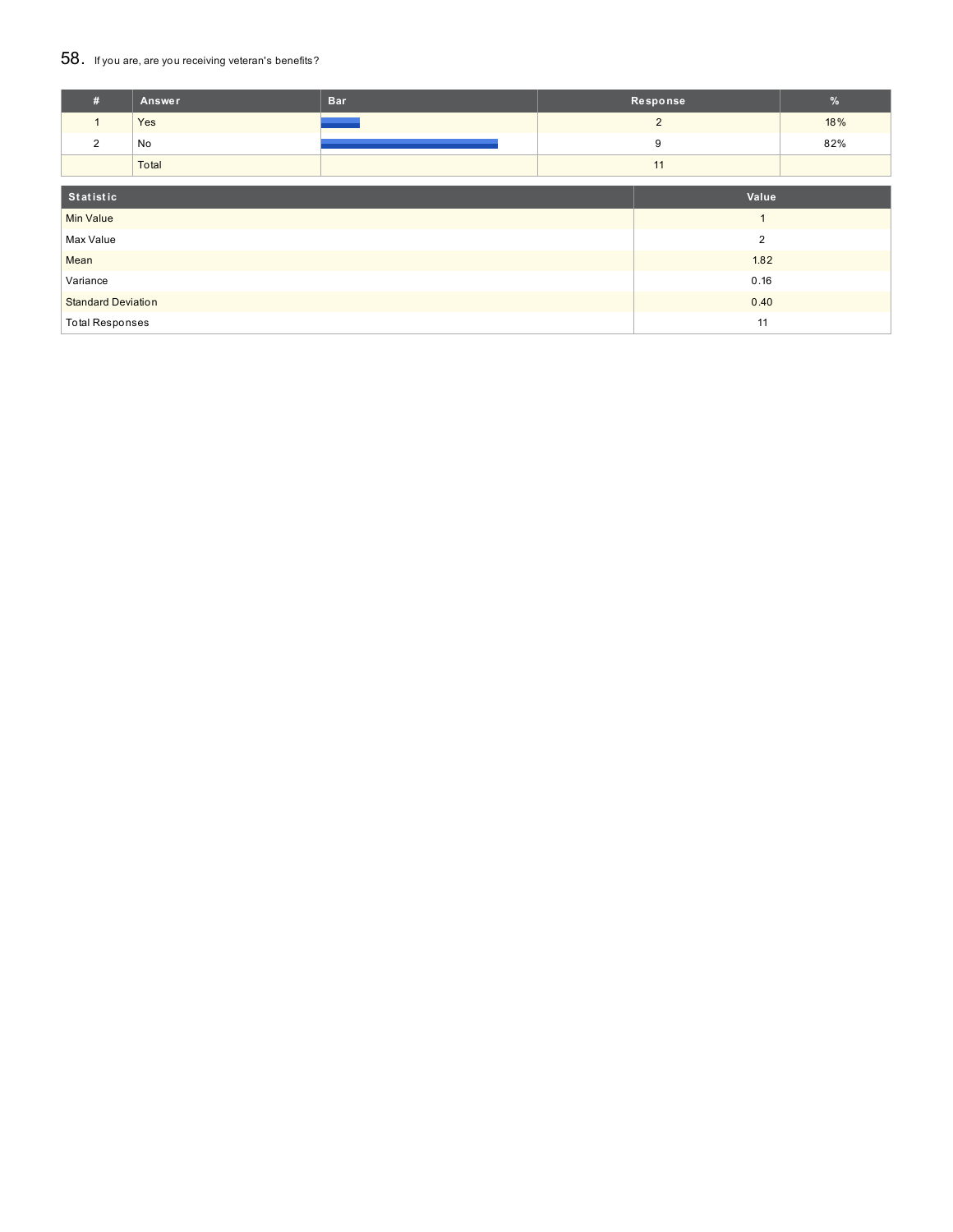### 59. If you are not receiving veteran's benefits, do you need help getting them?

| #                         | <b>Answer</b> | <b>Bar</b> |      | Response       | $\frac{9}{6}$ |  |
|---------------------------|---------------|------------|------|----------------|---------------|--|
| $\mathbf{1}$              | Yes           |            |      | $6\phantom{1}$ | 67%           |  |
| 2                         | No            |            |      | 3              | 33%           |  |
|                           | Total         |            |      | 9              |               |  |
|                           |               |            |      |                |               |  |
| Statistic                 |               |            |      | Value          |               |  |
| <b>Min Value</b>          |               |            |      |                |               |  |
| Max Value                 |               |            | 2    |                |               |  |
| Mean                      |               |            | 1.33 |                |               |  |
| Variance                  |               |            |      | 0.25           |               |  |
| <b>Standard Deviation</b> |               |            | 0.50 |                |               |  |
| <b>Total Responses</b>    |               |            |      | 9              |               |  |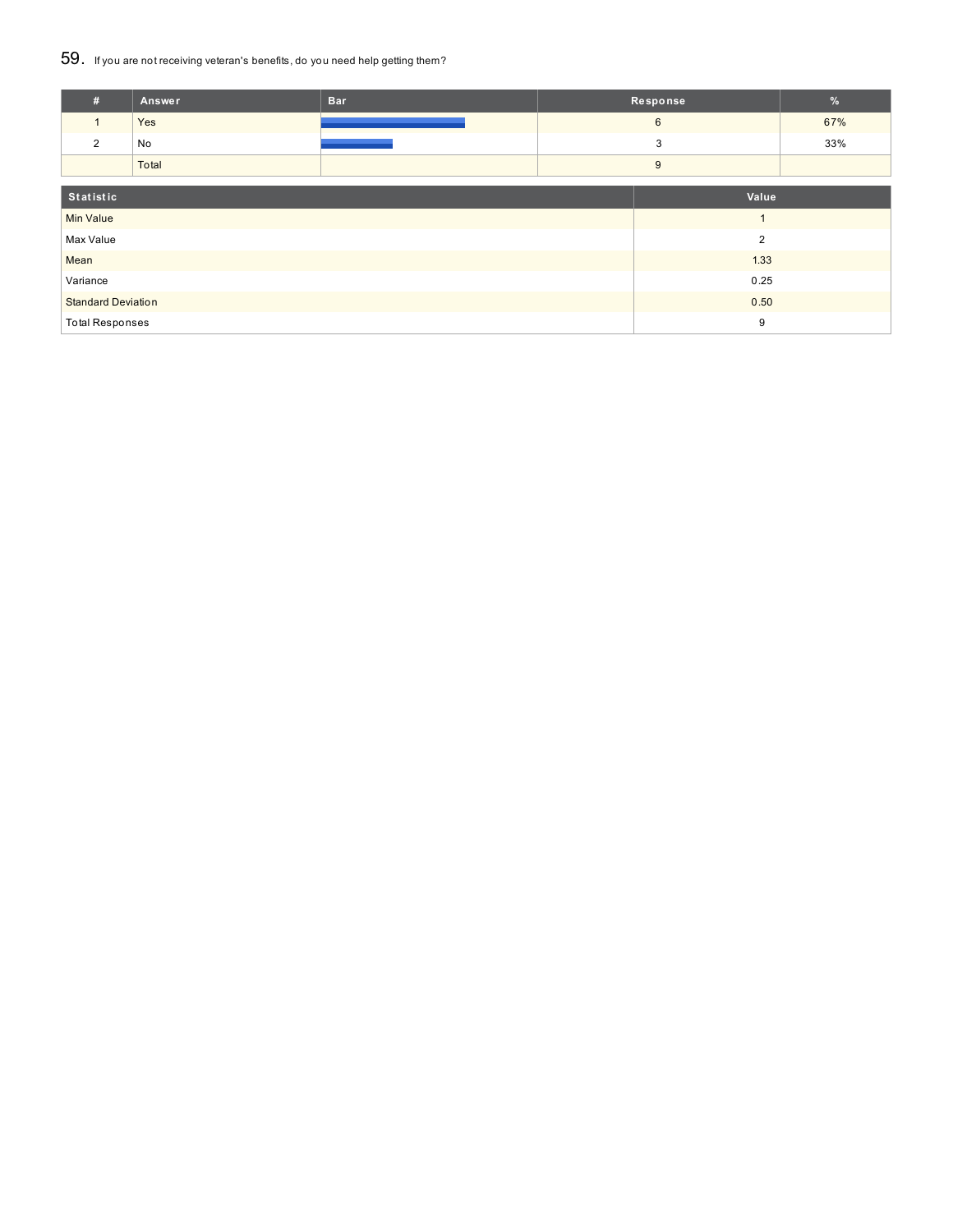## $60_\cdot$  If you are a veteran or dependent, do you need assistance with any of the<br>following? (Read list and mark all that apply)

| #              | Answer                                                 | <b>Bar</b> | Response       | %   |  |
|----------------|--------------------------------------------------------|------------|----------------|-----|--|
| $\mathbf{1}$   | <b>Burial and Memorial</b>                             |            | $\overline{2}$ | 18% |  |
| $\overline{2}$ | Connecting to Veteran Organization                     |            | 5              | 45% |  |
| 3              | <b>Disability</b>                                      |            | $\overline{4}$ | 36% |  |
| $\overline{4}$ | <b>Education and Training</b>                          |            | 5              | 45% |  |
| 5              | Employment                                             |            | 3              | 27% |  |
| 6              | <b>Health Care</b>                                     |            | 6              | 55% |  |
| $\overline{7}$ | Healthcare for family members                          |            | $\mathbf{1}$   | 9%  |  |
| 8              | Housing                                                |            | 4              | 36% |  |
| 9              | Life Insurance                                         |            | 3              | 27% |  |
| 10             | Medals and records                                     |            | 1              | 9%  |  |
| 11             | <b>Medical benefits</b>                                |            | 6              | 55% |  |
| 12             | Mental Health Care                                     |            | 3              | 27% |  |
| 13             | Pension                                                |            | $\mathbf 0$    | 0%  |  |
| 14             | Reserve and Guard                                      |            | $\pmb{0}$      | 0%  |  |
| 15             | <b>Special and Limited Benefits</b>                    |            | $\mathbf 0$    | 0%  |  |
| 16             | <b>Transition Assistance</b>                           |            | $\mathbf 0$    | 0%  |  |
| 17             | Transportation                                         |            | $\mathbf{1}$   | 9%  |  |
| 18             | VA claim Appeals                                       |            | $\overline{2}$ | 18% |  |
| 19             | Women Veteran Health Services                          |            | $\mathbf{1}$   | 9%  |  |
| 20             | Other                                                  |            |                | 9%  |  |
| 21             | None                                                   |            | $\overline{2}$ | 18% |  |
|                |                                                        |            |                |     |  |
|                |                                                        |            |                |     |  |
| Other          | Not a Veteran-- #56 would not allow me to respond 'No' |            |                |     |  |

| Statistic              | Value |
|------------------------|-------|
| <b>Min Value</b>       |       |
| Max Value              | 21    |
| <b>Total Responses</b> | 11    |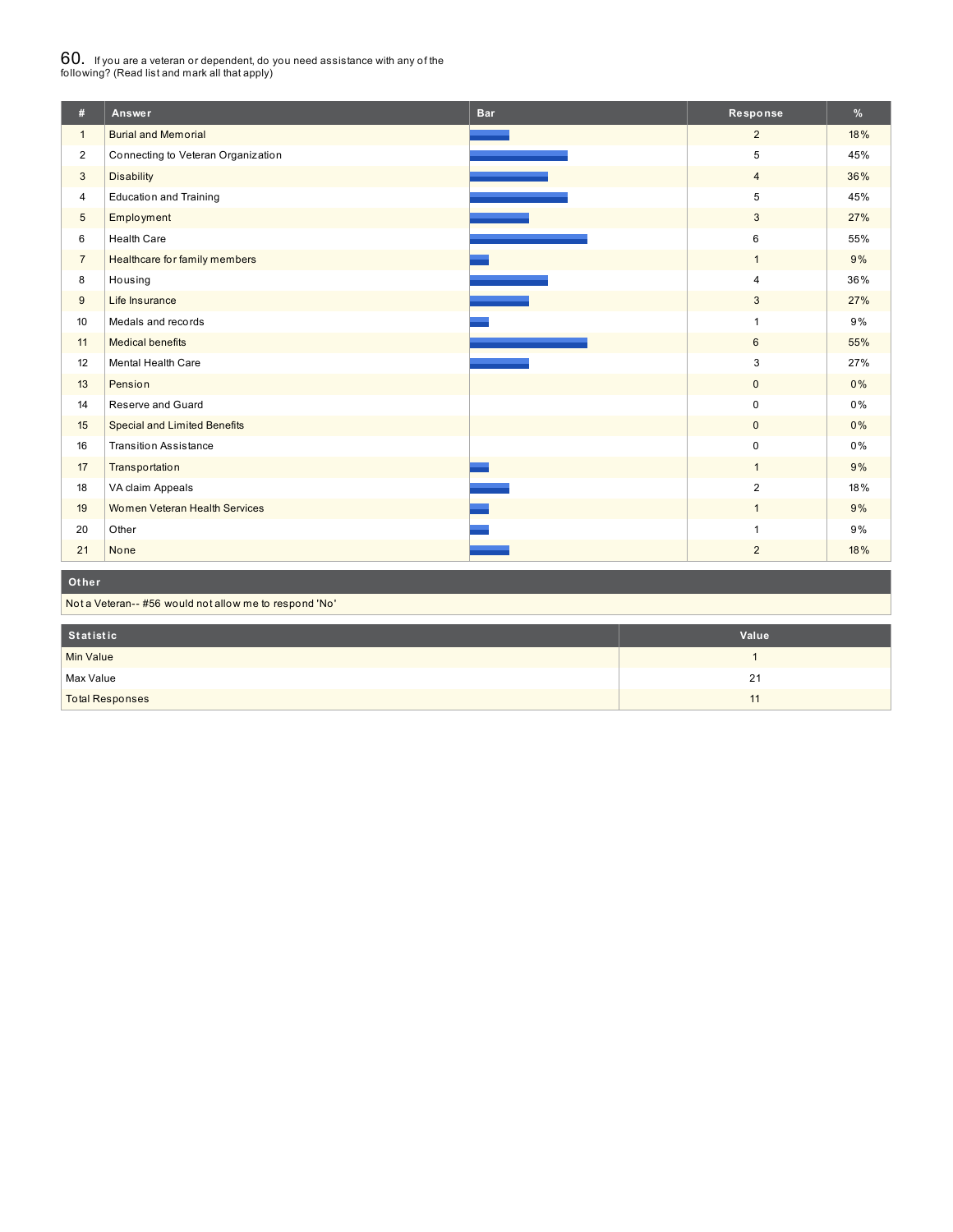#### $61.$  Do you have any legal needs?

| #                         | Answer | <b>Bar</b> |      | Response       | $\%$ |
|---------------------------|--------|------------|------|----------------|------|
| $\mathbf{1}$              | Yes    |            |      | 25             | 19%  |
| $\overline{2}$            | No     |            |      | 107            | 81%  |
|                           | Total  |            |      | 132            |      |
|                           |        |            |      |                |      |
| Statistic                 |        | Value      |      |                |      |
| <b>Min Value</b>          |        |            |      |                |      |
| Max Value                 |        |            |      | $\overline{2}$ |      |
| Mean                      |        |            | 1.81 |                |      |
| Variance                  |        |            | 0.15 |                |      |
| <b>Standard Deviation</b> |        |            | 0.39 |                |      |
| <b>Total Responses</b>    |        |            | 132  |                |      |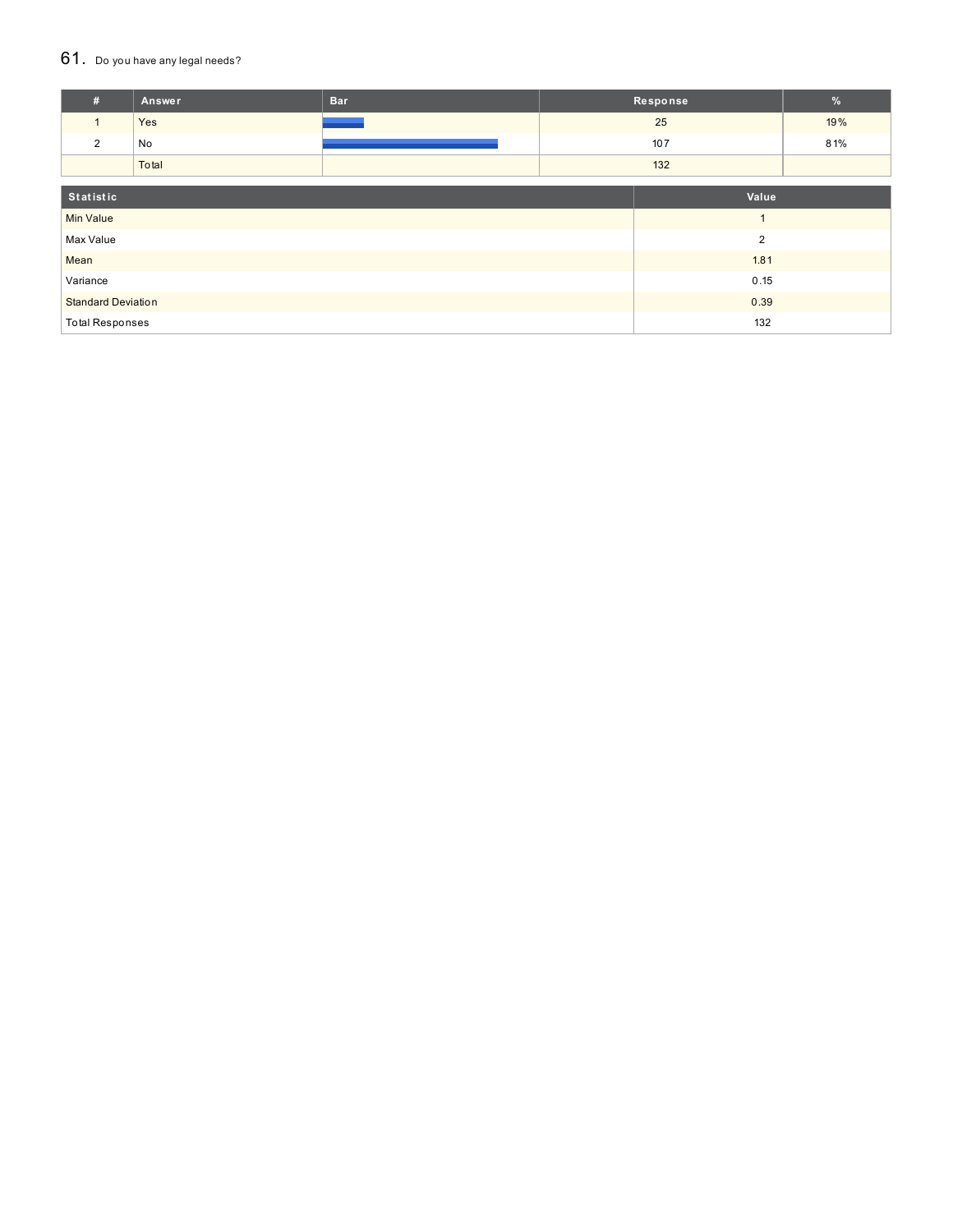## 62. If yes, what kind of legal needs?

| #              | <b>Bar</b><br>Answer                                      | Response        | %     |
|----------------|-----------------------------------------------------------|-----------------|-------|
| $\mathbf{1}$   | Children's schooling                                      | $\mathbf{0}$    | 0%    |
| 2              | Civil Rights/Liberties                                    | $\overline{2}$  | 8%    |
| 3              | Community/Regional                                        | $\mathbf{0}$    | $0\%$ |
| 4              | Discrimination related to Americans with Disabilities Act | 3               | 12%   |
| 5              | Family/Domestic                                           | 9               | 36%   |
| 6              | <b>Health Related</b>                                     | $\overline{4}$  | 16%   |
| $\overline{7}$ | Housing/Property                                          | $5\phantom{.0}$ | 20%   |
| 8              | Immigration                                               | 3               | 12%   |
| 9              | Personal Economic/Injury                                  | $\overline{2}$  | 8%    |
| 10             | Personal Finance/Consumer                                 | $\overline{2}$  | 8%    |
| 11             | <b>Public Benefits</b>                                    | $\overline{4}$  | 16%   |
| 12             | Small Business/Farm                                       | $\overline{2}$  | 8%    |
| 13             | Veteran                                                   | $\overline{1}$  | 4%    |
| 14             | Wills, Estates, Advanced Directives                       | $\overline{2}$  | 8%    |
| 15             | <b>Work Related</b>                                       | $\mathbf{1}$    | 4%    |
| 16             | Other                                                     | $\overline{7}$  | 28%   |

#### **Ot her**

High surcharges for traffic fines-need a lawyer

unfair justice

Collecting Spousal Support

I was in prison and hurt my leg but i read that if I didn't file it in two years that I couldn't anymore, but a lawyer might still pick it up and I wonder can I sue for that? Child Custody

divorce

Need guardianship for adult with disability

| Statistic              | Value |
|------------------------|-------|
| Min Value              | ∼     |
| Max Value              | 16    |
| <b>Total Responses</b> | 25    |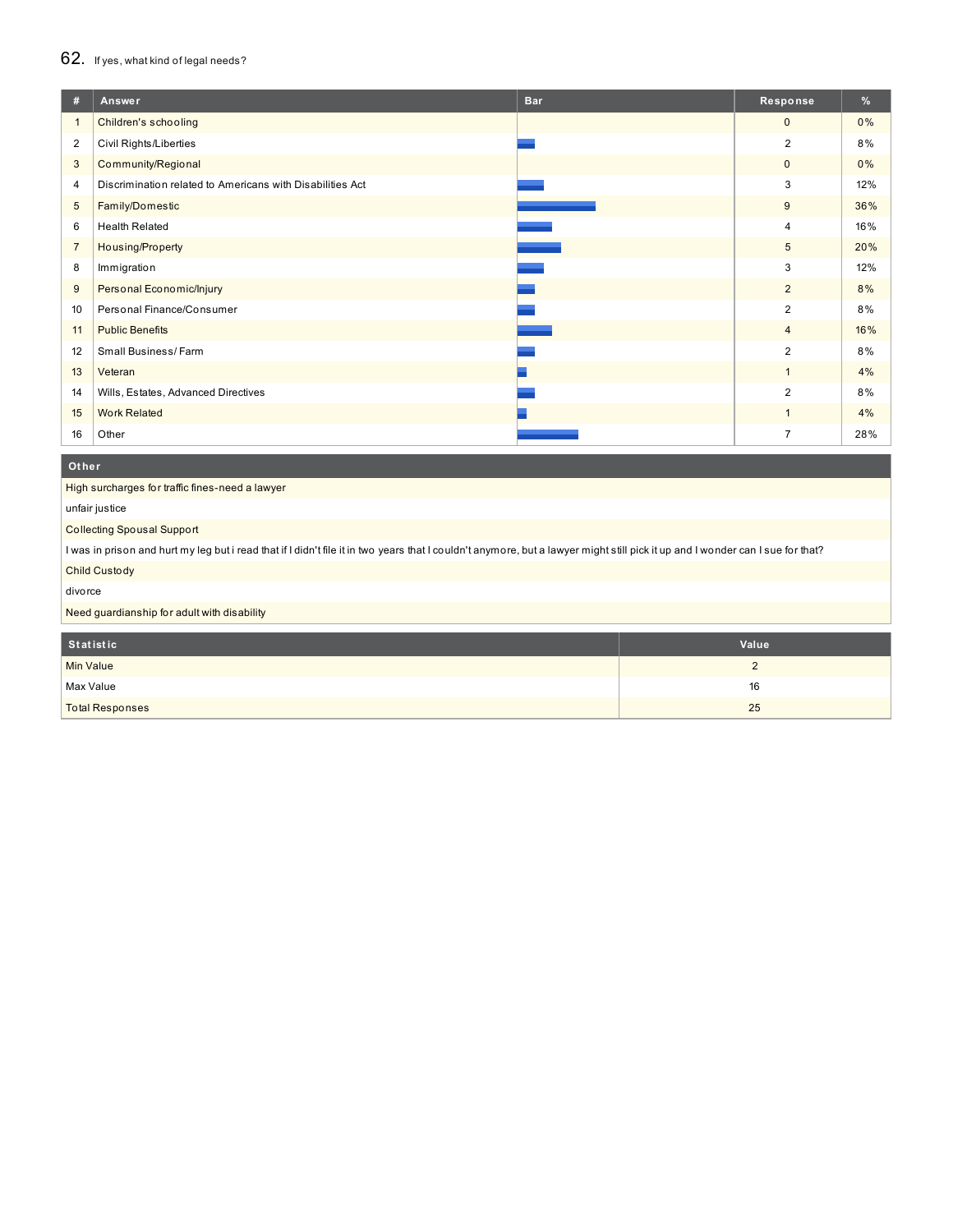## How to get help with career and funding for career Resources for children's clothes. More affordable and available pre-k. And it needs to not be so comlicated to get into CCMS program for children. No No No none **Nothing** No No No better education That even though i said Im working I still live with my mother I only work 8hrs a week taking care of mom. I am disable myself and can't do much Shelter in the area of Smith county is difficult to come by if you have an assault on your record. Where can someone get local shelter if they have a criminal history? nothing about immigration nothing nothing Nothing I think you've covered most everything. Nothing. No Needs assistance with glasses and transportation needs. You did ask about transportation but it is a real problem for me. No, I just need housing, transportation and another job but you asked me about all those things. Going to the places to get help. I mean it could be food or clothing or things like that-- anything that'll help. No I don't think anything. That's all. No. Transportation from Gateway to Hope to Express, Advanced Temporary, Labor Ready, for day labor opportunities. Mental health services. cant think of anything right offhand I don't think any No Place to live, place to receive mail and phone and transportation. Nothing I can think. I think you covered it all. Nothing Oversight to help people in medium to low-medium income levels. / / Labor standards regulation and legislation needs also exist. Nothing nothing really More information and services for people when they need medical help. I am on parole, and have difficulty paying parole fees, and staying afloat with monthly bills Nothing Really predators, background checks I don't know. Nothing, you covered everything **Text Response**

You asked me about everything.

### Nothing

Just paying the rent, that's about it right now. none

Nothing you have asked everything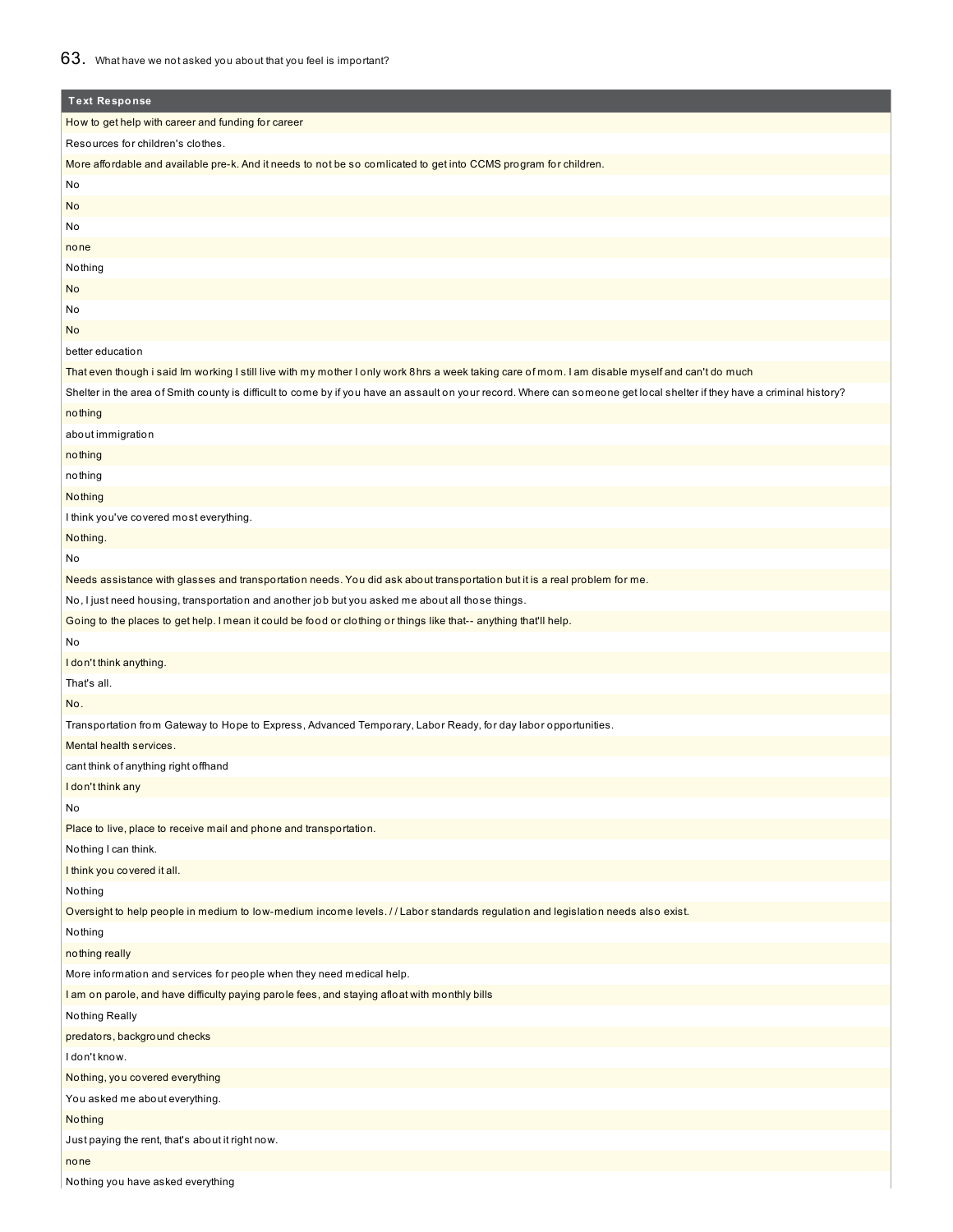| Well you've covered a myriad of subjects, I can't think of anything.                                   |       |  |  |  |
|--------------------------------------------------------------------------------------------------------|-------|--|--|--|
| Nothing.                                                                                               |       |  |  |  |
| Nothing.                                                                                               |       |  |  |  |
| I got to find my daughter to see if she's alive and doing alright.                                     |       |  |  |  |
| How is my well-being.                                                                                  |       |  |  |  |
| Nothing.                                                                                               |       |  |  |  |
| Nothing.                                                                                               |       |  |  |  |
| Nothing really. Everything's on there.                                                                 |       |  |  |  |
| Nothing.                                                                                               |       |  |  |  |
| pretty well covered                                                                                    |       |  |  |  |
| I think you pretty much covered everything                                                             |       |  |  |  |
| you covered the bases                                                                                  |       |  |  |  |
| I think you just about covered everything.                                                             |       |  |  |  |
| No you coveted everything                                                                              |       |  |  |  |
| Help for people after they get out of prison / Free medical care until I can get work or disability    |       |  |  |  |
| Nothing                                                                                                |       |  |  |  |
| Salvation Army has not enough resources, not helping this individual with a bed or work help services. |       |  |  |  |
| Nothing                                                                                                |       |  |  |  |
| <b>Statistic</b>                                                                                       | Value |  |  |  |
| <b>Total Responses</b>                                                                                 | 70    |  |  |  |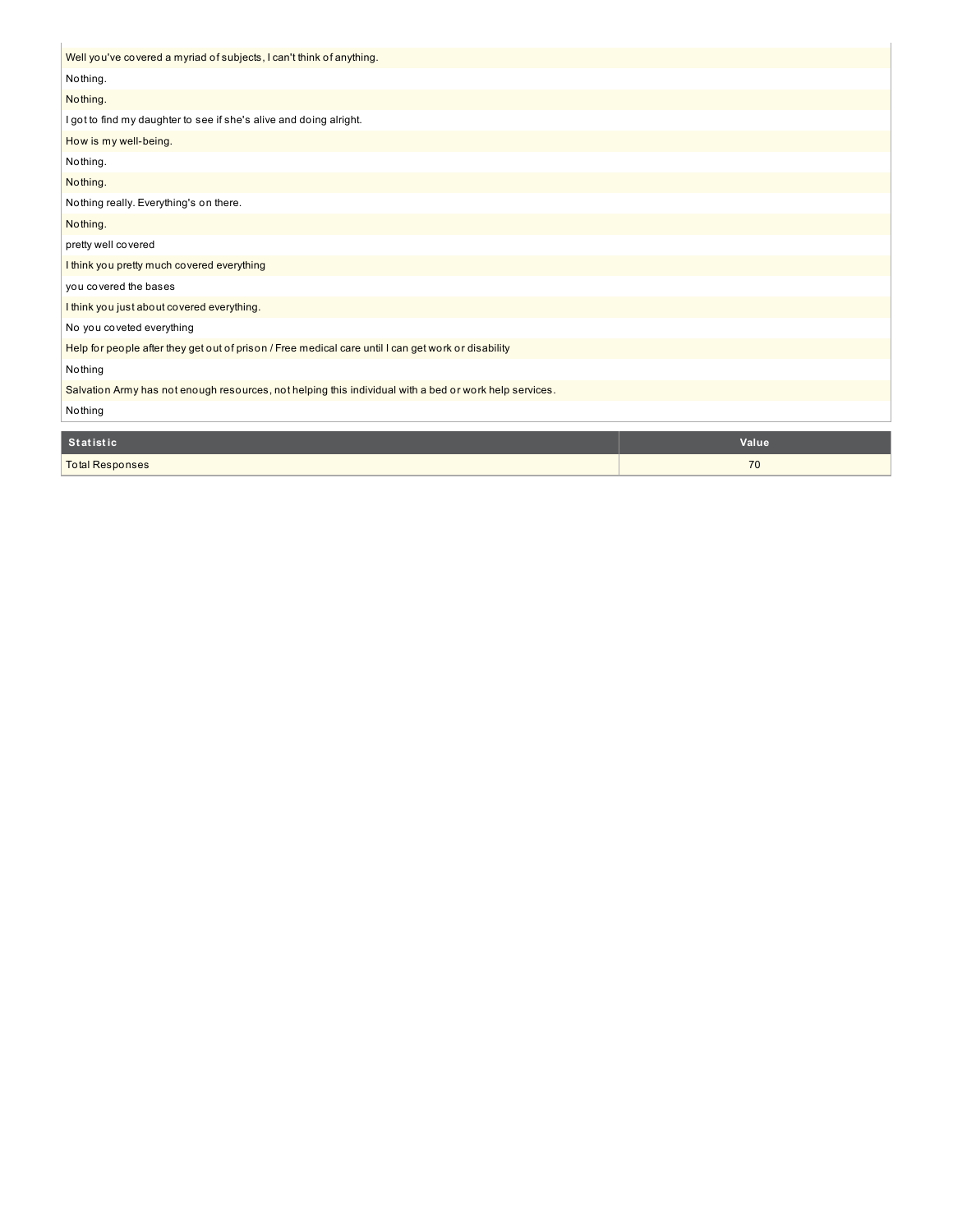## 64. What need do you have that we have not asked you about?

I

| <b>Text Response</b>                                                                                                                                                                                                                                                                                                                                           |  |  |
|----------------------------------------------------------------------------------------------------------------------------------------------------------------------------------------------------------------------------------------------------------------------------------------------------------------------------------------------------------------|--|--|
| homeless getting food stamps, getting a mailing address for the homeless                                                                                                                                                                                                                                                                                       |  |  |
| Obtaining access to owning a computer                                                                                                                                                                                                                                                                                                                          |  |  |
| obaining better umployment schedule in order that person may be home more with children                                                                                                                                                                                                                                                                        |  |  |
| Resources for children's clothes.                                                                                                                                                                                                                                                                                                                              |  |  |
| Immigration Reform                                                                                                                                                                                                                                                                                                                                             |  |  |
| No                                                                                                                                                                                                                                                                                                                                                             |  |  |
| No                                                                                                                                                                                                                                                                                                                                                             |  |  |
| none                                                                                                                                                                                                                                                                                                                                                           |  |  |
|                                                                                                                                                                                                                                                                                                                                                                |  |  |
| informacion para saber como revalidar mis estudios aqui en EE UU<br>Nothing                                                                                                                                                                                                                                                                                    |  |  |
|                                                                                                                                                                                                                                                                                                                                                                |  |  |
| No                                                                                                                                                                                                                                                                                                                                                             |  |  |
| No                                                                                                                                                                                                                                                                                                                                                             |  |  |
| ayuda de un ginecologo para saber si puedo quedar embarazada                                                                                                                                                                                                                                                                                                   |  |  |
| No                                                                                                                                                                                                                                                                                                                                                             |  |  |
| Housing for people with assaults on their records.                                                                                                                                                                                                                                                                                                             |  |  |
| nothing                                                                                                                                                                                                                                                                                                                                                        |  |  |
| survey did not ask about need for citizenship                                                                                                                                                                                                                                                                                                                  |  |  |
| information about steps for college                                                                                                                                                                                                                                                                                                                            |  |  |
| none                                                                                                                                                                                                                                                                                                                                                           |  |  |
| Nothing                                                                                                                                                                                                                                                                                                                                                        |  |  |
| Nothing that I can think of.                                                                                                                                                                                                                                                                                                                                   |  |  |
| Nothing.                                                                                                                                                                                                                                                                                                                                                       |  |  |
| <b>Nothing</b>                                                                                                                                                                                                                                                                                                                                                 |  |  |
| l need some shoes! Tennis shoes, something I could walk in and I got a big foot-- it's not easy, I wear a size 12.                                                                                                                                                                                                                                             |  |  |
| I don't know. I can't think of any.                                                                                                                                                                                                                                                                                                                            |  |  |
| Well, I don't know, just the dental help.                                                                                                                                                                                                                                                                                                                      |  |  |
| You said it all.                                                                                                                                                                                                                                                                                                                                               |  |  |
| Nothing.                                                                                                                                                                                                                                                                                                                                                       |  |  |
| More counseling resources and needs and costs associated with mental health services.                                                                                                                                                                                                                                                                          |  |  |
| can't think of any needs that haven't been asked about                                                                                                                                                                                                                                                                                                         |  |  |
| need information about local housing                                                                                                                                                                                                                                                                                                                           |  |  |
| Justice system needs to work on the reasons of why they take some people to jail. Example: walking on the wrong side of the street.                                                                                                                                                                                                                            |  |  |
| No                                                                                                                                                                                                                                                                                                                                                             |  |  |
| Nothing.                                                                                                                                                                                                                                                                                                                                                       |  |  |
| Need help finding job for someone who is able and well, but was injured in the past. Also need shelters where you do not have to provide an ID to be accepted.                                                                                                                                                                                                 |  |  |
| None                                                                                                                                                                                                                                                                                                                                                           |  |  |
| Nothing                                                                                                                                                                                                                                                                                                                                                        |  |  |
| A homeless shelter that is not like Salvation Army. One that has warm-hearted people, not people who are just looking for the money. Need more friendly people working<br>in a homeless shelter. These people need to understand that homeless people are usually stressed and troubled, so they need a more friendly environment to house<br>these people in. |  |  |
| General money issues.                                                                                                                                                                                                                                                                                                                                          |  |  |
| Need to try and help with more housing, and also utility and food issues.                                                                                                                                                                                                                                                                                      |  |  |
| Need a Veteran's Wome's clinic.                                                                                                                                                                                                                                                                                                                                |  |  |
| <b>Mental Health Services</b>                                                                                                                                                                                                                                                                                                                                  |  |  |
| Social Groups                                                                                                                                                                                                                                                                                                                                                  |  |  |
|                                                                                                                                                                                                                                                                                                                                                                |  |  |
| Scholarship money                                                                                                                                                                                                                                                                                                                                              |  |  |
| caregiver support-respite care, rural area transportation to attend health fairs (go bus)                                                                                                                                                                                                                                                                      |  |  |
| same                                                                                                                                                                                                                                                                                                                                                           |  |  |
| Tyler transit would have bus services to the industrial area, so more people would have the opportunity to get jobs there.                                                                                                                                                                                                                                     |  |  |
| needed.                                                                                                                                                                                                                                                                                                                                                        |  |  |
| l need help getting my social security card, copy of my birth certificate, and my driver's license, because I lost my wallet and now I do not have any of these things that are<br>Help with neighbor. House is a mess.                                                                                                                                        |  |  |

A housing need cause I don't wanna live with my momma forever.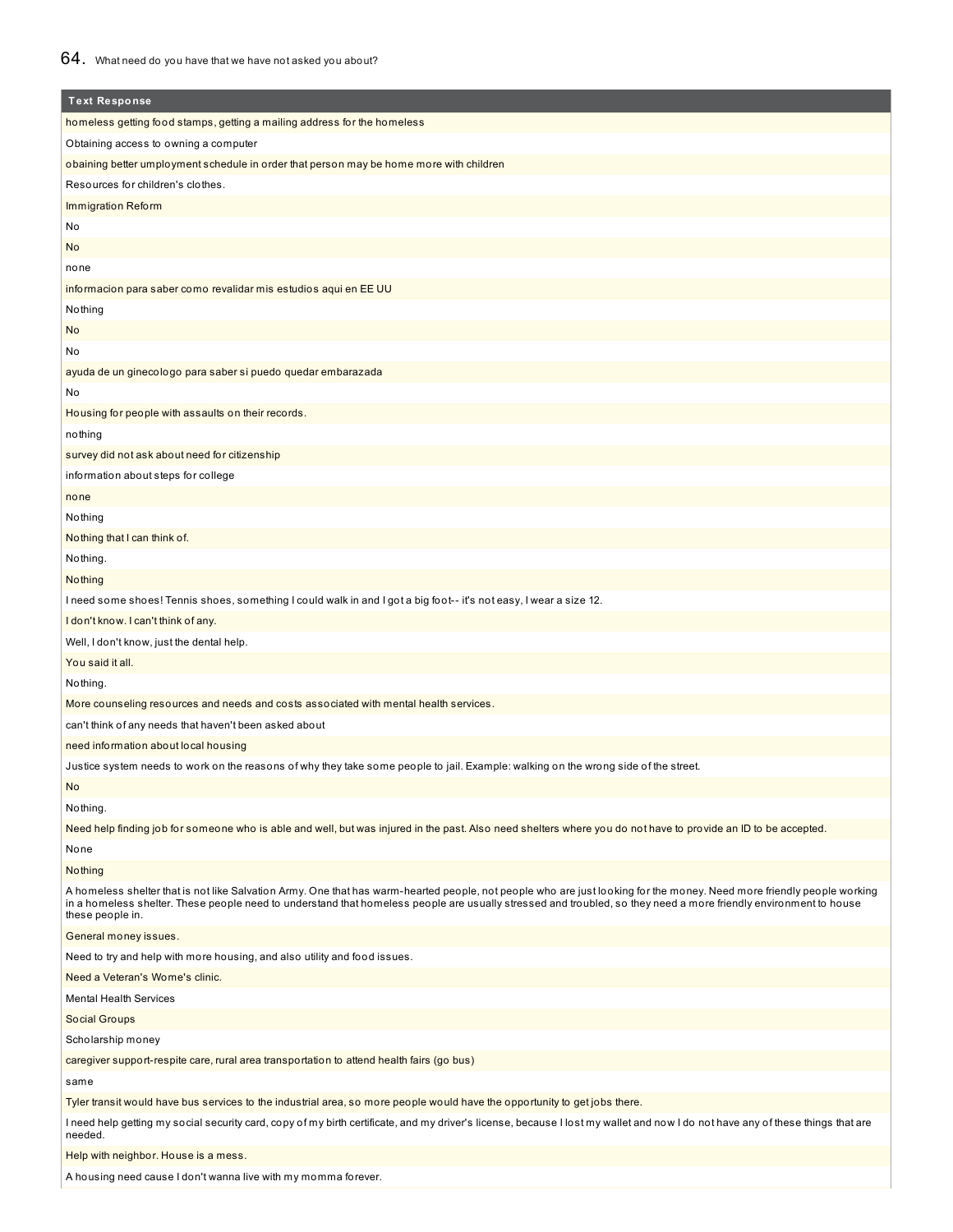| You have asked everything                                                                                              |       |
|------------------------------------------------------------------------------------------------------------------------|-------|
| Nothing                                                                                                                |       |
| <b>Nine</b>                                                                                                            |       |
| You've asked me about everything.                                                                                      |       |
| none                                                                                                                   |       |
| Nothing                                                                                                                |       |
| I need legal assistance very, very badly. I don't have the money to support the hourly cost an attorney would require. |       |
| Nothing.                                                                                                               |       |
| You asked about everything.                                                                                            |       |
| I need information about different medical problems/symptoms like diabetes and hypertension.                           |       |
| My biggest need would probably be a bus.                                                                               |       |
| I just need to know where to go to get financial help.                                                                 |       |
| A room in the Andrews center where people can go to cool off and relax. A quiet, private room.                         |       |
| I think you covered 'em all.                                                                                           |       |
| Nothing.                                                                                                               |       |
| Nothing.                                                                                                               |       |
| Clothing for children                                                                                                  |       |
| spirtitual needs                                                                                                       |       |
| you covered all                                                                                                        |       |
| Nothing                                                                                                                |       |
| Nothing                                                                                                                |       |
| <b>Statistic</b>                                                                                                       | Value |
|                                                                                                                        |       |
| <b>Total Responses</b>                                                                                                 | 71    |